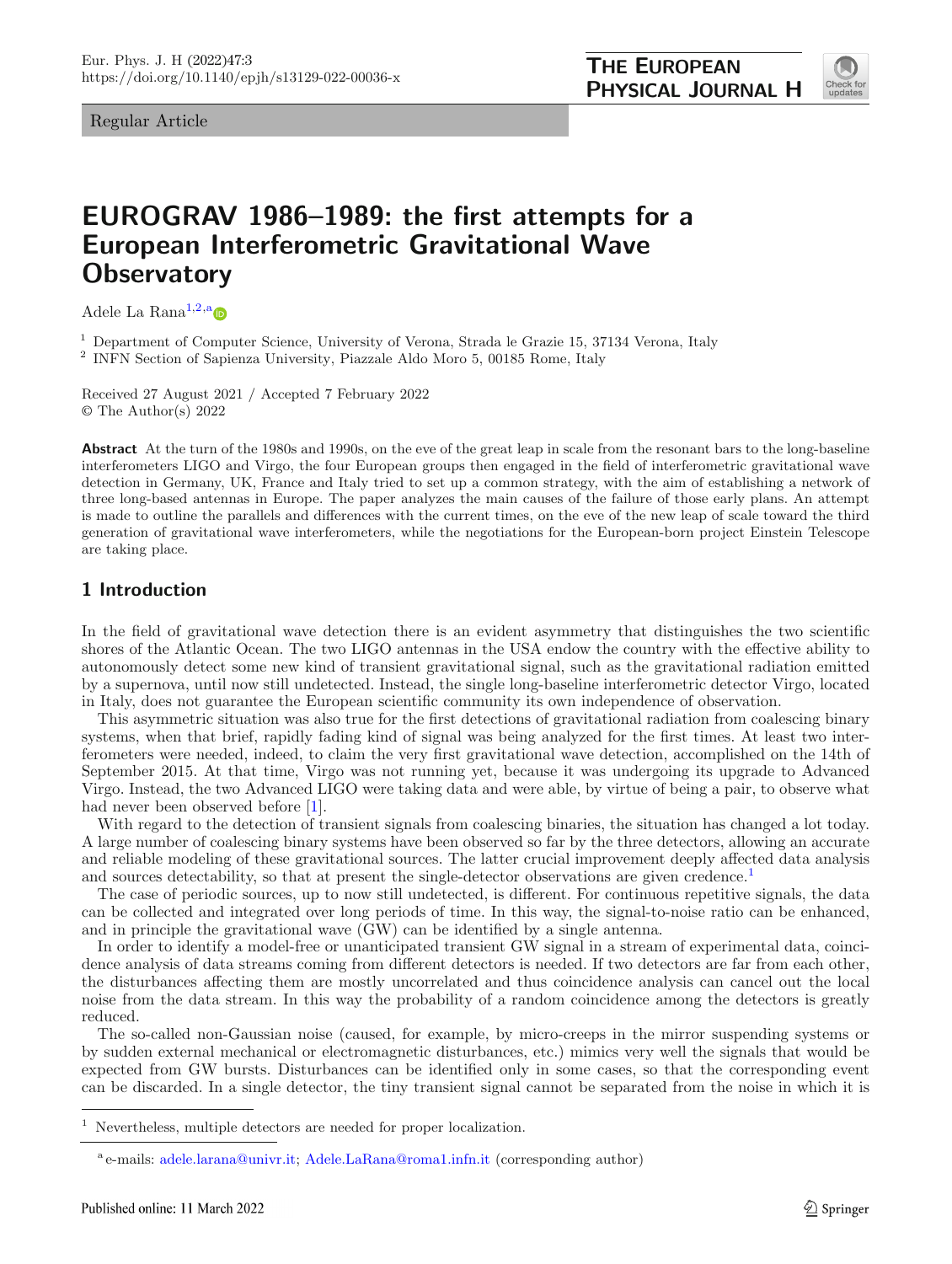buried, unless the burst signal is described by a robust model, as only recently has become the case for gravitational radiation emitted by coalescing binaries. In this favorable circumstance, one can use the known waveform to reject noise disturbances and extract the gravitational signal. Nevertheless, if the waveform model is not yet validated by observations, the only chance is to match coincidences between spatially separated detectors, to cancel out local noise.

International collaboration is thus a fundamental feature of the research field of GW detection, not only because of the scale of the challenges to develop detectors and analyze the data, but also because of the specific nature of the investigated phenomenon. The expected signals are so weak compared to the different disturbances acting on the detector, that they are buried inside noise. However, the extremely low interaction of gravitational radiation with matter also implies that the same GW will pass through different detectors located worldwide basically unmodified, i.e., without losing any energy or information about its source. The experimental problem is to capture and extract this tiny signal, which travels at the speed of light and thus hits all detectors almost at the same time, from the detector noise.

A part from allowing the detection of a GW signal, coincidence analysis is necessary to extract from the data precious information about its astrophysical source. The dimensions of the current ground-based antennas (armlength of the order of kilometers) are small compared with the wavelength of the expected radiation (starting from a few tens of kilometers to rise), so coincidence analysis techniques involving widely spaced antennas must be used to localize the sources in the sky and to obtain useful astrophysical information. This observational methodology is used since the 1960s in radio astronomy, where arrays of several radio antennas work as a single telescope many miles across, a technique referred to as VLBI (Very-Long-Base-Line Interferometer). To identify the arrival direction of a GW with sufficient precision to point telescopes for follow-up observation, the signal must be measured by at least three detectors, which can reduce incertitude on the position to two reasonably small regions in the sky.<sup>[2](#page-1-0)</sup> The time delay between the arrivals of the signal at any two detectors determines a circle in the sky, on a plane perpendicular to the line joining the detectors, in which the source must lie. With three detectors there are two independent time delays, giving two patches on the sky, which will intersect in general at two different positions. With four or more detectors there would be a unique intersection region.<sup>[3](#page-1-1)</sup>

In a note drafted in September 1987, Bernard Schutz, a major contributor in the field of GW research and at the time professor at Cardiff University, Wales, pointed out:[4](#page-1-2)

More detectors mean capturing more gravitational wave events. This is partly because of greater sky coverage, but mainly because the decreasing risk of 'random' coincidences caused by noise allows one to operate with lower thresholds and therefore to see a greater volume of space. More detectors mean also a better reconstruction of the GW, therefore more physics and astrophysics.

The prospect of ushering in the field of GW astronomy was a strong scientific argument supporting the 1980s proposals for an array of long-based GW interferometers in Europe and in the USA. The acronym LIGO (*Laser Interferometer Gravitational Observatory*), containing the word "observatory," speaks to this story.

On March 13, 1991, the physicist of Bell Laboratories J. Anthony Tyson addressed a speech as a referee of LIGO in front of the members of the House of Representatives of the USA, where he argued [\[57](#page-30-0)]:

In no sense could a single LIGO be called an astronomical "observatory". This is because several high sensitivity LIGOs, spaced around the Earth, are required to unravel the information in the complex gravitational wave signature. [...] A single LIGO cannot tell what direction in the sky an event came from, and also has great difficulty in discriminating against local interference. This is therefore a natural project for international cooperation.

Tyson aimed at persuading the members of the House of Representatives that it was not worthwhile to invest so much money in such an ambitious project, which had poor chances of success and depending so heavily on international cooperation.

The interactions among the few teams working in Europe and in USA on the development of interferometric detectors in the 1980s and early 1990s responded to the need for scientific cooperation. At the same time, these interactions were aimed at supporting the political strategies adopted to negotiate with the funding agencies, as we shall see.

<span id="page-1-0"></span><sup>&</sup>lt;sup>2</sup> For long-lived sources, one detector can be enough to pinpoint the source, if the Earth's motion allows observation from multiple positions over a period of time.

<span id="page-1-1"></span><sup>&</sup>lt;sup>3</sup> If the GW signal has an electromagnetic counterpart, the source may be pinpointed by ground-based and space-based astronomical observatories, as occurred on August 17, 2017, for the Kilonova event GW170817. It was the very first time that an astrophysical event was observed both in the gravitational and electromagnetic channels.

<span id="page-1-2"></span><sup>4</sup> Note by Bernard Schutz, *Outline case for building 3 laser interferometric detectors in Europe*, September 1987. Personal Papers of Alain Brillet, in the archives of the European Gravitational Observatory, Cascina (Pisa), Italy. From here on we will indicate Alain Brillet's Personal Papers in Cascina by the acronym PAB.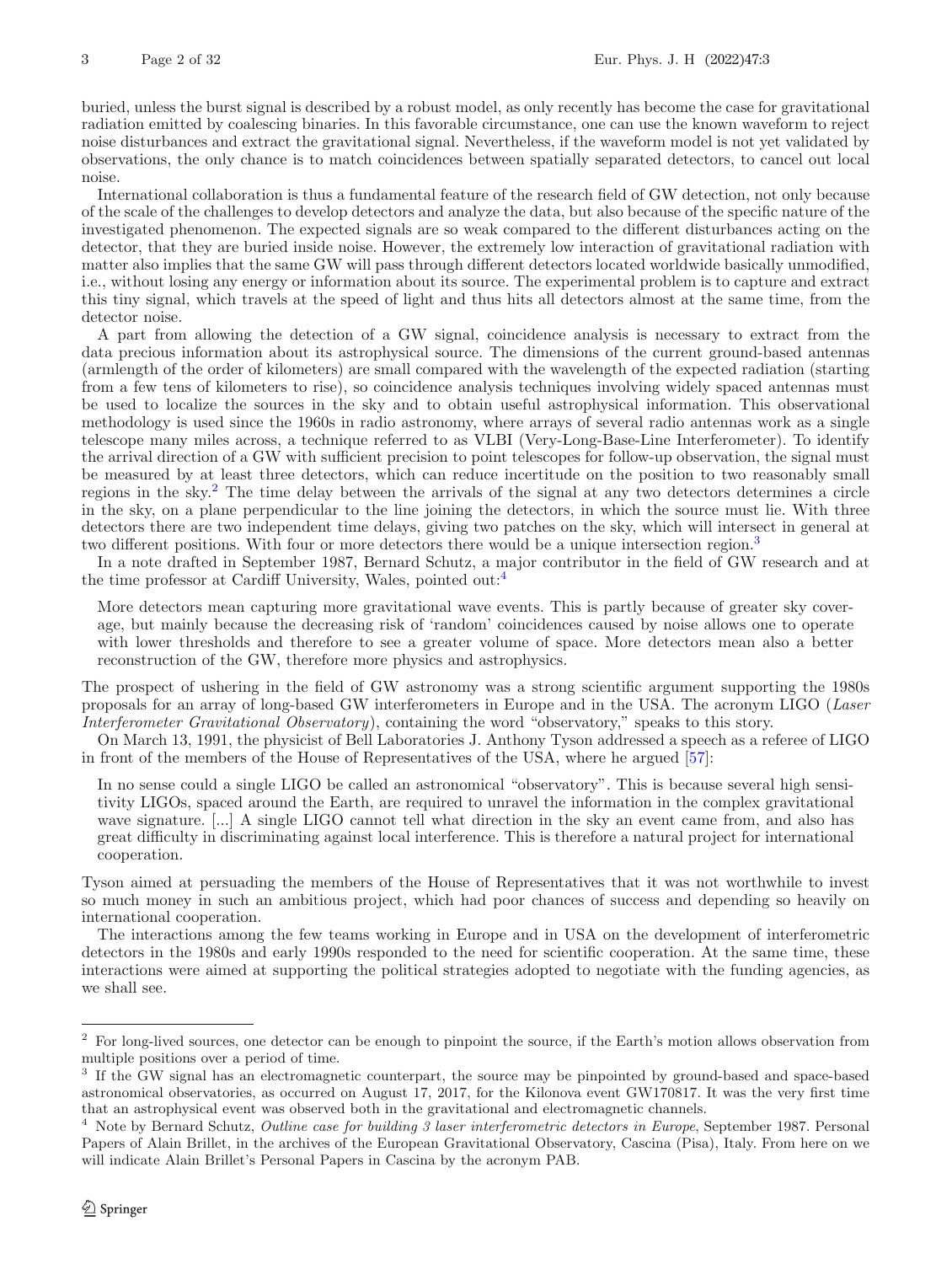To better understand the relationships among the interferometric teams, one should recall that a self-identified gravitational wave community did not exist yet. At the time of the events narrated here, the GW experts were still quite fragmented, and constituted a small part of the larger General Relativity community. They met at general gatherings such as the Marcel Grossmann Meetings or at GRn Conferences.[5](#page-2-0)*,*[6](#page-2-1) There was no coordinating framework or committee, and there were no specific conferences in which the experts of the field periodically met. All this would come later during the 1990s.

Looking at the early attempts to establish a European GW observatory can help to develop greater awareness in planning the next generation of GWs detectors, the 3G, or third-generation interferometers as they are called today—the first generation being LIGO and Virgo, the second generation constituted by Advanced LIGO and Advanced Virgo.

The author is aware of the risks and difficulties of analyzing such recent history and of trying to put it into perspective, while it is still pulsing with lively feelings and human passion, but retains important to try to reconstruct documented facts and collect testimonies from the direct protagonists, at this moment when the dawn of gravitational wave astronomy is giving rise to new very promising international collaborations.

As the GW community expands, the memory of the past, with its precious repository of humanity and living scientific experience, can inadvertently slip away, losing a significant part of information about its own origins as a community. Although not exhaustive and lacking, the author hopes that these pages may become a stimulus for reflection and further analysis.

#### **2 A preliminary comparison between yesterday and today**

The following far-sighted comment appears in a document called *Report of an Ad-Hoc Working Group on the Future of Interferometric Gravitational Waves Antennas in Europe*, which was signed in March 1988 by the leaders of the European groups then working in the field:

The scientific case for proceeding rapidly towards the "simultaneous" construction of three detectors in Europe is an extremely strong one. An array of three detectors in Europe would give the European groups the minimum independence necessary to enable Europe to maintain its leading position in the field. Technically and scientifically the European groups have the capability to construct and operate a network that could make the first detection of gravitational waves and that could reach the critical number of three antennas that would see the birth of gravitational wave astronomy. A decision to build only, say, one European detector in the hope that the U.S. would build two would have serious disadvantages and long-term consequences: the three detectors would not be able to pinpoint sources on the sky, they could not test general relativity, and the sensitivity of the network would be only marginally adequate if the most pessimistic estimates of event rates turn out to be correct. On the other hand, three European detectors operating with an American array, built either simultaneously or subsequently, would become one of the most important astronomical instruments of the modern age.<sup>[7](#page-2-2)</sup>

The four teams from Garching (Germany), Glasgow (Scotland), Orsay (France) and Pisa (Italy) were setting up a collaboration named *EUROGRAV*, aimed at promoting a network of interferometric detectors in Europe. Indeed, the prediction feared in their 1988 report did partially come true.

On the 14th of September 2015, a gravitational radiation emitted 1,3 billions of years ago by two colliding black holes passed through the two Advanced LIGO antennas (4 km armlength) and produced the first GW detection, a result pursued for over 50 years of experimental research [\[1](#page-28-0)]. The only detector capable of capturing that same signal in Europe—the 3-km-long interferometer Virgo, built near Pisa—was unfortunately turned off, subjected to an upgrading phase to Advanced Virgo. Nevertheless, the final paper of the first detection was signed by both LIGO and Virgo scientists, on the basis of a 2007 agreement on the full sharing of data, joint data analysis and common publications. To better contextualize this agreement, one should notice that during the 20 years required to build, operate and upgrade the interferometers in the USA and Europe, scientific cooperation occurred at many different levels and often people working for one experiment would later join the other, sharing expertise, data analysis formats and technologies.<sup>[8](#page-2-3)</sup>

<span id="page-2-0"></span> $5$  For a historical perspective on the General Relativity and Gravitation community, see [\[32](#page-30-1)].

<span id="page-2-1"></span> $6$  The GRn conferences are the periodic conferences on General Relativity held since the 1950s, the first periodic gathering of the field. The conference held in Bern in 1955 to celebrate the jubilee of Einstein's Relativity Theory became later known as the GR0 conference.

<span id="page-2-2"></span><sup>7</sup> Brillet A., Corbett I. F., Giazotto A., Hough J., Leuchs G., Schutz B. F., Tourrenc P., Winkler W., *Report of an Ad-hoc Working Group on the Future of Interferometric Gravitational Wave Antennas in Europe*. March 1988, PAB, pp. 1–10.

<span id="page-2-3"></span><sup>&</sup>lt;sup>8</sup> As described by Harry Collins, the signing of this agreement was not equally supported by all the scientists in LIGO and Virgo  $[13]$  $[13]$ .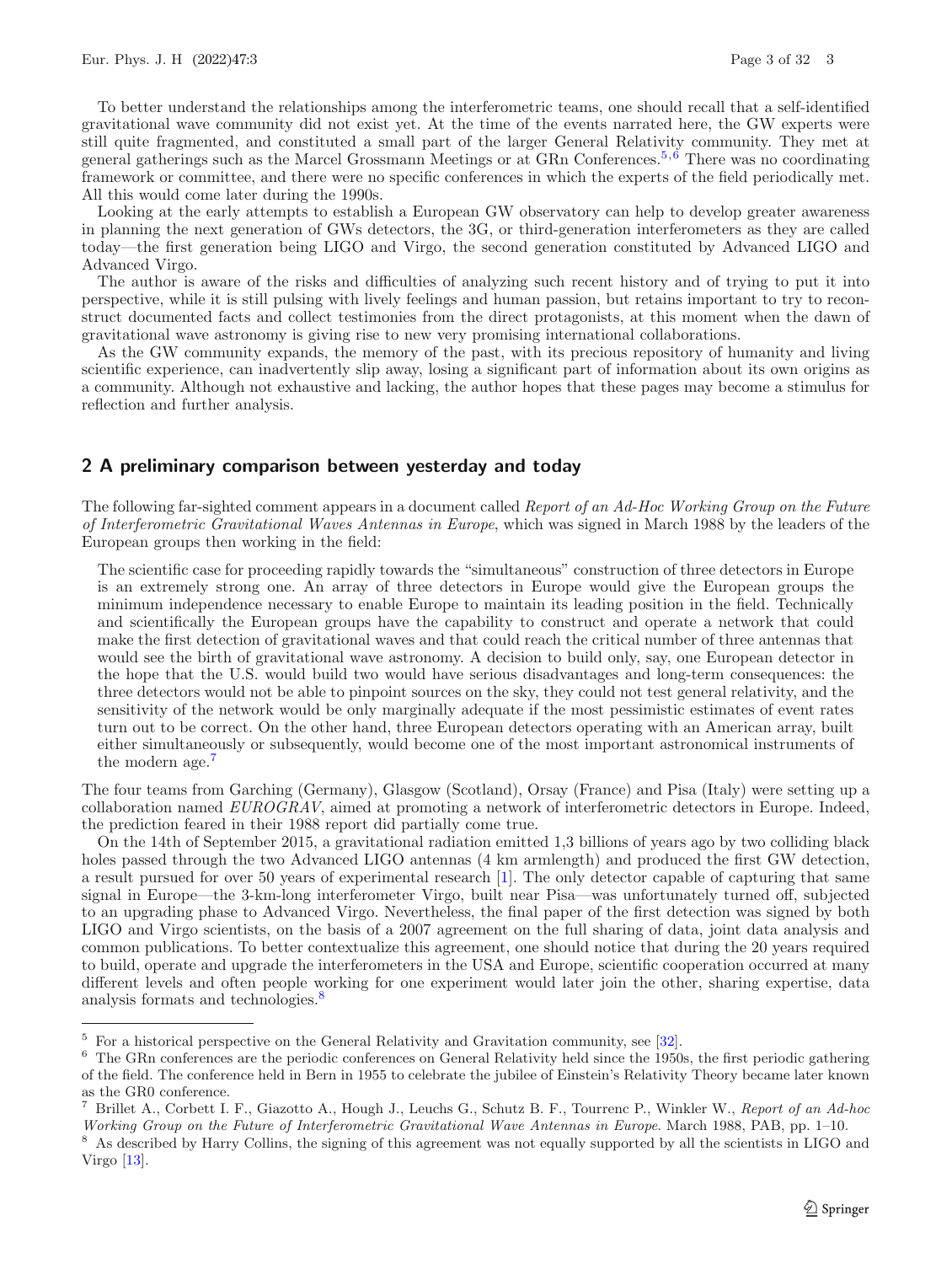While the 1988 prediction of a single long-baseline antenna in Europe has come true, the "most pessimistic estimates of event rates" turned out to be incorrect:<sup>[9](#page-3-0)</sup> the collision of black holes of a few tens of solar masses, with the related detectable emission of gravitational radiation, proved to be a far more widespread event than theorized by the most conservative astrophysical models. As a matter of fact, the two Advanced LIGOs observed a second event just three months after the first one, on December 26, 2015. The second detection provided solidity to the first observation, which looked so suspiciously similar to the signals predicted by the theoretical models to seem unlikely; it was instrumental in convincing many LIGO and Virgo researchers of the reality of the first signal. Nevertheless, several months of feverish work on data analysis were needed to identify the nature of the signal with statistical significance sufficient to claim the discovery. Finally, on February 16, 2016, LIGO and Virgo jointly announced their results. The complex data analysis was indeed a joint effort of the entire LIGO-Virgo collaboration, made by about 1000 scientists from 133 scientific institutions belonging to 18 different countries worldwide.<sup>[10](#page-3-1)</sup>

The three interferometers have grown up together, as well as the GW community around them. Advanced Virgo finally started its first scientific run in August 2017. On August 17 a thrilling LIGO-Virgo joint detection occurred. The combination of the three detections allowed to pinpoint an oblong region in the sky, covering about 28 square degrees in a banana-like shape, where the source of the gravitational radiation must be. Just 1.7 s after the gravitational wave network detected the signal, a gamma-ray burst was detected by the Fermi Gamma-ray Space telescope. The gravitational wave and gamma-ray triggers generated alerts sent out to the astronomical community. In the following hours a great number of ground-based and space-based telescope plumbed the portion of the sky pinpointed by the LIGO-Virgo collaboration, managing to identify the source within the following eleven hours. This very first joint observation of an astrophysical event through its gravitational and electromagnetic emission has been labeled as the start of multimessenger astronomy.<sup>[11](#page-3-2)</sup>

Now that gravitational wave astronomy has come to life, it is easy to blame the missed opportunity of having a second kilometer-long antenna in Europe. During the 1980s and early 1990s, such a project was indeed discussed among the European teams active in this field, who gathered in various ad hoc meetings, workshops, and conferences. Several steps were made in order to establish a European collaboration of some sort, and the 1988 report quoted at the beginning of this paragraph, read today, shows the far-sightedness of such an approach.

Nevertheless, a picture of the field of GW antennas at the end of the 1990s shows already a completely different follow-up. No European cooperative framework had been established, nor a common plan of development in the field had been structured. The British–German project was shortened to a 600-m-armlength interferometer, called GEO 600, which later became instrumental for developing science and technology for LIGO and Advanced LIGO. In 1997 the British and German teams joined indeed the LIGO Scientific Collaboration.

On the other hand, Virgo was born in the early 1990s as a French–Italian project, funded by the French Conseil Nationale de la Recherche Scientifique (CNRS) and by the Italian Istituto Nazionale di Fisica Nucleare (INFN). The construction of the 3-km-armlength interferometer started in 1997 in the fields of Cascina, near Pisa, and was completed in 2003. Other European countries joined the Virgo experiment only afterward: National Institute for Subatomic Physics (Nikhef) in the Netherlands entered the Virgo collaboration in 2006, while Polgraw group in Warsaw and the KFKI Research Institute for Particle and Nuclear Physics (RMKI) in Budapest joined in 2010.

In 2000, CNRS and INFN founded the European Gravitational Observatory (EGO), a consortium located at the headquarters of Virgo in Cascina and aimed at ensuring its functioning and maintenance and at promoting co-operation in the field of the experimental and theoretical gravitational waves research in Europe. In early 2021, Nikhef has become an effective member.

Not by chance, EGO is on the frontline in coordinating and promoting Einstein Telescope (ET), a next generation interferometric detector, the first to be born as a European collaboration [\[45\]](#page-30-2) [\(http://www.et-gw.eu/\)](http://www.et-gw.eu/). ET has reached a relevant milestone on June 30, 2021: it has been included in the 2021 updated Roadmap of the European Strategy Forum on Research Infrastructures [\(https://www.esfri.eu/latest-esfri-news/new-ris-roadmap-2021\)](https://www.esfri.eu/latest-esfri-news/new-ris-roadmap-2021).

<span id="page-3-0"></span><sup>9</sup> *"Recent estimates of the number of events per year that one could expect a network to observe have been made by the European theoretical groups on the basis of the physics of the sources and the expected sensitivities of arrays of detectors. Assuming a broadband strain sensitivity equivalent to* 10*−*<sup>22</sup> *in 1 kHz bandwidth, even the most pessimistic assumptions lead to event rates of a few per year for the primary sources mentioned above* [Author's note: coalescing binary systems]*, and optimistic rates reach several million per year for coalescing binary systems."* Quotation from: Brillet A., Corbett I. F., Giazotto A., Hough J., Leuchs G., Schutz B. F., Tourrenc P., Winkler W., *Report of an Ad-hoc Working Group on the Future of Interferometric Gravitational Wave Antennas in Europe*. March 1988, PAB, p. 5.

<span id="page-3-1"></span><sup>&</sup>lt;sup>10</sup> The about 1000 scientists who signed the discovery paper [\[1](#page-28-0)] work for different scientific institutions located in the following countries: Australia, Belgium, Brazil, Canada, China, France, Germany, Hungary, India, Italy, Japan, Korea, Netherlands, Poland, Russia, Spain, UK and USA.

<span id="page-3-2"></span><sup>11</sup> Actually, one should speak of "multimessenger astronomy with GWs as a messenger." One may argue indeed that multimessenger astronomy started with the explosion of SN1987A, the first supernova to be observed through all its electromagnetic spectrum and through its neutrinos.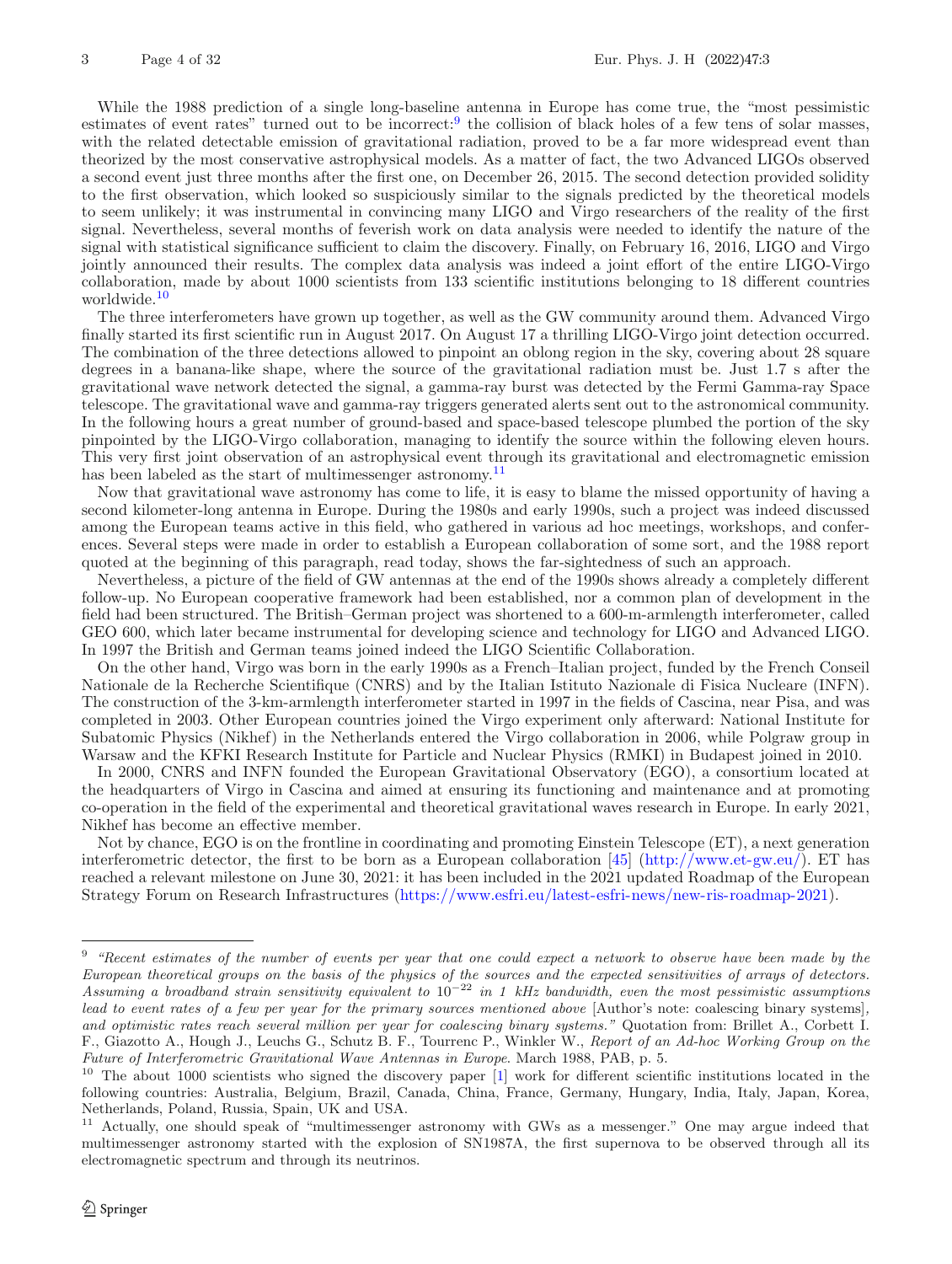The transition to this new generation of interferometric detector will involve a change in the scale of the proportions of the one that occurred with the advent of LIGO and Virgo in the 1990s. It is thus natural to look back at the first negotiations for a European network of interferometric gravitational wave detectors and observe some parallels and some significant differences.

At the time of the 1988 document, the European physicists involved in the field were no more than a few tens. When the community grew to hundreds of people, the memory of those early attempts to plan a European network gradually faded away. The letters, reports, meeting minutes and documents of that period, kept by few of the scientists then involved, are here analyzed for the first time.[12](#page-4-0) Furthermore, these primary archival sources provided precious material to make in-depth interviews with the protagonists of the story. The present historical investigation allows to address some questions born among the scientific community, which are particularly relevant now that negotiations are on their way for the next generation detector to be built in Europe: Why would Europe only build one long-baseline interferometric detector if detection needed at least two and gravitational astronomy at least three? What were the main factors opposing the achievement of a collaboration, which had so strong advantages for everyone? Can we learn something from the history of European GW research that can help the present European collaborations in order to plan the future next-generation observatories, as Einstein Telescope?

## **3 Exploring interferometric GW detection in the 1980s: the European teams**

Three small teams were pioneering the field of laser interferometry for GW detection in Europe in the 1980s: the group at the Max Planck Institute of Quantum Optics, in Garching, directed by Heinz Billing[13](#page-4-1) and, after his retirement in 1982, by Gerd Leuchs from  $1985-1990$ ;<sup>[14](#page-4-2)</sup> the team founded in Glasgow by Ron Drever and, after his leaving for Caltech in the early 1980s, led by Jim Hough;<sup>[15](#page-4-3)</sup> and the team of Alain Brillet in Orsay (Paris).<sup>[16](#page-4-4)</sup> The British, French and German teams provided fundamental research and development results, which later were crucial in supporting the approval of the LIGO and Virgo projects in the early 1990s.[17](#page-4-5)

The Garching group had started its activity in the field of GW research in early 1971, setting up a Weber-type room-temperature bar resonator, which worked in coincidence with a similar device located in Frascati (Italy) and provided the most stringent test so far for the detection of gravity waves [\[38](#page-30-3)]. Then, in 1975, the team began to work at developing Rainer Weiss' ideas on interferometric detection [\[61](#page-31-0)]. With their 3-m prototype, they were the first to reach the shot noise limit<sup>[18](#page-4-6)</sup> in 1982: a significant achievement, as it meant that they had identified "all relevant noise sources, understood them well enough, found means and ways to reduce them sufficiently for

<span id="page-4-0"></span> $12$  A preliminary analysis, aimed at describing the origins of Virgo, has been carried out by the author in a previous work [\[34\]](#page-30-4).

<span id="page-4-1"></span><sup>13</sup> The team in Garching was composed of Heinz Billing (retired in 1982), Walter Winkler, Karl Maischberger, Albrecht R¨udiger, Rolland Schilling, Lise Schnupp, David Shoemaker (1984–1986), Gerd Leuchs (who joined in 1985 and left in 1990). For an historical perspective on the Garching team, see [\[7\]](#page-28-1).

<span id="page-4-2"></span><sup>&</sup>lt;sup>14</sup> Gerd Leuchs had been called by Herbert Walther to lead the group, but his position was weak inside it, as he was a newcomer in the field of GWs and also the youngest of the group. In 1990 Leuchs left the field of gravitational waves and Karsten Danzman was appointed new project leader for gravitational wave research at the Max Planck Institute of Quantum Optics in Garching.

<span id="page-4-3"></span><sup>15</sup> The Glasgow group was composed by Ron Drever (who went half time to Caltech in 1979 and full time in 1984 to work on the 40 m prototype), Jim Hough, S. Hoggan, G. A. Kerr, J. B. Mangan, B. J. Meers, G. P. Newton, N. A. Robertson, H. Ward.

<span id="page-4-4"></span><sup>&</sup>lt;sup>16</sup> The group in Orsay was formed by Alain Brillet, Catherine Nary Man, Jean-Yves Vinet and David Shoemaker (since 1986 up to 1989, when he returned to MIT). Dan Dewey, a post-doc coming from MIT as had Shoemaker, joined the team for a short period (summer 1989). David Shoemaker met Alain Brillet at the Marcel Grossman Meeting in Rome in 1985 and at a conference on quantum optics of the Max Planck Institute held at Schloss Ringberg in the South of Germany. Afterward he was invited to go to Orsay by Alain Brillet, to work at his PhD. So in 1986 Shoemaker moved from Garching, where the group was facing many problems about the new leadership and organization after Billing's retirement, and joined the group in Orsay. Interview by the author with David Shoemaker, Geneva, August 27, 2017.

<span id="page-4-5"></span><sup>&</sup>lt;sup>17</sup> Written email interview with Walter Winkler, Winkler's reply to the author of May 26, 2016; interview by the author with Jim Hough and Bernard Schutz, CERN (Geneva), August 28, 2017; interviews by the author with Alain Brillet, Nice, Avril 27–28, 2017 and Cascina, July 17–18–19, 2017.

<span id="page-4-6"></span><sup>&</sup>lt;sup>18</sup> Written email interview with Walter Winkler, Winkler's reply to the author of May 26, 2016; interview by Peter Collins with Peter Kafka from the Garching group, [http://sites.cardiff.ac.uk/harrycollins/webquote/.](http://sites.cardiff.ac.uk/harrycollins/webquote/) Photon shot noise is due to the statistical fluctuation of the number of photons detected by the photodiode, at the output of the interferometer. Therefore, if the shot noise is the limiting factor, the sensitivity of the interferometric detector increases with the square root of the laser power: four times more laser power means twice as much sensitivity. The topic was described by Winkler in a milestone conference devoted to Experimental Gravitation and held in Pavia in September 1976 [\[62\]](#page-31-1).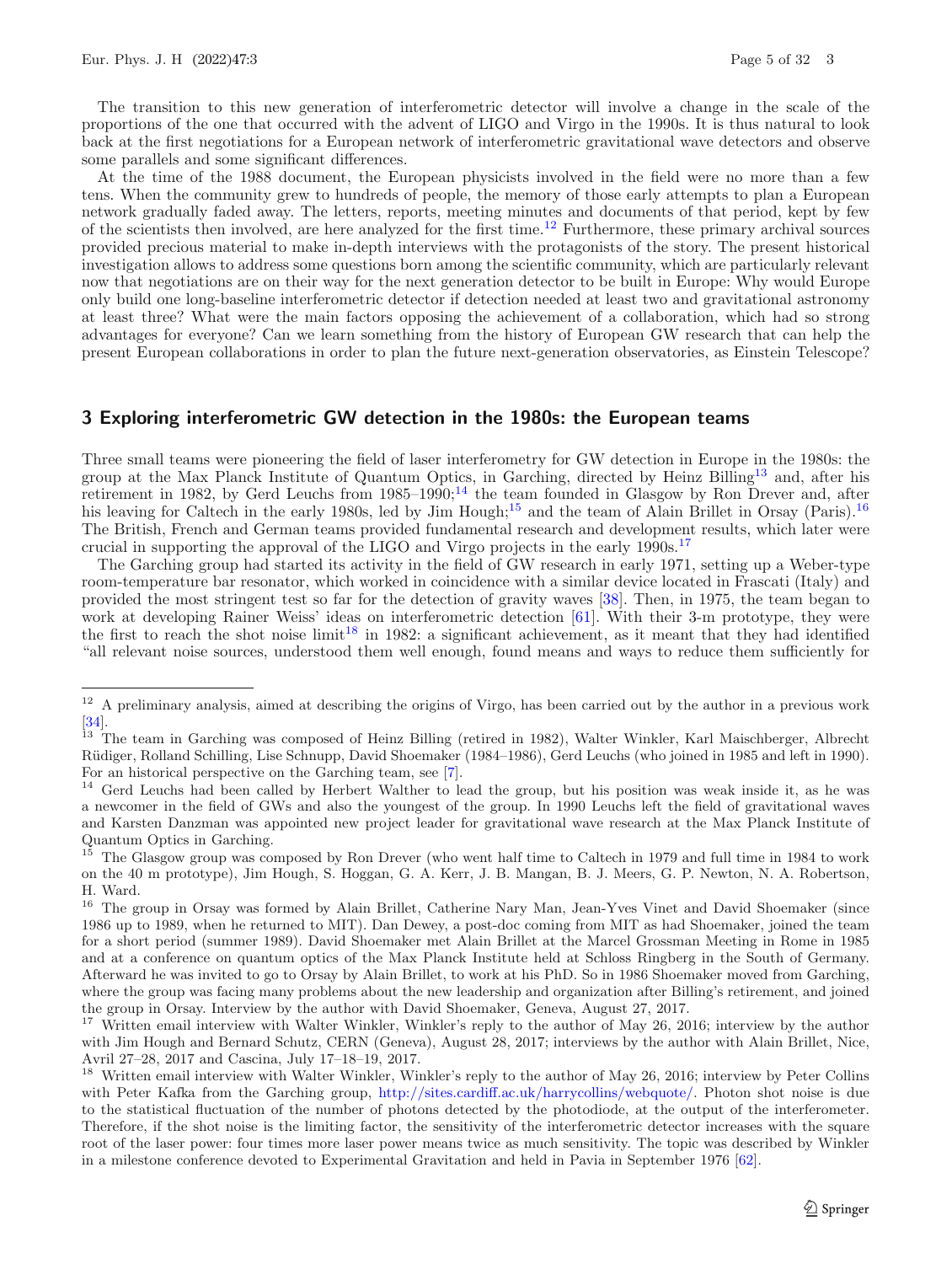the shot noise level at that time and compatible with the rest of the setup."[19](#page-5-0) By 1985, the Garching group was operating a 30-m delay line interferometer, again reaching the shot noise limit—now corresponding to a 10 times lower strain noise, consistent with the 10 times longer arm length [\[47,](#page-30-5)[48\]](#page-30-6).

As well as the German physicists, Glasgow team had begun research activity on bar detectors in the early 1970s and migrated to interferometric techniques at about the same time as Garching. During the 1980s, they developed a 10-m prototype with comparable performance, but testing the use of Fabry–Perot cavities instead of delay lines to enhance the optical length of the interferometer arms.<sup>[20](#page-5-1)</sup> Fabry–Perot cavities were proposed by Ron Drever as an alternative to delay lines in 1980, and the technique was developed in Glasgow (10 m prototype) and at Caltech (40 m prototype) [\[20](#page-29-1)[–22](#page-29-2)[,42](#page-30-7)[,53](#page-30-8)]. Drever's experimental team established a fruitful collaboration with the theoretical group led by Bernard Schutz at the University of Wales in Cardiff, dealing with in many aspects of GWs including sources, data analysis of GW signals and networks.

Unlike the British and the Germans, Alain Brillet's team in Orsay had no previous experience with resonant antennas. Some brief experimental activity with bar resonators had been carried out in France by the group of Silvano Bonazzola at the Meudon Observatory (Paris Observatory) in the early 1970s. They had run a Weber-type experiment in coincidence with the ones in Munich and in Frascati [\[2\]](#page-28-2), but no experimental follow up had come afterward.[21](#page-5-2) In 1982, Brillet initiated a research activity on interferometric GW detection, setting up a small laboratory hosted by the Center for Nuclear Spectroscopy and Mass Spectrometry in Orsay (Paris).<sup>[22](#page-5-3)</sup> Brillet had gained considerable expertise in the field of metrology and laser technology, as a research engineer of the CNRS at the Laboratoire de l'horloge atomique (Orsay) since 1970. The early experimental activity of his team in Orsay the *Groupe de Recherche sur les Ondes Gravitationnelles* (GROG)—concerned the development of interferometric techniques and laser technology, focusing especially on the reduction of shot noise and on the enhancement of power laser stability.

By 1987, both the Orsay and the Garching groups had successfully demonstrated *light recycling*. The idea of this innovative technique had been first explicitly suggested by Ron Drever in the early 1980s [\[22\]](#page-29-2), as we will discuss later, and developed into theory by Jean-Yves Vinet [\[58\]](#page-31-2). It allows to increase light power in the interferometer and hence to improve sensitivity.<sup>[23](#page-5-4)</sup>

In addition to the specialists in optics, there was a fourth experimental group, which had been working independently since 1983 on a completely different and complementary topic, and which was led by Adalberto Giazotto in Pisa.[24](#page-5-5) The Italian team was developing special seismic isolators in order to reduce disturbances acting on a test mass at low frequencies down to 10 Hz, the frequency range where GWs produced by a significant number of pulsars were supposed to be detectable. In interferometric detectors, the test masses are the mirrors of the interferometer. These must be isolated as much as possible from external noise, and especially from seismic noise in the frequency range 10 Hz to a few KHz, in order to observe the tiny signal from the passage of a GW. A

<span id="page-5-0"></span><sup>&</sup>lt;sup>19</sup> Written comment by Walter Winkler, email to the author of March 23, 2019. Winkler also pointed out: "At that time, we had also solved all the relevant problems such as the stabilisation of the laser beam in frequency and geometry, servo systems, scattered light contributions, vacuum requirements and data acquisition. Otherwise, we would not have got to the shot-noise level as set by the laser-power!"

<span id="page-5-1"></span> $20$  In order to obtain maximum signal response from an interferometric antenna, the distance between the test masses (i.e., the suspended mirrors) should be of the order of 1/4 of the wavelength of the GW. This means that for signals of kHz frequency the armlength of the interferometer should be a multiple of 100 km. For a ground-based antenna one can obtain effective lengths of the right order by folding the light paths in the interferometer arms, using either delay lines or resonant cavities such as the Fabry–Perot cavity [\[29](#page-29-3)]. In an optical delay line, the light bounces back and forward between the mirrors, which have a slight curvature, so that the beams do not fall on top of each other. After a well determined number of bounces, the light returns to where it started and exits through a hole in one of the mirrors. A major disadvantage of the delay line is that mirrors have to be large enough to allow sufficient bounces to take place without interference among the beams. A Fabry–Perot cavity is composed by two special mirrors, which are positioned in parallel: the light entering the cavity is reflected back and forth between the mirrors, with the beams falling on top of each other. At every reflection, a small part of the light comes out from one of the mirrors (which is not fully reflecting: semi-transparent mirror) and the outcoming rays interfere with each other, producing interferometric rings.

<span id="page-5-2"></span><sup>&</sup>lt;sup>21</sup> It is interesting to note that Silvano Bonazzola came from the relativistic school of Carlo Cattaneo in Rome, who had been on his part a student of Tullio Levi Civita. For more details see [\[5](#page-28-3),[6](#page-28-4)].<br><sup>22</sup> Prillot became interested in interferentiate detectors while spending 2

<span id="page-5-3"></span><sup>22</sup> Brillet became interested in interferometric detectors while spending 2 years as a post-doc at the Joint Institute for Laboratory Astrophysics (JILA) University of Colorado in Boulder (1977–78), in the group led by John L. Hall. Here Brillet had the chance to meet Peter L. Bender, who was conceiving a project to build a space interferometer for GWs, the future Laser Interferometer Space Antenna (LISA) [\[23](#page-29-4)].

<span id="page-5-4"></span><sup>&</sup>lt;sup>23</sup> The Fabry–Perot cavities, the Nd-YAG laser and light recycling are all features that have been adopted both by Virgo and LIGO.

<span id="page-5-5"></span><sup>&</sup>lt;sup>24</sup> The group was originary composed by Adalberto Giazotto, Diego Passuello, E. Campani, G. Finzi Contini, A. Stefanini, shortly later joined by H. Kautzky, V. Montelatici, Angela Di Virgilio and R. Del Fabbro. They were working in a small laboratory built up in San Piero a Grado, close to Pisa.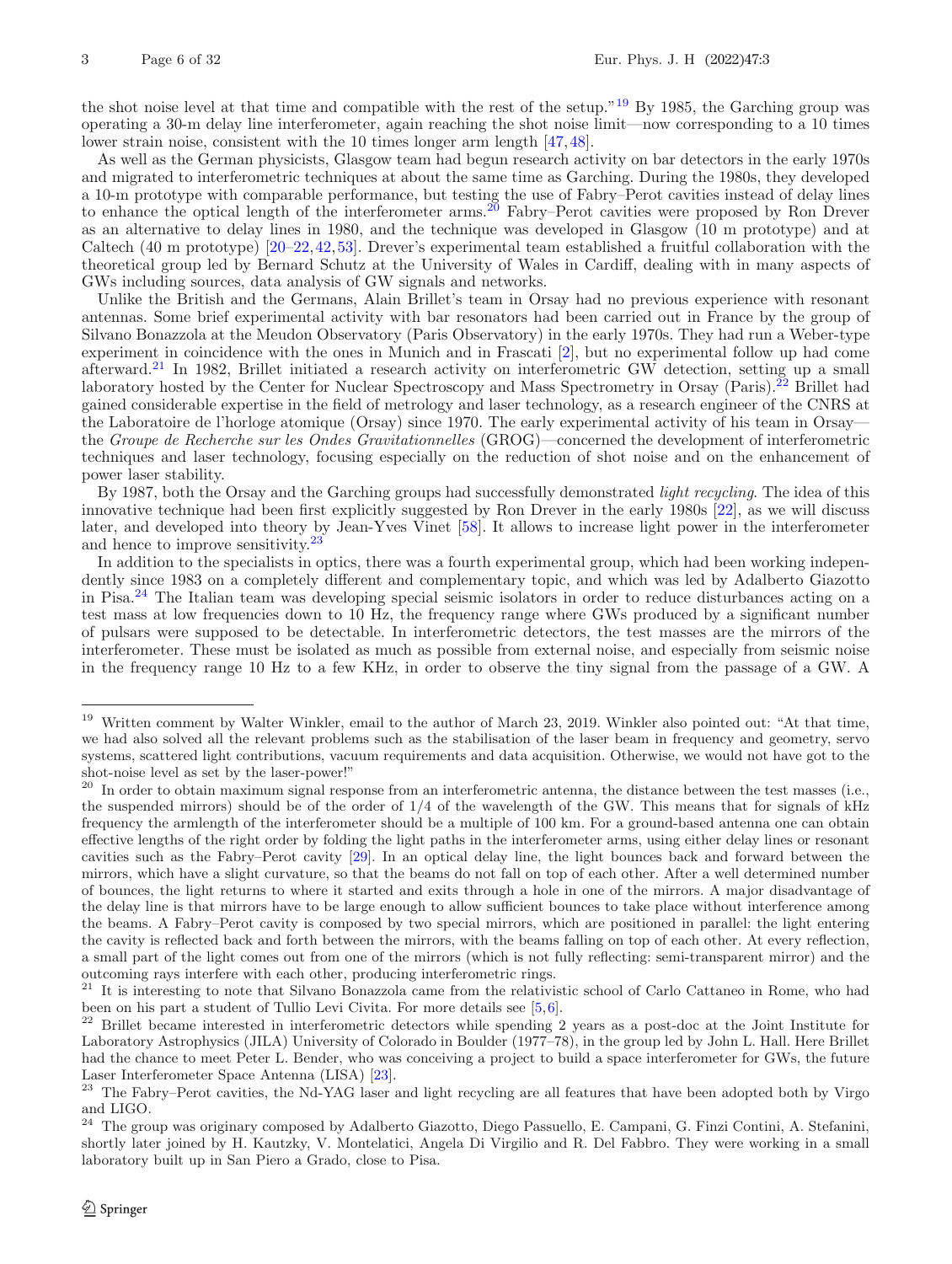crucial role is played by the suspensions of the mirrors. Giazotto and his team became pioneers of a very special suspension system, based on multipendular stages, which would be called *superattenuator*. [25](#page-6-0)*,*[26](#page-6-1)*,*[27](#page-6-2)

#### **4 First contacts and interactions among the European groups**

The first contacts between Brillet and the scientists from Garching and Glasgow date back to 1979.<sup>[28](#page-6-3)</sup> The occasion was the second *Marcel Grossmann Meeting on Recent Developments in Theoretical and Experimental General Relativity, Gravitation, and Relativistic Field Theories*, which, as the first one in 1975, was held in Trieste. The meetings had been founded by Remo Ruffini and Abdus Salam and up to the 1990s represented, together with the *GRn* conferences, the main periodical gatherings where the experts of GW detection had the opportunity to meet. At that time, as already mentioned, GW scientists did not have their own conferences or coordinating committees. They still did not form an autonomously identified community; they were few and constituted a small part of the larger General Relativity community. The process toward the establishment of a well-identified field of research with its own reference community would find its first milestones in 1997, with the emergence of the *Edoardo Amaldi Conference on Gravitational Waves* as the first dedicated periodic conference of the field, and with the contextual foundation of the *Gravitational Wave International Committee* (GWIC) [\[14\]](#page-29-5).<sup>[29](#page-6-4)</sup>

It is interesting to note that at the 1979 conference in Trieste (MG2), a specific section devoted to GWs was organized for the first time and chaired by Ron Drever and by Guido Pizzella, the Italian physicist who 8 years before had given birth to the Italian experimental research on GWs besides Edoardo Amaldi. It is worth mentioning that between the first and the second MG meeting, a relevant astronomical survey had started to give a strong impulse to the field of GW research: the observation over a period of about 5 years of the Hulse–Taylor binary pulsar, as will be discussed later in this paper. Significantly, two of the four plenary invited lectures of MG2 were about gravitational radiation: one by J. H. Taylor "Gravitational radiation and the binary pulsar" and the other by Edoardo Amaldi "Recent progress in gravitational wave detection." Here Alain Brillet met for the first time Ron Drever and the French theoretician of General Relativity and gravitational radiation Thibault Damour, and also Rüdiger and Schilling, who were presenting the first results of Garching's 3-m interferometric prototype and their first mode cleaner<sup>[30](#page-6-5)</sup> [\[39](#page-30-9)].

Three years later, another relevant and peculiar gathering contributed to strengthen relations between the three European optical groups. In August 1981, the main promoters of GW detectors based on laser interferometry met in a conference promoted by the NATO Advanced Study Institute and held in Bad Windsheim, Germany, which was

<span id="page-6-1"></span><span id="page-6-0"></span> $25$  For more a more detailed account of these early times of the French and the Italian teams and their interaction, see [\[34](#page-30-4)]. <sup>26</sup> The experimental activity started in San Piero a Grado (Pisa), in 1983–84 with the name *Interferometro per la Riduzione Attiva del Sisma* (IRAS) [\[25](#page-29-6)]. After a few early attempts [\[34](#page-30-4),[44](#page-30-10)], the Pisa group turned to a new approach, based on passive attenuation in 6 DOFs: passive filters having very low vertical and relatively low rotational resonance frequencies. The idea of Giazotto was to use a multipendular suspension, in order to dissipate the vibrational energy along the chain and insulate the last pendular stage from movement of the earth, where the mirrors of the interferometer would hang. After trying different solutions and adding up new ideas step by step, this new approach proved successful and allowed the development of the *superattenuators* of Virgo.

<span id="page-6-2"></span><sup>27</sup> The name *superattenuator* was given by Hans Kautsky [\[27,](#page-29-7) p. 5]. It is worth noting that LIGO's suspensions are not based as Virgo on a passive attenuation system but instead on a combination of active (high-gain servo control) and passive (final mirror suspensions).

<span id="page-6-3"></span><sup>&</sup>lt;sup>28</sup> The British and German groups had been interacting already in the years before, since their activity on resonant bars. They had presented early results in laser interferometry in the *International meeting on Experimental Gravitation*, organized by the Italian theoretical physicist and relativist Bruno Bertotti in Pavia (Italy), in 1976, which became a milestone conference in the field of GW detection.

<span id="page-6-4"></span><sup>&</sup>lt;sup>29</sup> Today the Edoardo Amaldi Conference on GWs is one of the most important international gatherings in the field of GWs. The first one was organized in Frascati in 1994 by the Italian physicist Eugenio Coccia; the second conference, in 1997, took place in Geneva at CERN, with a massive participation of the GW community. During the latter conference, the GW International Committee (GWIC) was born, under the chairmanship of the Caltech physicist Barry Barish, at the time Principal Investigator of LIGO. On that occasion, it was established to organize the next conference at Caltech (1999). Since then, the Edoardo Amaldi Conference on GWs takes place every 2 years in a different country of the world and concerns all the aspects of GW research, from theoretical models of astrophysical sources to detectors and signal processing. About Edoardo Amaldi and GWs see [\[36\]](#page-30-11). For further details on Italian physicists see [\[33](#page-30-12)] and references therein.

<span id="page-6-5"></span><sup>30</sup> Already at this stage, the group from Garching express in their paper a clear idea for the future: "The long range goal of the Munich project is a Michelson interferometer of very long path length (100 km), illuminated with high laser power (100 W), sensitive enough to detect Virgo cluster events" [\[39](#page-30-9), p. 1].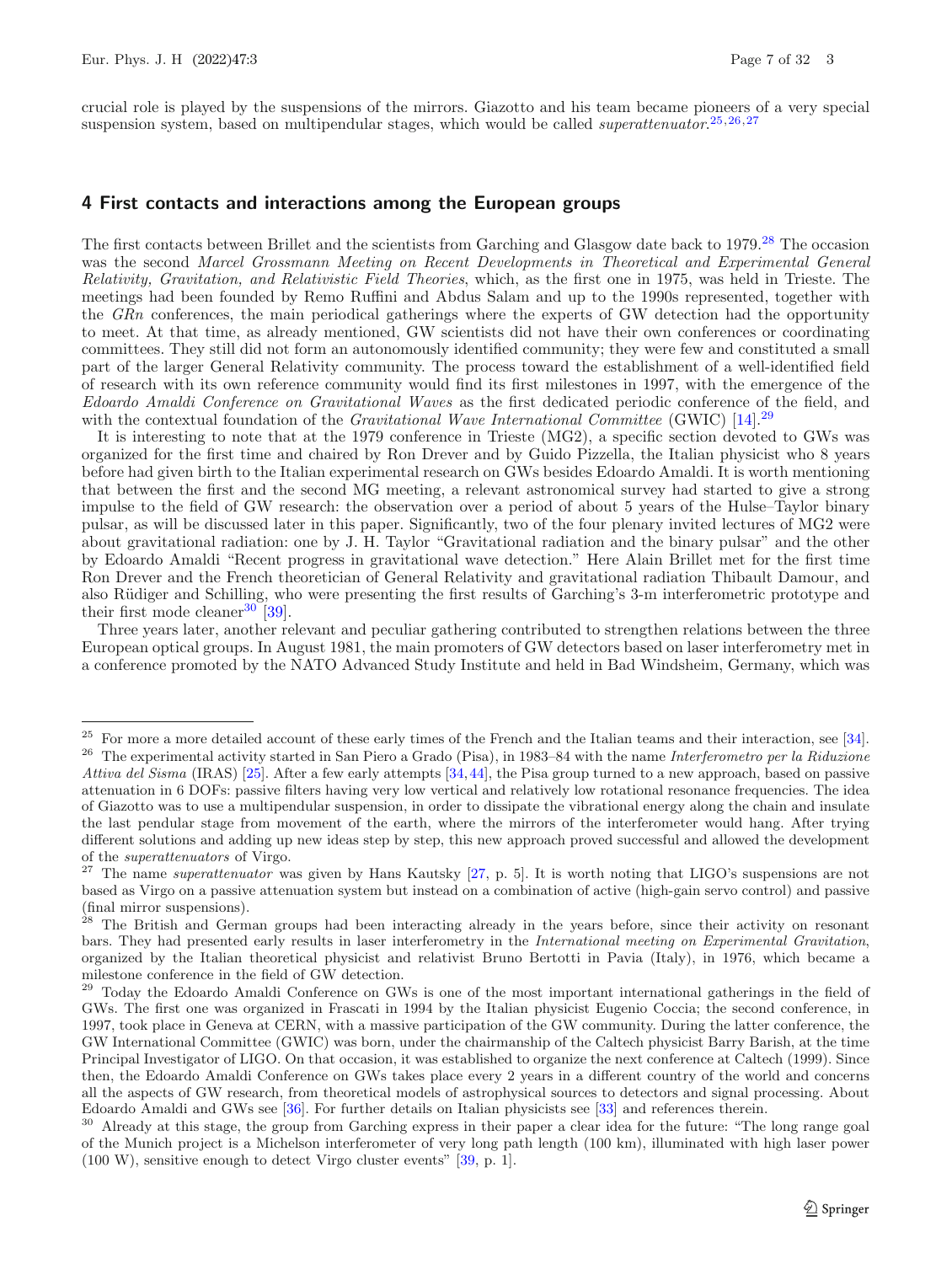significantly devoted to experimental General Relativity *and* quantum optics[31](#page-7-0) [\[41](#page-30-13)]. Among the participants were Eugene Wigner, John Wheeler, Gerd Leuchs, Kip Thorne, Jim Hough, Ron Drever, Karl Maischberger, Vladimir Braginsky, Carlton Caves, Alain Brillet and the Frenchman Christian Bordé, co-founder of the Laboratory of laser physics at the University of Paris North.[32](#page-7-1) On this early occasion Ron Drever suggested the idea of light recycling, a "technique for reuse of previously wasted light" [\[22](#page-29-2)]. Though not addressed explicitly, the basic experimental set up for light recycling appears also in Roland Schilling's contribution to that same conference<sup>[33](#page-7-2)</sup> [\[46](#page-30-14)].

Nevertheless, it is Drever's contribution to a subsequent relevant gathering, organized in France by Nathalie Deruelle and Tsvi Piran, to be usually cited as the first presentation of the concept of recycling [\[19\]](#page-29-8). Held in a location close to Mont Blanc in June 1982, the *École des Houches* brought together about sixty experimentalists, theoreticians and astrophysicists for about 3 weeks.<sup>[34](#page-7-3)</sup> According to Deruelle and Lasota [\[18\]](#page-29-9), Drever benefited on that occasion from a discussion with Roland Schilling on light recycling.

A particularly relevant experimental issue was indeed finding an appropriate solution for the laser source. In the frequency range of the most promising astrophysical candidates considered at the time—supernovae, emitting GWs around 1 kHz—the main noise sources to address were shot noise and laser noise. This required an extremely stable and powerful laser. The path to follow was power recycling, which would allow to reduce the power required from the laser by recycling the light coming back from the interferometer. The idea proposed by Drever and Schilling was fully developed into theory by Jean-Yves Vinet [\[58](#page-31-2)] and successfully proven experimentally in Orsay<sup>[35](#page-7-4)</sup> and in Garching.

An important role in those early times was played by Philippe Tourrenc, a French theoretical physicist, who was then director of the Laboratory of Cosmology and Relativistic Gravitation at the Institut Henri Poincaré. Not only did he provide Brillet's team with all his institutional support, but he also actively promoted the establishment of a collaboration among the European groups. With the encouragement of Tourrenc, the groups of Glasgow, Garching and Orsay made a first joint application in 1985 for a European Twinning grant in the EEC stimulus program. The European Commission twinning award supported the development of high-energy lasers (YAG lasers) in Orsay, the study of high reflectivity mirrors in Glasgow and the organization of European workshops, such as the ones held in 1985 at Schloss Ringberg, Germany, and in 1986 in Chantilly, France.<sup>[36](#page-7-5)</sup> The joint application for this European grant was the first formal action toward a European collaboration for GW research.

Other milestone gatherings in those early times were: (1) the conference *Journ´ees Relativistes*, organized in May 1984 by Tourrenc in Aussois (France), where the Glasgow group first presented its ideas for a 1-km-long GW

<span id="page-7-0"></span><sup>&</sup>lt;sup>31</sup> At the meeting in Bad Windsheim all physicists from the GW group at the Max Planck Institute of Quantum Optics in Garching reported on the status of their work. In particular, Winkler described the problem of scattered light, which they had recently encountered.

<span id="page-7-1"></span> $^{32}$  The Laboratoire de Physique des Lasers de l'Université Paris-Nord was born in 1972. In 1981–82 Christian Bordé was its director.

<span id="page-7-2"></span><sup>&</sup>lt;sup>33</sup> In Schiller's paper for the proceedings of the 1981 conference in Bad Windsheim [\[46](#page-30-14)], figure 10 shows a proposed scheme for the Michelson interferometer, where the input light is brought to interference with the returning light, but on a separate beam splitter. The difference between Schilling's and Drever's 1981 schemes is that Drever was proposing an additional resonant optical cavity, while Schilling was focusing on a "stabilizing function."

<span id="page-7-3"></span> $34$  As the 1981 conference in Bad Windsheim, also the Les Houches summer school on gravitational radiation was financially supported by the NATO Advanced Study Institute.

<span id="page-7-5"></span><span id="page-7-4"></span><sup>&</sup>lt;sup>35</sup> Brillet A., Personal notes on the history of Virgo. February 20, 2013, PAB. Using Argon lasers, the only high-power singlefrequency laser available at the time, the French team showed that the sensitivity of a Michelson–Fabry–Perot interferometer up to 2 Watts is effectively limited by shot noise and demonstrated the efficiency of power recycling. In addition, the choice and the study of infrared light Nd-YAG lasers (wavelength 1064 nm) to replace the noisy and unreliable Argon lasers was a major contribution of the physicists in Orsay to interferometric detectors [\[49](#page-30-15)]. In the 1989 LIGO proposal and in the 1989 British–German project, the privileged solution for the laser source was the use of green light, produced by doubling the frequency of a Nd-YAG laser and thus obtaining a 532 nm wavelength [\[30,](#page-29-10)[59](#page-31-3)]. Such a wavelength was close to that of Argon lasers and was preferred, because shorter wavelengths allowed smaller beam diameters leading to smaller optical components. Furthermore, visible light was easier to work with and reduced shot-noise, which, for a fixed laser power, decreases with the square root of the optical frequency. However, in a power-recycling scheme, the optical losses due to scattered light are much larger in the visible than in the infrared frequency range. Scattered light noise was (and *is*) a crucial problem to face in a GW interferometric detector. For this reason, in the second half of the 1980s the Orsay group was developing and testing the solution of infrared light, differently from what the other optical groups in Europe and in USA were proposing. As a PhD student, David Shoemaker contributed to this experimental activity in the Orsay group in the years 1986–89. Already the 1987 French–Italian proposal discussed the possibility of using the 1064 nm Nd-YAG laser source. The 1989 Virgo proposal definitely envisaged the use of infrared light, while the British–German GEO 600 and the American LIGO turned from green light (supplied by an Argon Ion laser) to the 1064 nm wavelength only during the 1990s. <sup>36</sup> Letter from Alain Brillet to Adalberto Giazotto, May 12, 1986, PAB. A second European grant was obtained shortly later and benefited also the Italian team. The grant supported the organization of a third workshop, held in Sorrento in 1988, and "allowed some collaborative work (and common publications)" [\[10,](#page-29-11) p. 190].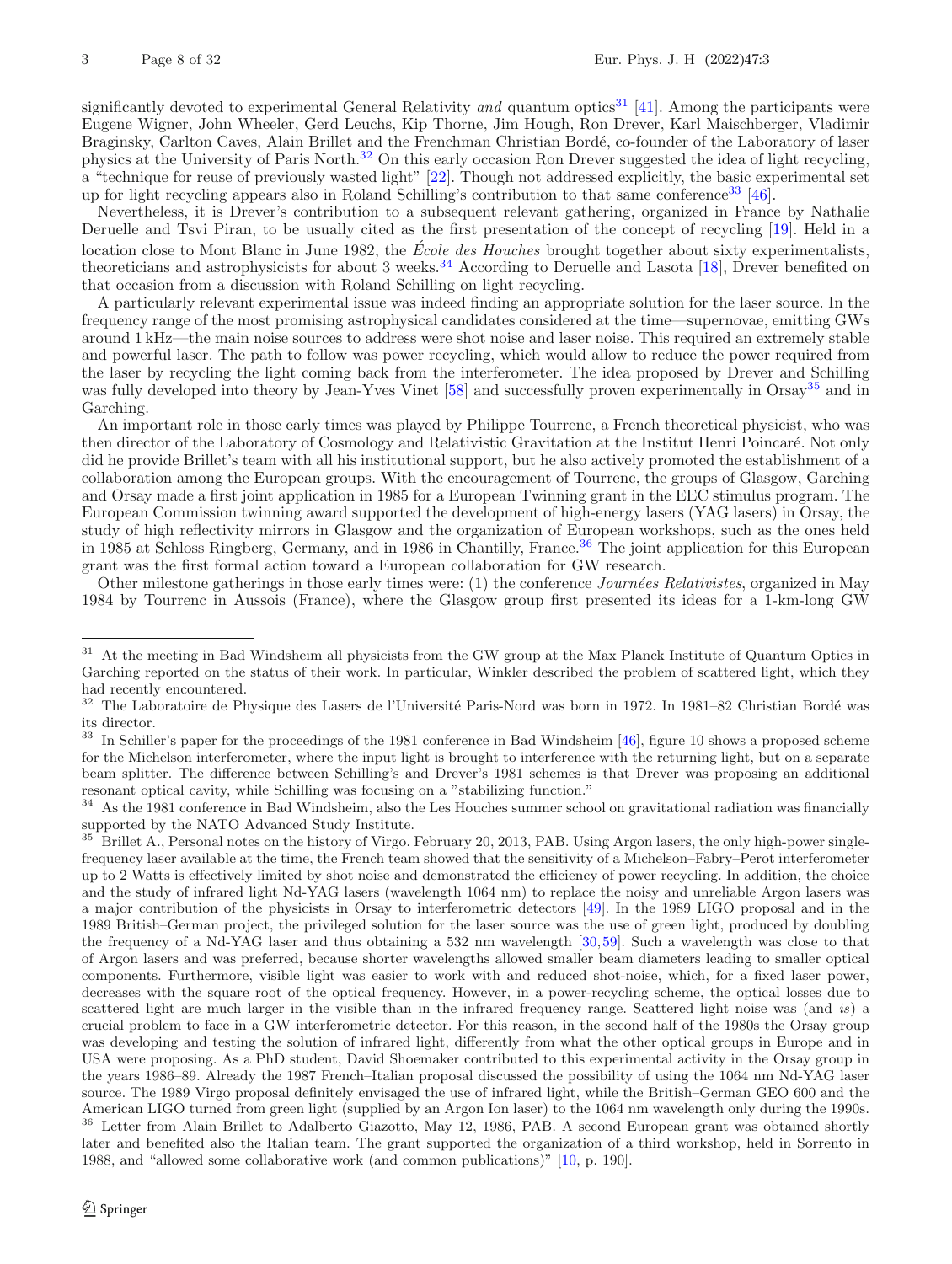antenna; (2) the MG4, held in Rome in 1985, where Brillet and Giazotto met for the first time, and where the Garching team presented a detailed plan for a 3 km long detector.

The IV MG was important, especially for the future French–Italian project Virgo. When Alain Brillet and Adalberto Giazotto first met at the conference in Rome, they realized they had been working for several years on two complementary fundamental features of GW interferometric antennas. Brillet recalls their encounter in the following lines:[37](#page-8-0)

In 1985, at the meeting MG4, in Rome, Jean Yves Vinet presented his theory of recycling, which confirmed the intuitions of Ron Drever, and Adalberto Giazotto presented the first results of a high-performance seismic isolation system he was developing in Pisa, initially with the aim of developing bars capable of operating at low frequency to detect pulsars, but also capable of isolating the mirrors of an interferometer, in the frequency range from 10 Hz to 10 kHz. The idea was all the more interesting as the most important detection range for a terrestrial detector seemed to evolve towards the low frequencies: the favourite source was initially the explosion of a supernova, supposed to radiate mainly towards 1 kHz, but, on the one hand, the work of Silvano Bonazzola showed that the intensity of this radiation was uncertain, and probably low, and on the other hand, the coalescence of a binary system of Hulse-Taylor neutron stars was well modelled and may be more common, but would rather radiate around 100 Hz, or even less in the case of a binary black holes.

Many years later, Giazotto described that happy encounter as "certainly planned by fate" [\[27](#page-29-7)].

## **5 From narrow-band to wide-band detectors**

In 1974, Hulse and Taylor had observed for the first time a binary system composed of a pulsar orbiting a neutron star [\[15,](#page-29-12)[31](#page-30-16)]. In their discovery paper, they highlighted that the star couple—called PSR1913+16—provided a nearly ideal laboratory for testing General Relativity, because it displayed "an accurate clock in high-speed, eccentric orbit and a strong gravitational field" [\[31](#page-30-16)]. Observing the system over several years allowed to prove that the orbit of the pulsar was gradually shrinking, following with great accuracy the prediction for the energy loss due to GW emission [\[54,](#page-30-17)[55,](#page-30-18)[60](#page-31-4)]. Besides being a new confirmation of Einstein's theory, these astrophysical observations constituted the first indirect proof of the existence of GWs.

The scientific evidence coming from the PSR1913+16 system was instrumental for the research field of GW detection, and provided a strong motivation for the development of the interferometric antennas. The astrophysical sources considered so far as possible emitters of detectable GWs had been the supernova explosions, with expected gravitational signals peaking at around 1 kHz. Bar detectors had resonant frequencies around 1 kHz, and were sensitive to a very narrow frequency band centered on that value. Therefore, resonant bars, including cryogenic ones, were optimized for the observation of supernova signals. On the other hand, the discovery of the first binary pulsar hinted at the possibility of detecting signals spanning a wider frequency spectrum.

According to GR models, a system made up of two massive objects inspiralling into each other under mutual gravitational action radiates an almost periodical gravitational signal, whose frequency and amplitude increase over time. Binary systems radiate the most energetic GWs during the last stage of their inspiral, the so-called coalescence. At this stage, the bodies orbit very close to each other at extremely high speeds, emitting a distinctive gravitational signal rapidly growing in amplitude and frequency (*chirp* signal). In order to observe and follow the evolution of this kind of signal spanning over a wide range of frequencies, a detector sensitive to a large bandwidth is needed. The transition from supernovas to coalescing binary systems as the most promising sources of detectable GWs is a fundamental issue in the history of GW detectors. It is an important change of viewpoint, which contributed to the universal adoption of interferometric detectors, to widen the window of detectability to include not only gravitational pulses radiated by supernovas, but also periodical or quasiperiodical signals with frequencies lower than 1 kHz.

Aside from coalescing binary systems, other sources had attracted the attention of gravitational wave hunters, in particular Adalberto Giazotto. During the 1980s, radio telescopes were detecting an increasing number of pulsars. Many of these spinning stars were observed to slow down over time, although with a very low spin-down rate, increasing their rotation period by less than a few microseconds per year. Spin-down is related to energy loss due to various mechanisms, including magnetic dipole radiation and eventually GW emission.

To radiate GWs, a spinning neutron star must have some asymmetry in its shape, like for example a bump or a hill. In the 1980s many fast pulsars had been observed, showing rotation slow-down to be possibly attributed to GW emission in the range of frequencies just above 10 Hz—pulsars with a rotation rate of more than 5 cycles per

<span id="page-8-0"></span><sup>37</sup> Brillet A. Personal notes on the history of Virgo, February 20, 2013, PAB.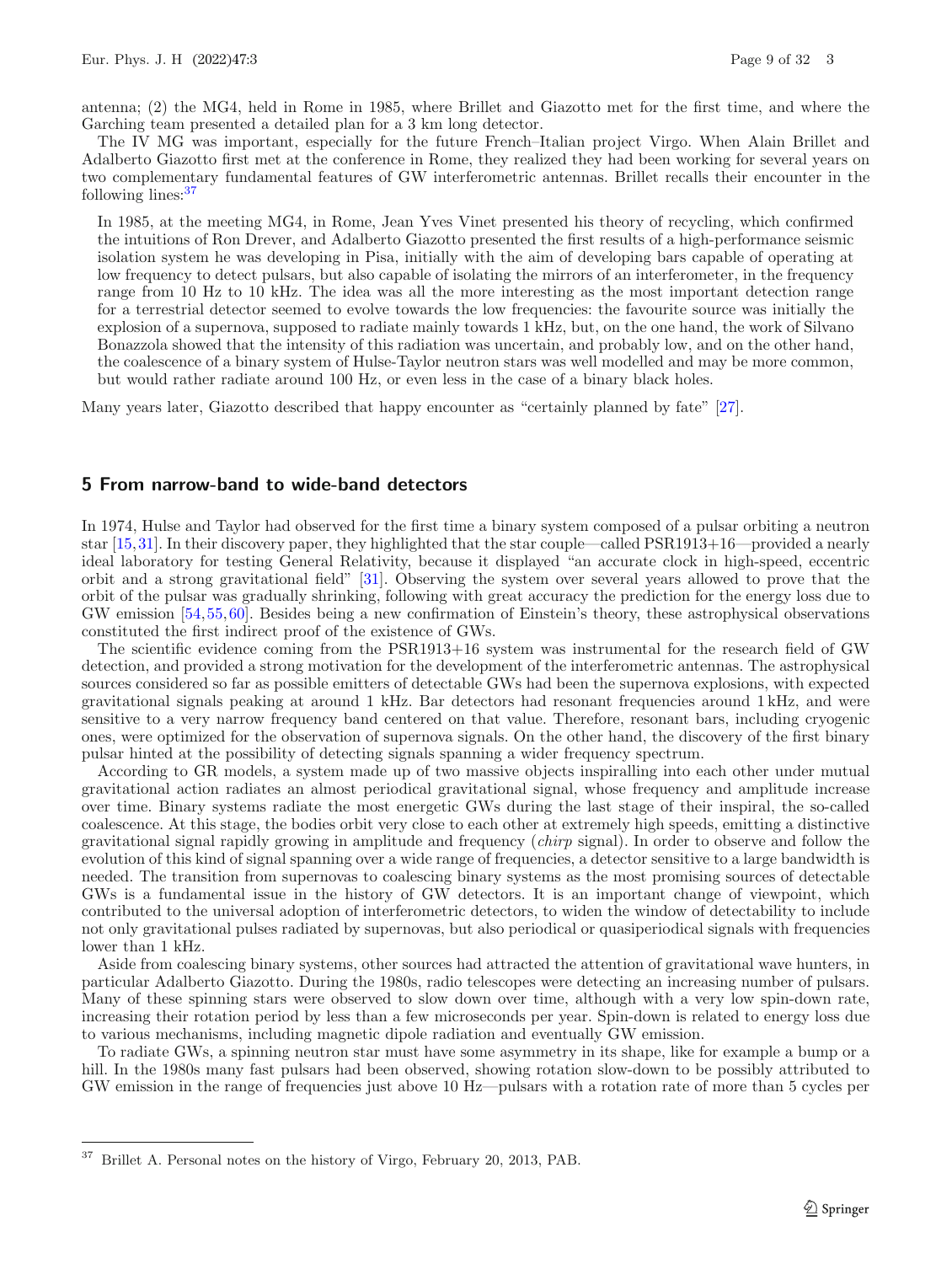

<span id="page-9-1"></span>**Fig. 1** The plot displays the distribution of pulsars undergoing rotation slowdown, versus emission period. Giazotto used to show this plot to promote the effort towards seismic noise reduction down to 10 Hz. Up to 1981, about 330 pulsars had been discovered [Manchester and Taylor 1981].

Today we know that there are over 430 known pulsars spinning fast enough for their gravitational wave emission to be in the sensitive frequency band of Virgo and LIGO (from about 20 to 2000 Hz). See the Australia Telescope National Facility Pulsar Catalogue

second.<sup>[38](#page-9-0)</sup> These fast-rotating pulsars were an important stimulus for Adalberto Giazotto's work on seismic noise isolation (Fig.  $1$ ).<sup>[39](#page-9-2)</sup>

So Giazotto was not only thinking about transient signals, such as the ones emitted by supernovas or coalescing binary systems. He was pointing at continuous sources: fast rotating pulsars and binary pulsars, whose gravitational signals have not yet been detected at the time of the publication of the present paper. Aiming at the very first detection of a GW, a continuous source was very appealing, because in principle its gravitational signal could be integrated over time and thus detected by a single antenna.

Adalberto Giazotto had been working in the field of particle physics since his graduation in Rome, in 1964. He had participated in experiments at CERN, while being researcher at the University of Pisa. His interest in GWs awoke in the early 1980s. Stimulated by the observation of the many new pulsars made through the Australian Radiotelescope in Narrabri [\[40\]](#page-30-19), in 1982 Giazotto submitted to the PISA INFN section a detailed internal report, which summarized the theory and noise evaluation of GW interferometric detection, analyzing in detail the low frequency region [\[24\]](#page-29-13). In his note, Giazotto significantly argued that an important peculiarity of interferometric antennas "is that one can in principle detect not only gravitational pulses, but also periodical sources" and

<span id="page-9-0"></span><sup>&</sup>lt;sup>38</sup> Gravitational wave signals are expected at a frequency related to the rotation rate of the astronomical system, typically at twice this value. The orbital period of a binary system, as well as the rotation period of a single pulsar, changes over time, thus also the frequency of the emitted gravitational signal is time-dependent, being at every instant equal to twice the instantaneous orbital frequency—for a pulsar, it is equal to twice the instantaneous rotation rate. While the orbital period of a binary system reduces over time, the rotation period of a pulsar may decrease as well as increase. Pulsars can be accelerated through accretion of material; or they can be decelerated through interaction with a surrounding medium or by radiation of GWs.<br> $^{39}$  Given the second to see

<span id="page-9-2"></span><sup>39</sup> Giazotto used to quote Richard (Dick) Norman Manchester's work on pulsar observation at the Australian Radiotelescope in Narrabri as a fundamental scientific motivation for starting his experimental activity in the field of GWs. See for example [\[40\]](#page-30-19). Interview by the author with Adalberto Giazotto, Cascina, July 11–12, 2016.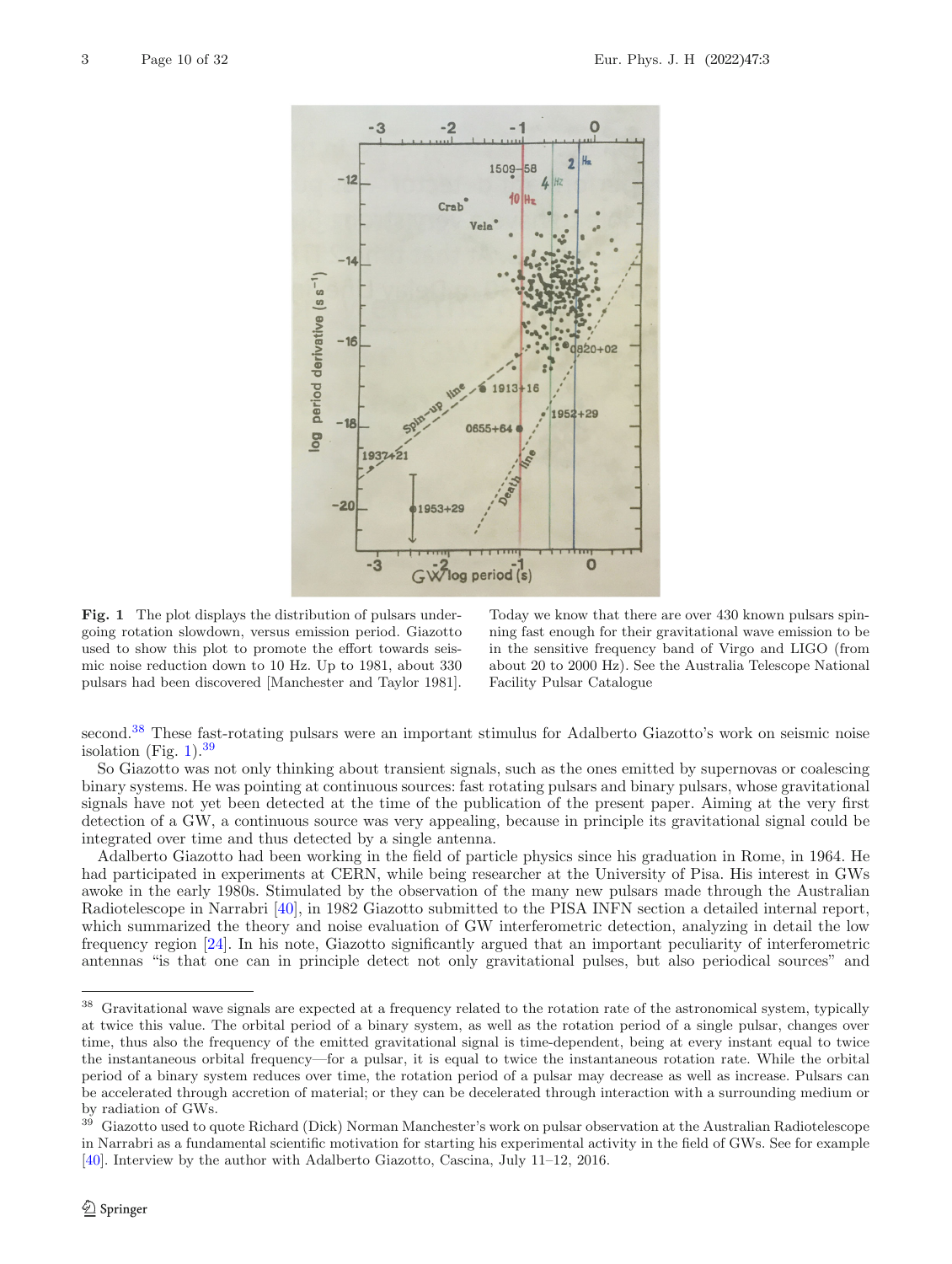expressed the "hope that strong unpredicted sources of periodical GWs, which could be detected with a relative ease, exist in space" [\[24](#page-29-13), pp. 1–2] [\[34](#page-30-4)].

As a consequence of this view, since its very first proposal 5 years later, Virgo's goal was to reach sensitivity down to 10 Hz.

## **6 Early proposals for interferometric detectors in Europe**

The first European team to make an official proposal for a full-sized interferometric detector was Garching. In 1985, they submitted the report "Plans for a Large Gravitational Wave Antenna in Germany" to the Max Planck Institute of Quantum Optics. An updated version followed in 1987 [\[37](#page-30-20)[,63](#page-31-5),[64\]](#page-31-6).

After encouraging progress with the  $30 \text{ m}$  prototype, the GW group at the Max-Planck-Institut für Quantenoptik are increasing efforts towards a full-sized antenna. Arms 3 km in length are proposed, as a trade-off mainly between cost and the influence of thermal mirror motions. [\[63\]](#page-31-5)

Among the requirements, it is underlined that

the strongest sources of such radiation will have only short duration, and therefore the search must be made in a relatively wide frequency band. [...] To guard against spurious signals due to local noise sources, verification with at least one further interferometer is required. The interferometers used in coincidence should – if possible – be separated by distances in the range of 1000 km. Collaboration with experimental groups in the other countries is highly desirable. [\[63\]](#page-31-5)

It is interesting to note that an alternative hypothesis, due to Rüdiger, to that of the two-arm interferometer appears in this first German proposal: a triangular interferometer, the scheme proposed for the current Einstein Telescope project and for the Laser Interferometer Space Antenna (LISA, the first future space-based GW detector).

The Glasgow group suggested a first plan for the development of a 1 km interferometer in Scotland at a conference held in Aussois, France, in 1984 and organized by Philippe Tourrenc<sup>[40](#page-10-0)</sup> [\[28\]](#page-29-14). A detailed design study was prepared with the engineering support of the Rutherford Appleton Laboratory, led by Ian Corbett, and presented to the UK Science and Engineering Research Council (SERC) in May 1986 [\[29\]](#page-29-3). The proposal envisaged a Fabry–Perot interferometer with 1 km arms or longer at either of two sites in Central Scotland. It also contemplated the possibility of installing four separate interferometers in the same vacuum system, two full length and two half length. The separate devices "should allow discrimination against the effects of random outgassing from the walls of the vacuum system and against residual seismic effects and laser fluctuations." Such a detector system was conceived to allow stand-alone detection of some kinds of gravitational signals:

While many experiments such as locating the direction of pulsed sources require operation with other detectors round the world, it is important that some experiments can be carried out on the instrument in a stand-alone way. These could include searches for periodic sources [...]. [\[29](#page-29-3), pp. 52–53]

On the French side, in 1982–84, Brillet's team was supported by the Institut National d'Astrophysique et de Géophysique (INAG) to make a cost evaluation for a 1 km arm interferometer, to be built in Nancay. Here some measurements of seismic noise were accomplished. Nevertheless, the cost evaluation was quite underestimated, like all proposals made in those early years. In 1986, a preliminary proposal for a large GW antenna in France was placed in low priority on the list of the future *Très Grande Équipement*, preceded in the field of basic sciences by the Very Large Telescope.[41](#page-10-1) Afterward, no further step was made in the direction of a solely French interferometer.

The British and German proposals were both focused on a frequency range spanning from a few hundred hertz to a few kHz. The 1985 Garching proposal argued:

A limitation of the usable frequency range is given at the low-frequency end by the steep increase of many optical and mechanical noise contributions, particularly of the seismic noise. To extend the frequency range to a lower limit of 100 Hz will already be a very difficult task. [\[64](#page-31-6), p. 2]

As already underlined, the 10 Hz goal was, instead, the distinctive feature outlined by the French and Italians in their first joint proposal, presented to the Italian INFN (Istituto Nazionale di Fisica Nucleare) in May 1987. Since Brillet and Giazotto's first encounter in Rome, in 1985, it took indeed a couple of years to officially start the French–Italian collaboration. Nevertheless, the new-born partnership took the other European groups by surprise, as described in the next paragraphs.

<span id="page-10-0"></span><sup>&</sup>lt;sup>40</sup> In the same year Caltech and MIT signed an agreement for the joint design and construction of two analogous facilities in USA.<br> $41\quad \text{D}$ <sub>will</sub>

<span id="page-10-1"></span>Brillet A. Personal notes on the history of Virgo, February 20, 2013, PAB.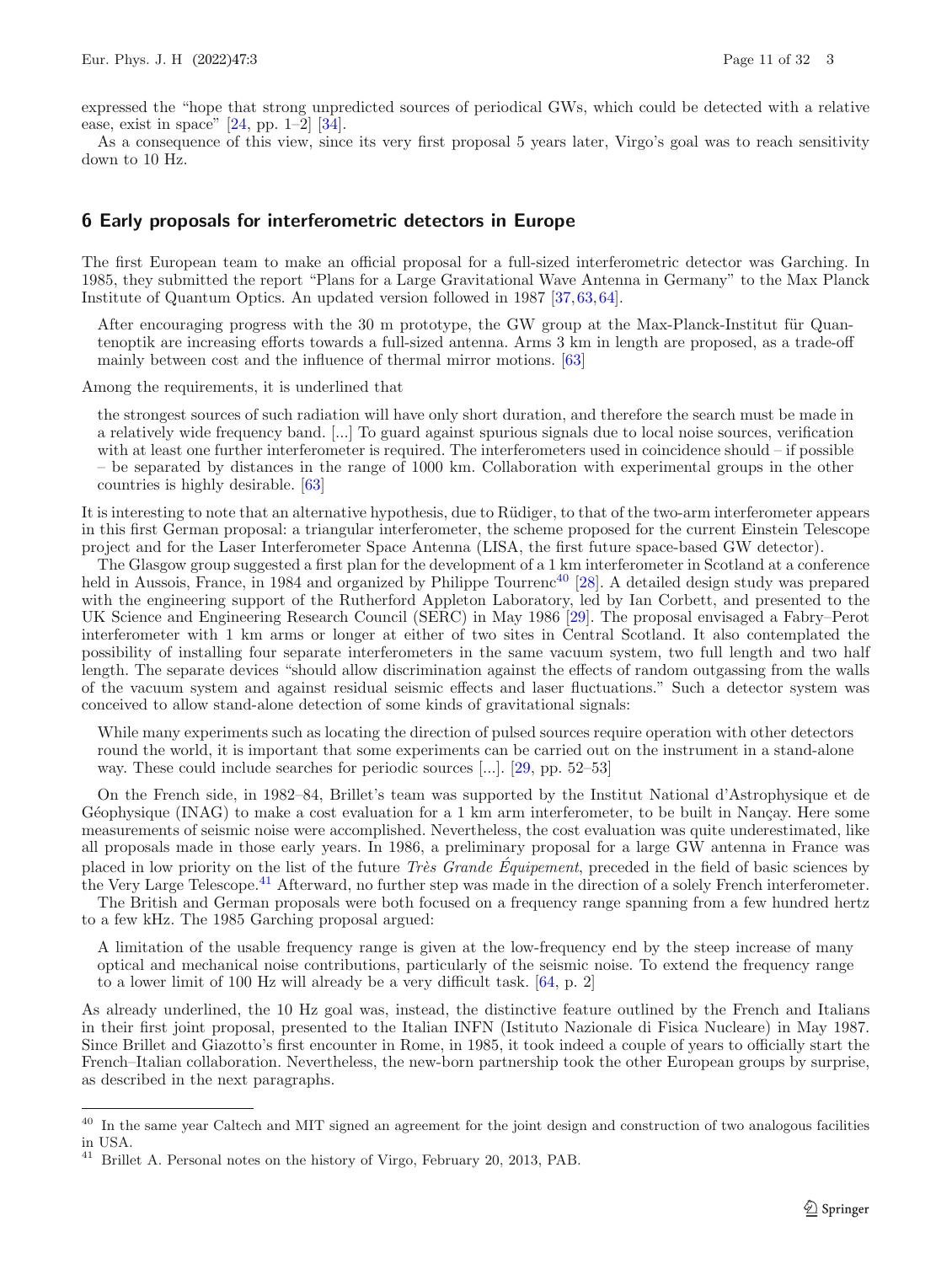# **7 Attempts for a shared strategy**

The three European optical groups had been already collaborating and taking advantage of a shared European grant in 1985, as said. Furthermore, the possibility of a wider scientific collaboration was being discussed with the American teams of MIT and Caltech, where the leading figures were Rainer Weiss (MIT), Kip Thorne and Ron Drever (Caltech). A meeting was held in Cardiff in February 1986, with the purpose of shaping an international network for promoting projects in interferometric detection. On that occasion, some "notes and suggestions for an International collaboration on gravitational radiation research using laser interferometers" were produced and sent to Brillet by Weiss and Drever.<sup>[42](#page-11-0)</sup> The cover letter from Drever and Weiss, dated March 18, 1986, reported the contents of the meeting:

[...] suggestions were made about the potential advantages of arranging some form of international collaboration between the experimental groups working in this field in Europe and the USA, in part to improve the informal contacts and collaboration which are already taking place and benefitting all the groups. We are aware that possibilities for such collaboration are being discussed in Europe.<sup>[43](#page-11-1)</sup>

The general aims of such a collaboration were concisely outlined in the attached notes: improving the rate of progress of gravitational radiation research using laser interferometers; facilitating provision of adequate support in each country by government or other funding agencies; promoting coincidence and cross-correlation searches for, and studies of, GWs; etc. It is worth to note that this document already foresaw collaboration on data acquisition, data formats and analysis, both hardware and software and collaboration in design and development of particular items of equipment or facilities, in particular the area of optical and electro-optical components.[44](#page-11-2)

On the US front, things were proceeding, albeit with various difficulties, as indeed in Europe. By the early 1980s Rainer Weiss (MIT) had led a feasibility study for a long-based interferometer, with financial support by the National Science Foundation (NSF) [Weiss et al.]. LIGO's so-called *Blue Book* was submitted to NSF in October 1983. By that same time, Ron Drever had built a 40-m interferometer at Caltech. The two experimental groups were necessarily destined to establish a partnership if they were to obtain funding from the NSF. MIT and Caltech had thus signed an agreement for the joint design and construction of LIGO in 1984, with the approval of the National Science Board to LIGO development plan. The administrative headquarters were set at Caltech, with joint leadership by Ron Drever, Kip Thorne (both at Caltech) and Rainer Weiss (MIT). Nevertheless, the 1984 agreement was defined as a "shotgun wedding," as the interactions between Drever and Weiss were uneasy since the very start [\[12\]](#page-29-15).

At the time of Cardiff's meeting (February 1986), the US teams were thus working together at LIGO planning. In November 1986, representatives from the European groups would participate in the workshop on "Gravitational Wave Physics and Astronomy," especially organized by the MIT group for the US-refereeing panel. On that occasion, the external committee, appointed by NSF, examined the planning for LIGO and the state of the entire world-wide field of GW physics, and finally endorsed LIGO's scientific case.<sup>[45](#page-11-3)</sup> From the correspondence between the protagonists of those early times preserved in Brillet's papers, it is clear that setting up some form of collaboration and a shared strategy seemed important to support both the American and European projects.

Giazotto had not been invited to join the meeting in Cardiff in February 1986, nor the previous meetings and initiatives among the European groups. At that early stage, he was not a natural interlocutor for the other groups. His research activity did not concern laser physics and interferometry, felt as the core of the new generation of antennas, nor theoretical aspects of GWs. He had not taken part in the milestone gatherings in Bad Windsheim (1981) and at Schloss Ringberg (1985), nor was he present at the *Journ´ees Relativistes* in Aussois (1984) or at the meeting in Chantilly (1986). The group in Pisa was working on a completely different topic with respect to the other experimental teams, and chronologically it was also the last to enter the field of GW detection.

From reading the British and German proposals, one understands that the mechanics for suspending the mirrors was felt as a second order problem, something to look at in the future.<sup>[46](#page-11-4)</sup> In the very small world of interferometric

<span id="page-11-0"></span><sup>42</sup> Letter by R.W.P. Drever and R. Weiss to A. Brillet, March 18, 1986, PAB.

<span id="page-11-1"></span> $^{\rm 43}$  Ibid.

<span id="page-11-2"></span><sup>&</sup>lt;sup>44</sup> The group in Cardiff, in particular, focused on data analysis and on networks. Schutz and Massimo Tinto published two papers on antenna patterns and the capabilities of an interferometric network as a function of the number of detectors and their arrangement on the earth [\[51,](#page-30-21)[52](#page-30-22)]. Further work was done in Cardiff by Tinto, Sanjeev Dhurandha and Andrzej Kròlak.

<span id="page-11-3"></span><sup>&</sup>lt;sup>45</sup> The joint Caltech/MIT proposal for LIGO construction would be submitted to the NSF in 1989 [\[59](#page-31-3)].

<span id="page-11-4"></span><sup>&</sup>lt;sup>46</sup> Alain Brillet remembers having a conversation with Rainer Weiss, in which Weiss expressed the opinion that seismic isolation would not be the main problem at 10 Hz, and that one should face the very difficult task of low frequency isolation later, after the first detection had been made. However, the challenge of reaching high sensitivity in the region of 10 Hz turned out to be a fundamental feature, in particular considering the frequencies of the first signals detected by LIGO and Virgo about 30 years later. The first signal, detected on September 14, 2015, was a chirping waveform lasting about two-tenths of a second with a frequency spanning rapidly from 35 to 250 Hz.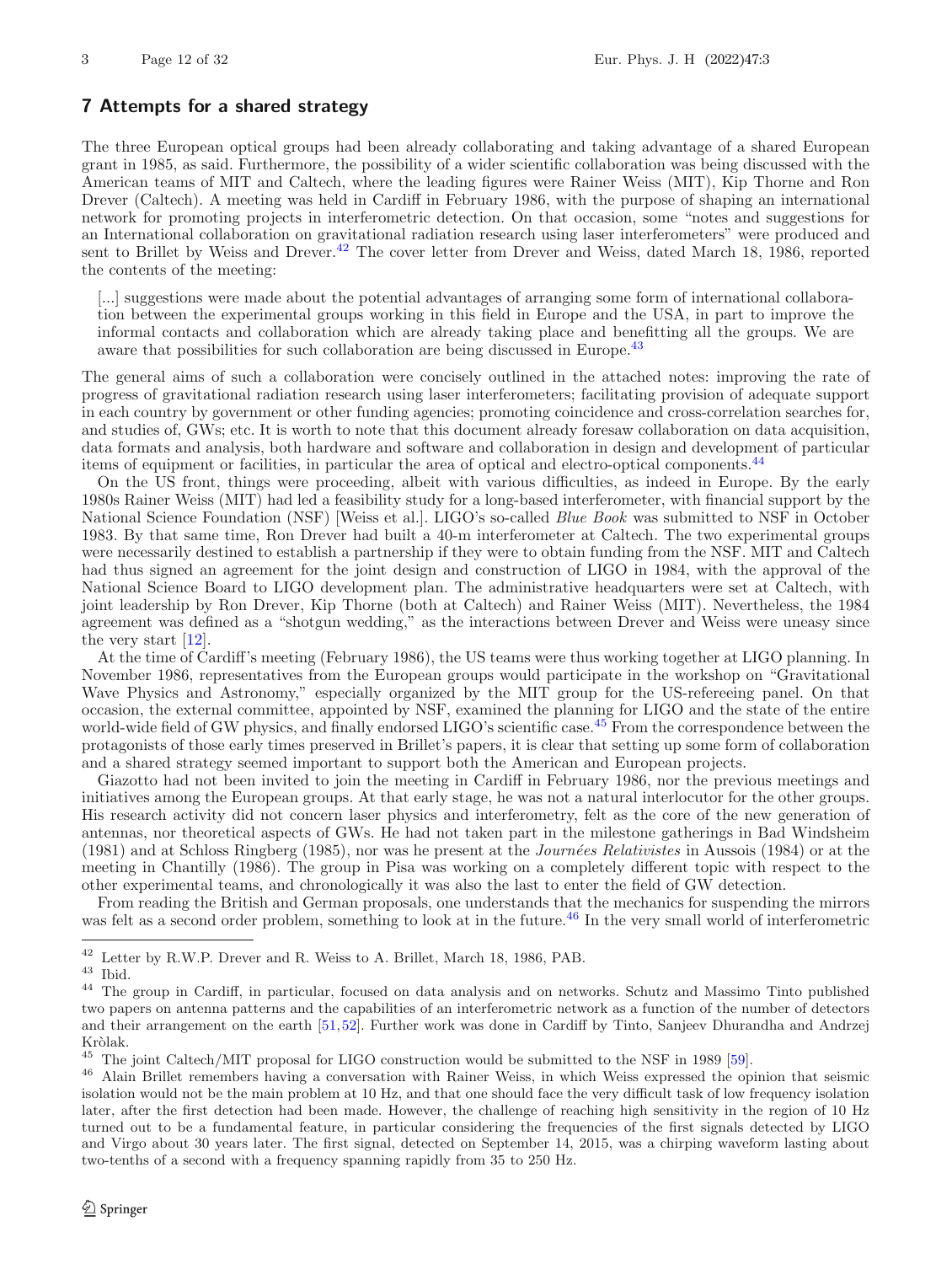GW detection, optics was by far the most relevant field of research. At that early stage, the low-frequency strategy studied by the Pisa group appeared beyond the main and challenging problems of GW detection, which were basically related to laser technology and interferometry.[47](#page-12-0)

An interesting comment was shared with the author by Stefano Vitale, who has been co-Principal Investigator of the ultra-cryogenic bar Auriga in Padova and Principal Investigator of the LISA Technology Package payload on board the LISA Pathfinder mission of ESA.[48](#page-12-1) Vitale points out that laser interferometry and free fall of the test masses are the fundamental principles underlying GW detection, an indissoluble combination not always valued among the experts in GW interferometric detectors. The future space-based interferometer LISA (Laser Interferometer Space Antenna) is developed precisely to solve the problem of the free fall of the test-masses and to achieve sensitivity to the very low frequencies, that cannot be reached on the earth due to the seismic noise barrier.[49](#page-12-2)

Vitale observes that Giazotto, dedicating himself to mechanics for seismic isolation, in a certain sense was following the Galilean tradition of studying the free fall of bodies, whereas the field of quantum optics was a prerogative of the teams from beyond the Alps.<sup>[50](#page-12-3)</sup>

Unlike the members of the other European groups, Giazotto came from particle physics, and was an *outsider* in the field of GW research. So it is not surprising that he was not invited to participate in the *European gravitational detector working party*, which was being planned among the other European teams in March–April 1987.

#### **8 The European gravitational detector working party**

In those early efforts for establishing a European network, a leading role was held by the particle physicist Ian Corbett, who was at the time director of the Rutherford Appleton Laboratory in Chilton. Later, from 1990 to 2001 he would held senior positions in the UK funding agencies SERC and then PPARC, with responsibility for a wide range of projects in astronomy and particle physics. His involvement in the GW field would be limited to these early times, so few scientists remember today his commitment.

On April 24, 1987, Ian Corbett had sent to his colleagues a note, in which he proposed some topics to be discussed by the working party. He argued that the party's task was "to produce a report to be submitted to the three funding bodies which have so far been approached:  $B\text{MFT}$ ,<sup>[51](#page-12-4)</sup> CNRS and SERC.<sup>"[52](#page-12-5)</sup> The report should have presented

a unanimous view of a collaborative European approach to the construction and operation of interferometric GW detectors. [...] It should address and offer solutions to technical problems, provide realistic cost envelopes for a limited range of options, and present and evaluate models for the organization and management of the collaborative project.<sup>[53](#page-12-6)</sup>

In this respect, the working party would have to

produce arguments which convince the funding agencies not only of the importance and timeliness of the science and technological feasibility of the project, but also of the ability and determination of the separate groups to work together.[54](#page-12-7)

Ultimately, the conclusions and recommendations of the working party would have to

provide a negotiating framework for the funding agencies, and form the basis of any approach which might be made to other funding bodies, national or European.<sup>[55](#page-12-8)</sup>

Among the topics outlined by Corbett, there were relevant scientific and strategic questions such as the following: *While we are convinced that there should be at least two detectors in Europe, what are the cogent scientific arguments*

<span id="page-12-8"></span><sup>55</sup> Ibid.

<span id="page-12-0"></span> $^{47}$  Interview by the author with Jim Hough and Bernard Schutz, CERN (Geneva), August 28, 2017.

<span id="page-12-1"></span><sup>48</sup> LISA stands for Laser Interferometer Space Antenna. LISA Pathfinder was launched in 2015 and successfully tested LISA technologies, paving the way for the LISA mission envisaged for 2034.

<span id="page-12-2"></span><sup>&</sup>lt;sup>49</sup> Interview by the author with Stefano Vitale, February 19, 2019, Rome. For further details about LISA position sensing technology, one may see  $[11,17]$  $[11,17]$  $[11,17]$  and references therein.

<span id="page-12-3"></span> $^{\rm 50}$  Ibid.

<span id="page-12-4"></span><sup>&</sup>lt;sup>51</sup> Bundesministerium für Forschung und Technologie (BMFT) was the *German Federal Ministry for Research and Technology*, headquartered in Bonn, today part of the Bundesministerium für Bildung und Forschun (BMBF), i.e., *Federal Ministry of Education and Research*.

<span id="page-12-5"></span> $5^2$  Note by Ian Corbett, European gravitational detector working party, pp. 1–2, April 24, 1987, PAB.

<span id="page-12-6"></span> $^{\rm 53}$  Ibid.

<span id="page-12-7"></span> $^{\rm 54}$  Ibid.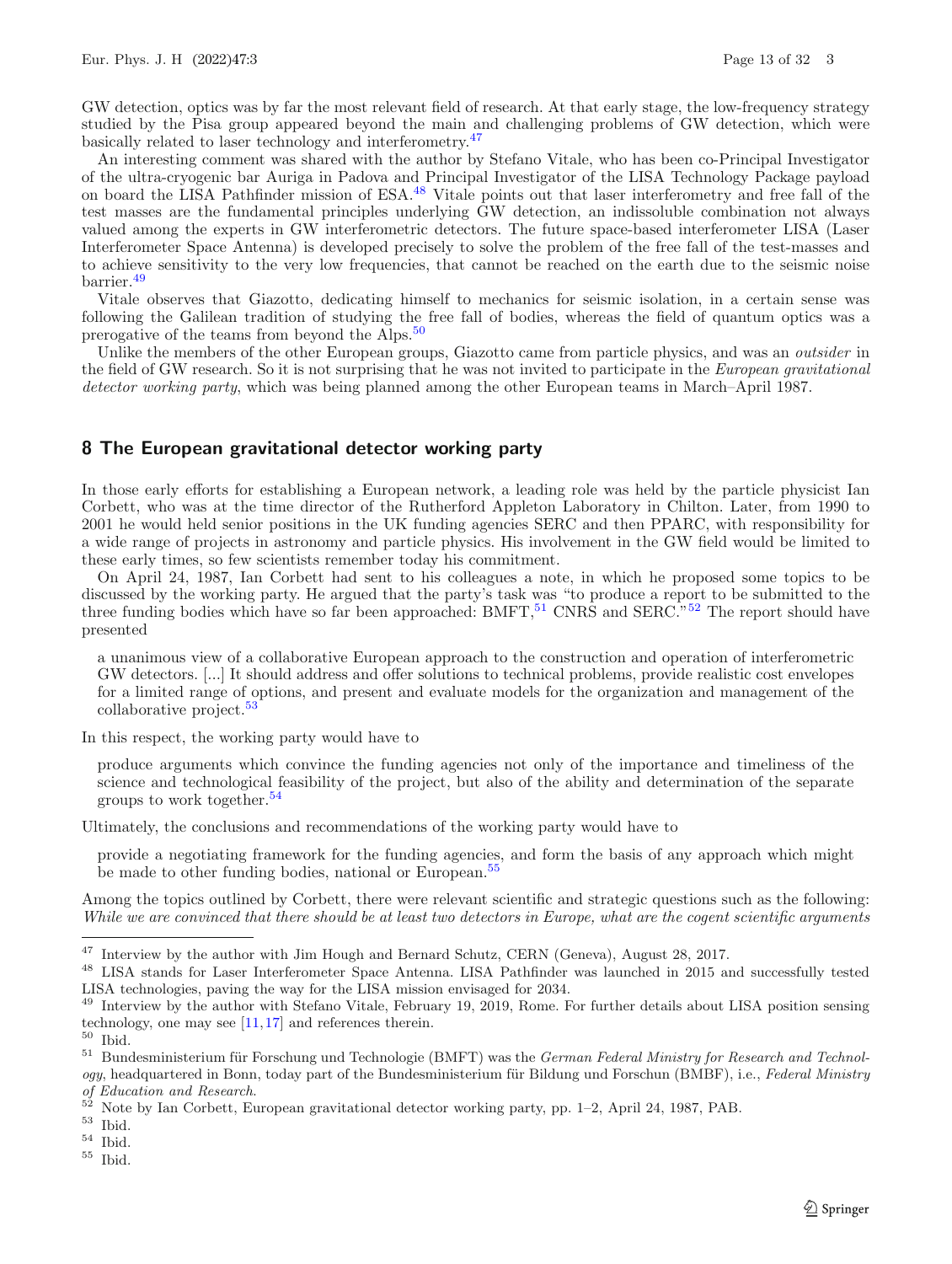*to justify this? How many antennae should we attempt to argue for? Is there a minimum/optimum separation between the antennae? What is the minimum arm length? What is the long-term role of the prototype detectors (Garching and Glasgow)?* [56](#page-13-0)

The working party was supposed to address organizational issues as well, the latter being strongly intertwined with scientific arguments: *What are the arguments for building the antennas simultaneously? Do we have the resources to build and commission them simultaneously? How much can be done in common, how much should be done in common, and how much must be done in common? Should we have a common data acquisition, storage and analysis philosophy from the start?* [57](#page-13-1)

Particularly significant questions concerned the possible collaborative scenarios. What was the kind of framework which would work best for a European collaboration in GW detection?

**Do we envisage a single co-ordination and management committee for the whole project comprising several antennae and many interferometers? Should this committee have financial authority delegated by the funding agencies, or should the various national groups contribute in equipment and manpower, under their control? How do we maintain the integrity of the national groups? How do we minimize bureaucracy while retaining accountability? What existing collaborative projects could provide a useful model? (or, conversely, indicate things to avoid!)**. [58](#page-13-2)

The questions addressed by Corbett seem to fit perfectly into the current negotiations for the future Einstein Telescope. In the early times, the European working party of the small world of GW detection was planning to discuss the important matters outlined by Corbett during its first meeting, to be held at the Rutherford Appleton Laboratory in Chilton, UK, in the month of June. Nevertheless, while Corbett's note about the possible collaborative schemes was circulating among the working party in late April, the British and German groups were unaware that Brillet and Giazotto were about to present a joint proposal to INFN in the following month of May.

## **9 The French–Italian alliance**

The collaboration between Orsay, Glasgow and Garching was unavoidably characterized by some competitiveness, as all of the three teams were working in the field of optics, the *hot* topic of GW interferometers. Instead, the Pisa group offered a truly complementary competence. The mutual interest of the groups in Orsay and Pisa for collaborating was a natural consequence of this complementarity.

For the Pisa group, it was highly desirable to team up with the French optics specialists. It was an excellent chance to enter the mainstream of experimental GW research and become part of the nascent European collaboration. On the French side, an alliance with the Italians would have strengthened the position of the Orsay group in the European context, and helped in reaching a critical mass to promote a joint GW project before the CNRS.

The small team of Brillet was living indeed a very peculiar situation, as their activity was not included in the framework of the *Institut national de physique nucléaire et de physique des particules* (IN2P3), an autonomous institute of the CNRS. No nuclear or particle physicist was directly involved, unlike in Italy, where Giazotto himself and his main supporters inside INFN were high energy physicists, used to big experiments and to their complex organization. In Italy, Virgo was supported from the very beginning by several scientists of INFN, experienced in Big Science.

Pierre Lehman, director of IN2P3 (1983–1992), had a genuine interest in Brillet's experimental activity. Nevertheless, the field of GW detection did not have enough critical mass in France to appear as a priority in CNRS agendas. IN2P3 did not have a consolidated experimental tradition in GW research, nor a network of experimental physicists supporting the idea of GW detection, as was the case, instead, of INFN in Italy.<sup>[59](#page-13-3)</sup>

Here, the experimental activity for GW detection had started already in 1971, promoted by Edoardo Amaldi and Guido Pizzella in Rome. Their research aimed at building cryogenic resonant bar detectors had been supported from the early 1970s by CNR (*Consiglio Nazionale delle Ricerche*, the National Research Council), and later by INFN. In the 1980s Amaldi's and Pizzella's team had an international leading role in the field of cryogenic resonators for GW detection [\[36](#page-30-11)]. Their cryogenic bar *Explorer*—3 m long, weighing 2300 kg—was built at CERN, and was the first antenna to reach its nominal sensitivity and stability over long periods (1990). For several years, it was the most sensitive GW detector in the world. In an interview with the author of the present paper, Brillet argued:

<span id="page-13-0"></span> $^{56}\,$  Ibid.

<span id="page-13-1"></span> $^{57}$  Ibid.

<span id="page-13-2"></span><sup>58</sup> Ibid.

<span id="page-13-3"></span><sup>59</sup> Interviews by the author with Alain Brillet, Nice, April 27–28, 2017, and Cascina, July 17–18–19, 2017. Unlike in Italy, French research activity on GW detection was supported by theoretical physicists and astrophysicists.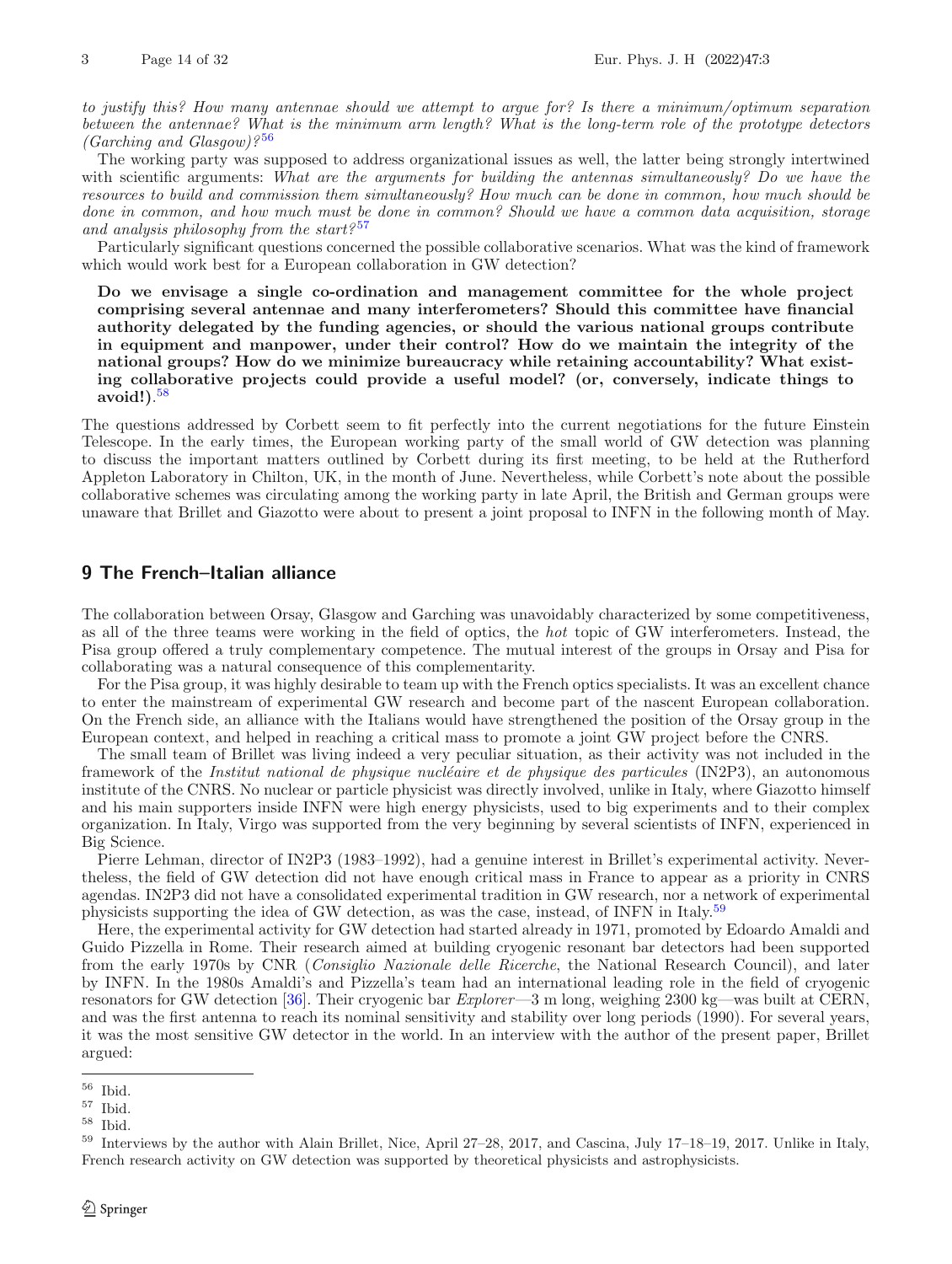

**Fig. 2** The picture shows Virgo (Pisa), with its 3 km-long orthogonal arms. Besides Virgo and indicated by an arrow and a circle, lays the 3 m long cryogenic bar Explorer, which

was dismantled and moved from CERN to Italy in 2012. The picture gives an idea of the huge change in scale related to the transition from resonant bar detectors to interferometers

<span id="page-14-0"></span>the activity of Amaldi and Pizzella caused the National Institute for Nuclear Physics to develop a specific culture and interest in this experimental field, whereas this did not take place in France (Fig. [2\)](#page-14-0).<sup>[60](#page-14-1)</sup>

The good reception given by INFN to the idea of a large project for the detection of GWs was certainly favored by the peculiar circumstances of Italian research. Looking from a broad perspective, Italian particle physicists were culturally prepared to what we call today multimessenger astronomy. The Italian longstanding tradition in cosmic ray studies was a fertile ground for new ideas concerning the detection of still unobserved cosmic messengers. The physics of cosmic rays, at first aimed at the study of particles and of their interactions, had been gradually becoming an instrument for probing the phenomena of the cosmos originating them [\[3,](#page-28-5)[4](#page-28-6)]. Furthermore, it is worth noting that by the second half of the 1980s, Italy was at the frontier of astroparticle physics with the beginning of operation of Gran Sasso labs, hosting the MACRO facility (Monopole, Astrophysics and Cosmic Ray Observatory), a general-purpose probe which appeared as a natural extension of the Italian tradition of cosmic ray physics [\[8\]](#page-28-7).

Brillet's team had no solid roots in French scientific institutions. Furthermore, in the tripartite collaboration with Glasgow and Garching, it ran the risk of having a subordinate role. Not only had the British and German groups started their experimental activity several years before Orsay (in the early 1970s), pioneered GW interferometry and possessed small scale prototypes (30 m delay-line interferometer in Garching, 10 m Fabry–Perot interferometer in Glasgow), they had also been working together more closely. They shared a similar scientific approach, based on testing technologies on prototypes before upgrading them to a full-scale interferometer. Not by chance, the 1986 British proposal highlighted the special scientific relationship between Glasgow and Garching, and stressed the differences in timing and organization with respect to the Orsay group:

Our advances in this field, together with the work at the Max Planck Institute at Garching, have led directly to the development of similar work at California Institute of Technology which in turn has stimulated a stepping up of related research at MIT and has encouraged the start of a similar programme in France. An extensive programme for gravitational wave research with laser interferometers is now being planned in the USA and in Germany and is being considered in France. [\[29](#page-29-3), p. 2]

The testing on prototypes was a fundamental feature of both the British and German experimental activity [\[28](#page-29-14),[48\]](#page-30-6):

<span id="page-14-1"></span> $60$  Ibid.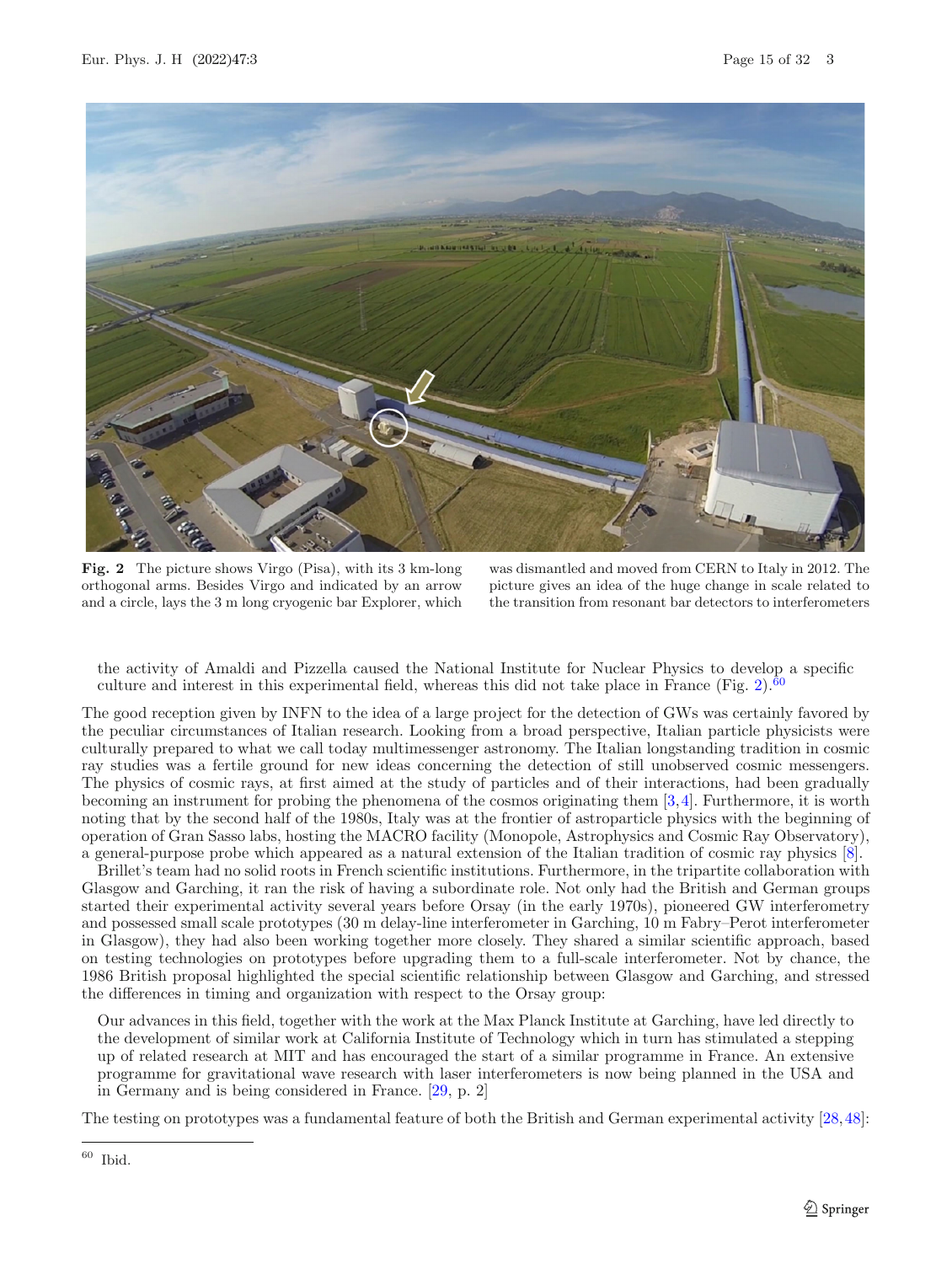The existence of this well understood interferometer [Author's note: 10 m prototype in Glasgow] gives a powerful development tool for the long baseline detector. This will enable us to test and prove many of the necessary techniques during the construction phase of the new detector, and should allow a more efficient start to be made to its commissioning programme. [\[29,](#page-29-3) p. A.16]

The prototype-approach would constitute there on a sharp distinction between the British–German groups respect to the French–Italian, and one of the major scientific reasons for conflict, as shall be discussed in the next paragraphs. A few years later, testing the feasibility of coincident measurements and analysis between the two prototypes will be indeed a fundamental requirement to submit a joint German-British proposal to SERC and BMFT [\[30\]](#page-29-10).

The different experimental approaches of the European teams could have constituted an advantage and could have resulted in an enrichment of the scientific dialogue. Instead, these diversities had the effect of sharpening competitiveness and became focus points of inter-personal tensions.

Brillet expressed his concern about establishing a European peer-collaboration in a letter to Giazotto, written in June 1987, a few weeks after the presentation of the joint proposal to INFN and shortly before the meeting at the Rutherford Appleton Laboratory. Significantly, Brillet argued that it was very important for the French and the Italians to show up together as a third group with its own project. In his view, this would allow to have a sufficient weight in the discussions for a future European collaboration.<sup>[61](#page-15-0)</sup>

# **10 The first French–Italian proposal, May 1987**

By 1986 Giazotto had found new allies in Italy: the team led by Leopoldo Milano in Naples was the first to join the new ambitious endeavor, and committed to develop the digital control system for the interferometer alignment. Also Innocenzo Pinto from the University of Salerno and a group from the CNR in Frascati, led by Franco Bordoni, took part in the early plans for a long-baseline GW detector. It is worth noting that none of the Italian physicists participating in the project had any experience in optics. Therefore, the collaboration with Brillet's team was crucial to start the project and formulate a concrete proposal to be presented to INFN. The first joint document suggesting the plan for a long-based GW interferometric antenna was submitted to INFN in May 1987:<sup>[62](#page-15-1)</sup> "Proposta di Antenna interferometrica a grande base per la ricerca di Onde Gravitazionali" [\[9](#page-28-8)].

The Italian language used for this first proposal clearly shows that the initiative came mainly from the Italians rather than from the French team. On the Italian front, there was a fair amount of pressure to submit a proposal to INFN in time for its next 5-year funding plan (*Piano quinquennale 1988–93* ). Giazotto must have considered the time ripe for taking a step forward, now that four Italian groups had joined, forming a critical mass. An essential factor encouraging Giazotto to speed things up was that influential members of the INFN directorate were looking favorably at the possibility of building a large GW interferometer in Italy. Giazotto's supporters were indeed the President of INFN Nicola Cabibbo, the chairman of INFN Commission II Paolo Strolin and Marco Napolitano, who was Director of the INFN section of Naples and in 1989 became a member of the INFN executive committee and deputy president.

Best known for his outstanding work on the weak interaction, Nicola Cabibbo was President of INFN from 1983 to 1992. He was instrumental in supporting the GALLEX project for solar neutrinos at Gran Sasso Labs, thus opening up a European way to solar neutrinos. He was part of the same community in Rome where Amaldi and Pizzella had been giving birth to Italian GW research, and had a wide and deep culture for actively supporting the new experimental ideas. As INFN President, he enthusiastically endorsed the project of an Italian–French interferometer. When his mandate expired, the baton passed to his successor, another authoritative Italian theoretical particle physicist supporting the Virgo project: Luciano Maiani, President of INFN in the years 1993–1998 and

<span id="page-15-0"></span><sup>61</sup> Letter from Alain Brillet to Adalberto Giazotto, June 1987, PAB.

<span id="page-15-1"></span> $62$  The "Proposal for a large based interferometric antenna for the search of gravitational waves" was signed by the following people: the French group from CNRS and the Université Pierre et Marie Curie in Orsay, Paris (A. Brillet, C. N. Mann, D. Shoemaker, P. Tourrenc, J-Y. Vinet); the team from Pisa INFN section and Pisa University (R. Del Fabbro, A. Di Virgilio, A. Giazotto, H. Kautsky, V. Montelatici, D. Passuello); the group from Naples University Federico II (F. Barone, R. Bruzzese, A. Cutolo, M. Longo, L. Milano, S. Solimeno); the teams from Frascati CNR (F. Bordoni, F. Fuligni, V. Iafolla) and from the University of Salerno (I. Pinto) [\[35](#page-30-23)].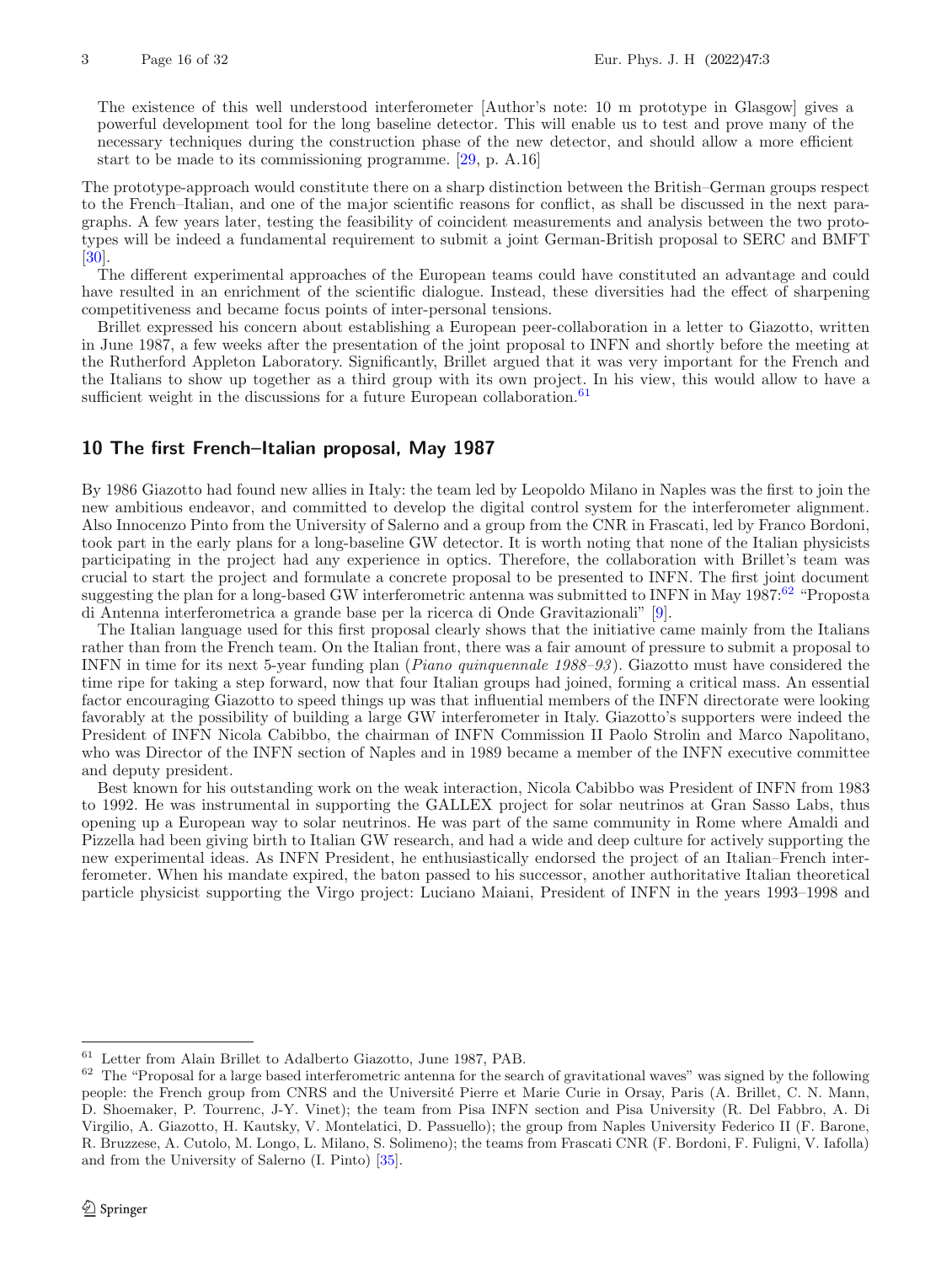Director General of CERN in 1999–2003. One year after his inauguration as President of INFN, Maiani signed the final agreement with the CNRS for the construction of Virgo. As INFN deputy president in the years 1989–1994, Marco Napolitano played a major role in the process toward the final approval of the Virgo in June 1994, as well as Paolo Strolin, in charge as chairman of INFN Commission II in 1987–1993, the INFN commission for astroparticle research. Significantly, all the four scientists came from particle physics, had worked at CERN, and had diversified experiences in Big Science, just as Giazotto. Another prominent supporter of Virgo was Massimo Cerdonio, one of the pioneers of the Italian cryogenic resonant bars. Following a proposal by Maiani, in May 1994 he was appointed referee of the Virgo project for the INFN executive committee. His mandate lasted 6 years, in the crucial period of the beginning of the works for the construction of Virgo. $63$ 

Retrospectively, Giazotto's haste in submitting the 1987 proposal to INFN appears well justified. One may observe that while the document was being drawn up in Italian, negotiations among Italians and French were still taking place, as well as inside the French scientific community [\[34](#page-30-4)]. Brillet was well aware that CNRS was not ready yet to fund a joint project.<sup>[64](#page-16-1)</sup> This state of affairs may also explain why the French–Italian team let the British and German teams know so late about their shared proposal.

The project was introduced to INFN as a natural evolution of an experimental research activity already well established in Italy and appreciated internationally. The proposal's introduction stated, indeed, that a long-based interferometric antenna "would allow France and our Country, already excelling in the technology of cryogenic resonant bar detectors, to keep a high technological level also in this very complex research field" [\[9\]](#page-28-8).

To understand the relevance of INFN's background in GW research for the start of Virgo, it is worth to note that Giazotto's team was as small as Brillet's, and that in 1987 Giazotto did not have any influential position in Italian physics nor in INFN.[65](#page-16-2) Among the small international community of GW interferometers his position was weak as well, as we have already highlighted.<sup>[66](#page-16-3)</sup>

Nevertheless, besides INFN's "sensitivity" to GW physics, one must also consider Giazotto's and Brillet's ability in supporting the project with very persuasive scientific arguments, as pointed out by Paolo Strolin:

Brillet and Giazotto were not promoting, instead they were exposing their ideas, they were very convincing and the scientific challenge was extremely stimulating, impossible as it seemed.<sup>[67](#page-16-4)</sup>

The 1987 proposal underlines the main feature distinguishing the proposed antenna from the German, British and American projects: "we will attempt to be the first in exploring the low frequencies" as "the Italian group achieved an expertise in the low frequency strategy, which is not comparable to any other in the world" [\[9\]](#page-28-8).

The paragraph "Justification of the project in the wider international context" highlighted a remarkable argument:

If for some time this project were to be the only one, it is clear that the emphasis should be placed on the "low frequency strategy": in fact periodic systems such as coalescing binaries are the only sources that can be unambiguously detected by a single antenna. [\[9](#page-28-8), p. 10]

In Giazotto and Brillet's perspective of the time, the low frequency strategy was the key to being independent from the fate of the other interferometric detector projects. In the most optimistic hypothesis—the paragraph continued—the building of five interferometric detectors (3 in Europe and 2 in USA) would allow to usher in the brand new field of GW astronomy and to test GR with unprecedented accuracy. Nevertheless, in case the French– Italian facility was to remain "for some time the only one," it "would be of enormous importance to the international scientific community, as it could also serve as a test laboratory for components and technologies" [\[9,](#page-28-8) p. 10].

As already mentioned, in the case of periodic sources, the data can be collected and integrated over long periods of time, so to enhance the signal-to-noise ratio. This argument is analogous for the radio-astronomy detection of pulsars and hence is justifiable. However, at that time, the French–Italian team was not aware of the problem of

<span id="page-16-0"></span>Interview by the author with Luciano Maiani, March 22, 2019.

<span id="page-16-1"></span><sup>64</sup> Interviews by the author with Alain Brillet, Nice, April 27–28, 2017, and Cascina, July 17–18–19, 2017.

<span id="page-16-2"></span><sup>&</sup>lt;sup>65</sup> Adalberto Giazotto became director of research in INFN only in 1989. In the INFN career, this position is comparable to the role of full professor at the university.

<span id="page-16-3"></span>Interview by the author with Angela Di Virgilio, Cascina, November 10, 2017.

<span id="page-16-4"></span> $67$  Interview by the author with Paolo Strolin, Naples, November 2017. Translation from Italian to English by the author.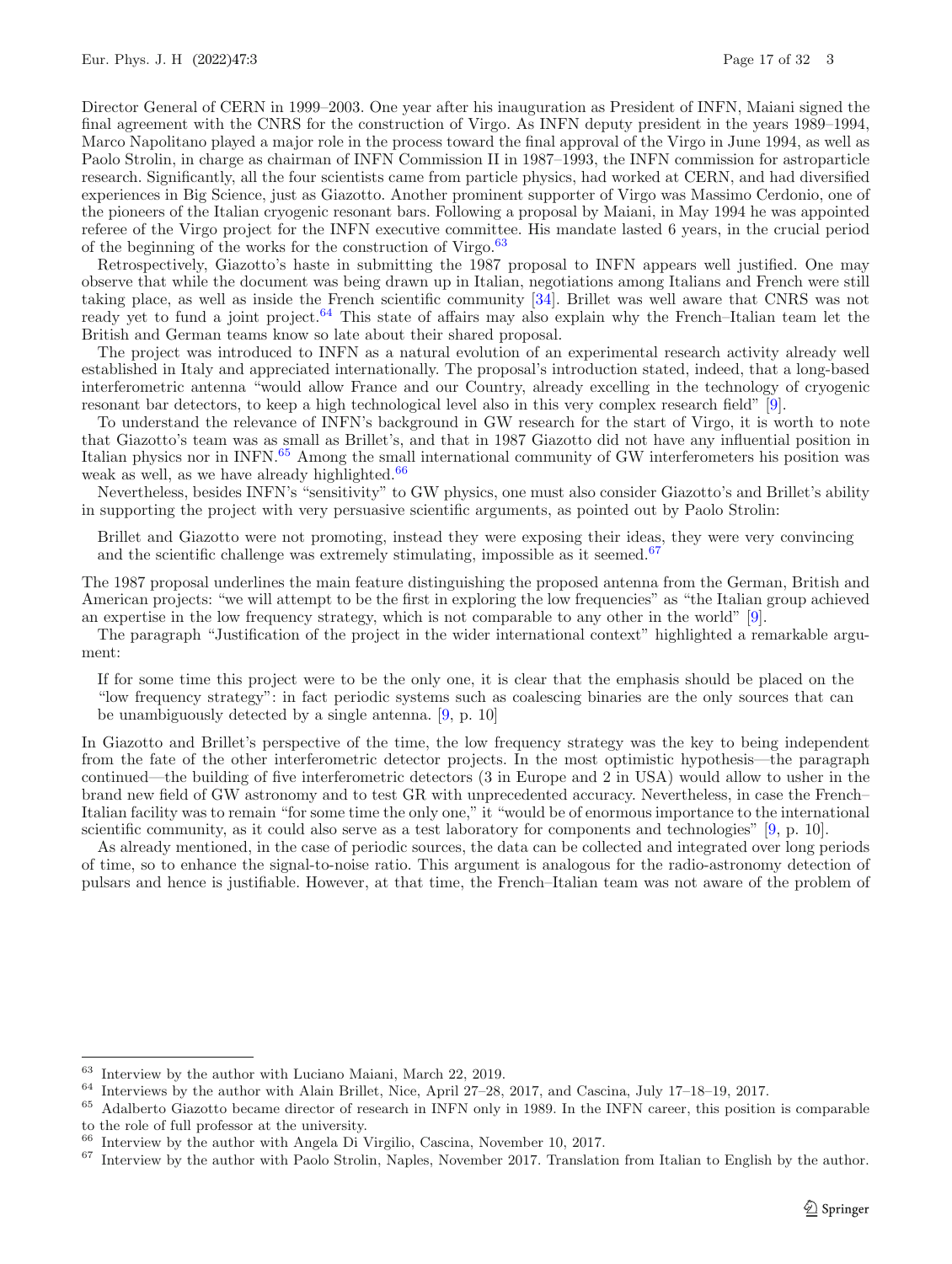the *Doppler effect*. [68](#page-17-0) Furthermore, as pointed out by Bernard Schutz, the focus on low-frequency continuous-wave detection was controversial and regarded as shaky from the point of view of theory and astrophysics:

There is a serious flaw in going to low frequencies, in that in General Relativity the amplitude of the waves is proportional to the deformation carried by the spinning pulsar times the square of its spin frequency. So if you go to low frequency with a given sensitivity, you need bigger and bigger deformations. It is true that we had no *a-priori* bounds on how big the deformations could be, but we had limits from observed pulsars like the Crab, which are gradually spinning down: if all the Crab spindown is due to GW energy loss (an extreme supposition) then this tells us the deformation. If you put the same (or, realistically, a smaller) deformation onto a low-frequency pulsar (say a factor of 5 lower) then its GW amplitude will be 25 times smaller, and this sets an unrealistic target for the sensitivity near  $10 \text{ Hz}$ .<sup>[69](#page-17-1)</sup>

The goal of low frequencies and of autonomous detection of continuous signals would keep being an important distinctive feature for Virgo and Virgo scientists in the following years, and a controversial matter among the GW community. In Schutz's opinion, these goals distorted the priorities of the Virgo project.<sup>[70](#page-17-2)</sup> Nevertheless, although continuous sources have not yet been detected while the author is writing the present paper, reaching low frequencies has all the same been instrumental for focusing the Virgo team on a concrete goal.

Brillet and Giazotto battled side-by-side since the start also regarding a second relevant matter of scientific approach: to avoid making a small prototype and to work directly on a full-scale interferometer. They had to persuade the funding agencies that this was a well-founded and optimized choice. They argued that

[...] only a limited amount of data obtained from experimentation on a 30-m prototype can be extrapolated with confidence to be used for an interferometer one hundred times longer; we believe that an interferometer of this length will present issues that can be solved only by investigating them on a full-scale prototype. [\[9,](#page-28-8) p. 51]

According to Brillet and Giazotto, the technical and scientific features should be tested in a full-scale facility, because the extremely high sensitivity aimed at is obtainable only with that arm length. As already mentioned, the scaling problem, or the topic "prototype versus full scale interferometer," became in the following years one of the bones of contention between the French–Italian teams and the British–German ones, as recounted to the author by some of the main protagonists of the story (Brillet, Giazotto, Hough, Schutz, Shoemaker).<sup>[71](#page-17-3)</sup> As admitted by Giazotto and Brillet in their interviews with the author, behind the plan to build directly a full-scale interferometer, there was also the desire not to lag behind the British and German teams, who were already far ahead with experimentation on their small-scale prototypes.

The 1987 proposal was drawn up in Italian with great haste and submitted to INFN in time to be evaluated for inclusion in the 5-year financial plan. The other European groups were caught by surprise. They were aware of the connections being established between Pisa and Orsay, but not that a joint proposal was underway. The French– Italian initiative was defended on the grounds of necessity and urgency, as highlighted in the acknowledgments:

<span id="page-17-0"></span><sup>68</sup> Alain Brillet's comment, email to the author of March 2019. In an email to the author of April 9, 2019, Jim Hough pointed out that "coherent averaging when looking for pulsars was not easy because of the Doppler shift effects, etc., and this was being ignored by Adalberto and Alain, as Alain underlined." Hough had a background in pulsar research, because in 1970 he had been searching for pulsars looking for the phase fluctuations in low frequency radio signals. Further explanation was provided to the author by Sergio Frasca, one of the veterans of the GW team at Sapienza University in Rome and respected data analyst. Frasca explained to the author that there are two main effects that complicate the description of the expected signal from continuous sources: the Doppler effect due to the motion of the Earth (of rotation and revolution) and the amplitude and phase modulation due to the apparent variation of the source direction. The former was well known, so "ignoring it was extremely naïve." Frasca points out that, however, "Adalberto had in mind not to reveal the individual sources, but the whole, seen as a background." Indeed, if there are many sources, "the signals would add up to form a kind of background noise, which would have been observed with a sidereal modulation due to radiation antenna pattern and the galactic asymmetry of sources." In this case, Frasca states, the Doppler effect is negligible. Due to the Doppler effect's particular signature over long periods, we can be sure that we are revealing a gravitational signal; even with only one antenna, the position of the source can be established with great precision. By studying amplitude and phase modulation, various pieces of information on the source can be deduced; for example, how it is oriented. Frasca comments that the paper by Giazotto et al. "Gravitational waves emitted by an ensemble of rotating neutron stars" [\[26\]](#page-29-18) was published in 1997, but "Giazotto had been talking about this long time before." Written comment by Sergio Frasca, email to the author of March 20, 2019.

<span id="page-17-1"></span> $69$  Written comment by Bernard Schutz, email to the author, April 7, 2019.

<span id="page-17-2"></span><sup>70</sup> Ibid.

<span id="page-17-3"></span><sup>71</sup> Interviews by the author with: Alain Brillet, Nice, April 27–28, 2017, and Cascina, July 17–18–19, 2017; with Adalberto Giazotto, July 11, 12, 13, 2016; with Jim Hough and Bernard Schutz, CERN (Geneva), August 28, 2017; with David Shoemaker, Geneva, August 27, 2017.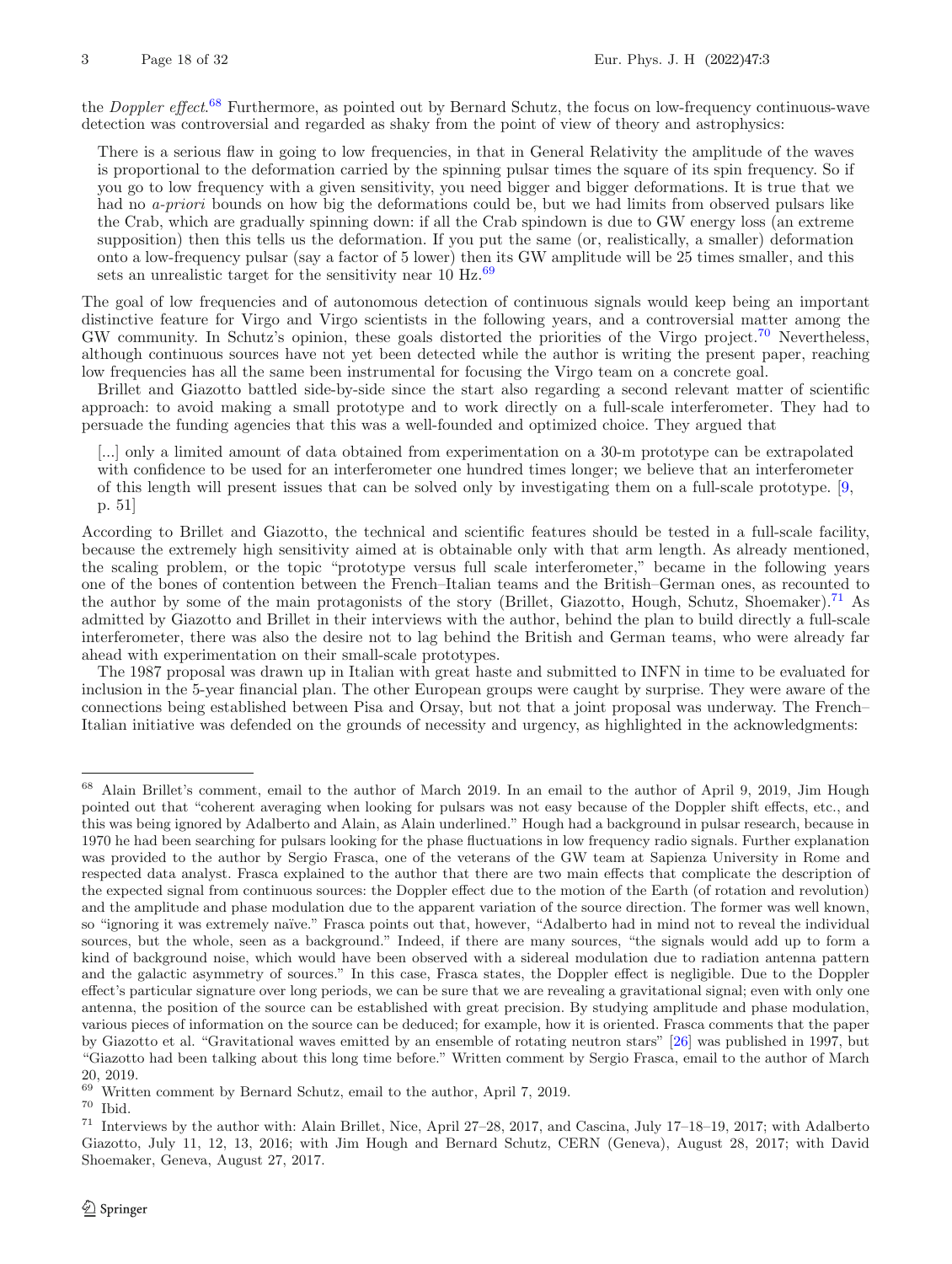We are very grateful to the groups who have written before us analogous proposals [...]; we are sorry that, due to our tight schedules, we could not collaborate more closely and directly with them and, in particular, we have not quoted their more recent results; we count on their help to remedy to this lack. [\[9](#page-28-8), p. 65]

The French–Italian initiative was announced to the British and German teams at the first meeting of the *European GW detectors working party*, held in the month of June 1987 at the Rutherford Appleton Laboratory.

# **11 The early heated gatherings of the European GW working party**

The first meeting of the working party was organized by Ian Corbett in Chilton on June 17, one month after the submission of the French–Italian proposal to INFN. The people present were: Brillet, Corbett, Hough, Leuchs, Schutz, Tourrenc and Winkler. Giazotto, as already said, had not been invited.

The unexpected announcement by Brillet and Tourrenc regarding the French–Italian project just submitted to the INFN was greeted with disappointment by the members of the other groups. As noted by Ian Corbett in the minutes drawn up the following day (which were "not for general circulation"), "there was some criticism of the way the proposal to the INFN had been prepared without informing or consulting the other groups in the EC collaboration."

Interestingly, the first draft of Corbett's minutes reported that the French–Italian proposal was aimed at building a long-baseline interferometer in Nançay, the site originally considered for the French project<sup>[72](#page-18-0)</sup>. Tourrenc made several corrections to the draft, also removing the sentence about Nançay.

On July 16, 1987, Corbett wrote to Tourrenc, observing that "although the preparation and presentation of this proposal generated some ill-feeling," he hoped they can put all this behind them and "co-operate in helping each other's proposals in every way possible".<sup>[73](#page-18-1)</sup> He also pointed out that "open and honest dialogue is absolutely essential".

Up to then the British, French and German teams had discussed and aimed to pursue a common strategy, to promote their national projects before the funding agencies. As described earlier in this paper, the three teams were lately shaping a working party to establish a joint long-term action line. The form of collaboration had still to be discussed and agreed among the teams, identifying the best strategy to support the various national projects. Compared to the original Nançay proposal, the British and the German projects appeared the more likely to survive. Nevertheless, three well-spaced and appropriately oriented antennas would have allowed Europe to have its own GW observatory, regardless of what would happen to the US project for LIGO. In this perspective, the Orsay, Garching and Glasgow teams should have submitted their national proposals as part of a large-scale European project, which would hopefully be the winning card before the funding agencies.

The unexpected presentation of the French–Italian project to INFN violated this delicate strategy, and showed a disunited community, a picture contradicting the declared intention of forming a European network. The document itself confirmed this picture. An example for all: by not citing the most recent works by the British and German groups, the French–Italian proposal weakened the scientific credibility of a joint venture, and put the other groups in a very embarrassing position with the national funding agencies.<sup>[74](#page-18-2)</sup>

On June 19, INFN agreed to include the proposal for a long-based interferometric GW detector in the 1989–1993 5-year planning. The financial plan would be submitted to the Italian Ministry of Research in December. Tourrenc announced this positive result to the other European groups in a letter of June 29, 1987. He emphasized that the achievement would have helped everyone. He also addressed some relevant scientific topics still to be investigated and discussed: "What is a minimum array? Do we have to take collectively a low frequency goal?".[75](#page-18-3) The most difficult issue, however, remained the form of collaboration to establish:

We do not know if we are tied together in order to collect money for individual projects (more or less open to other cooperants) or if we are trying to build a collective array.<sup>[76](#page-18-4)</sup>

The working party planned to discuss these issues during the second meeting, which was held in Paris on September 30. This time Giazotto participated besides Brillet, Corbett, Leuchs, Robertson (on behalf of Hough), Schutz, Tourrenc, Winkler. Schutz and Tourrenc had prepared two independent studies, which outlined the case for building

<span id="page-18-0"></span><sup>72</sup> Ian Corbett, Notes on first meeting of European Gravitational Wave Detector Working Group—June 17, 1987, Rutherford Appleton Laboratory, Chilton (Oxfordshire), p. 2, PAB.

<span id="page-18-1"></span>Letter by Ian Corbett to Philippe Tourrenc, July 16, 1987, PAB.

<span id="page-18-2"></span><sup>74</sup> Interview by the author with Jim Hough and Bernard Schutz, CERN (Geneva), August 28, 2017.

<span id="page-18-3"></span><sup>75</sup> Letter by Philippe Tourrenc to A. Brillet, I. Corbett, J. Hough, G. Leuchs, B. Schutz and W. Winkler, Jume 29, 1987, PAB.

<span id="page-18-4"></span><sup>76</sup> Ibid.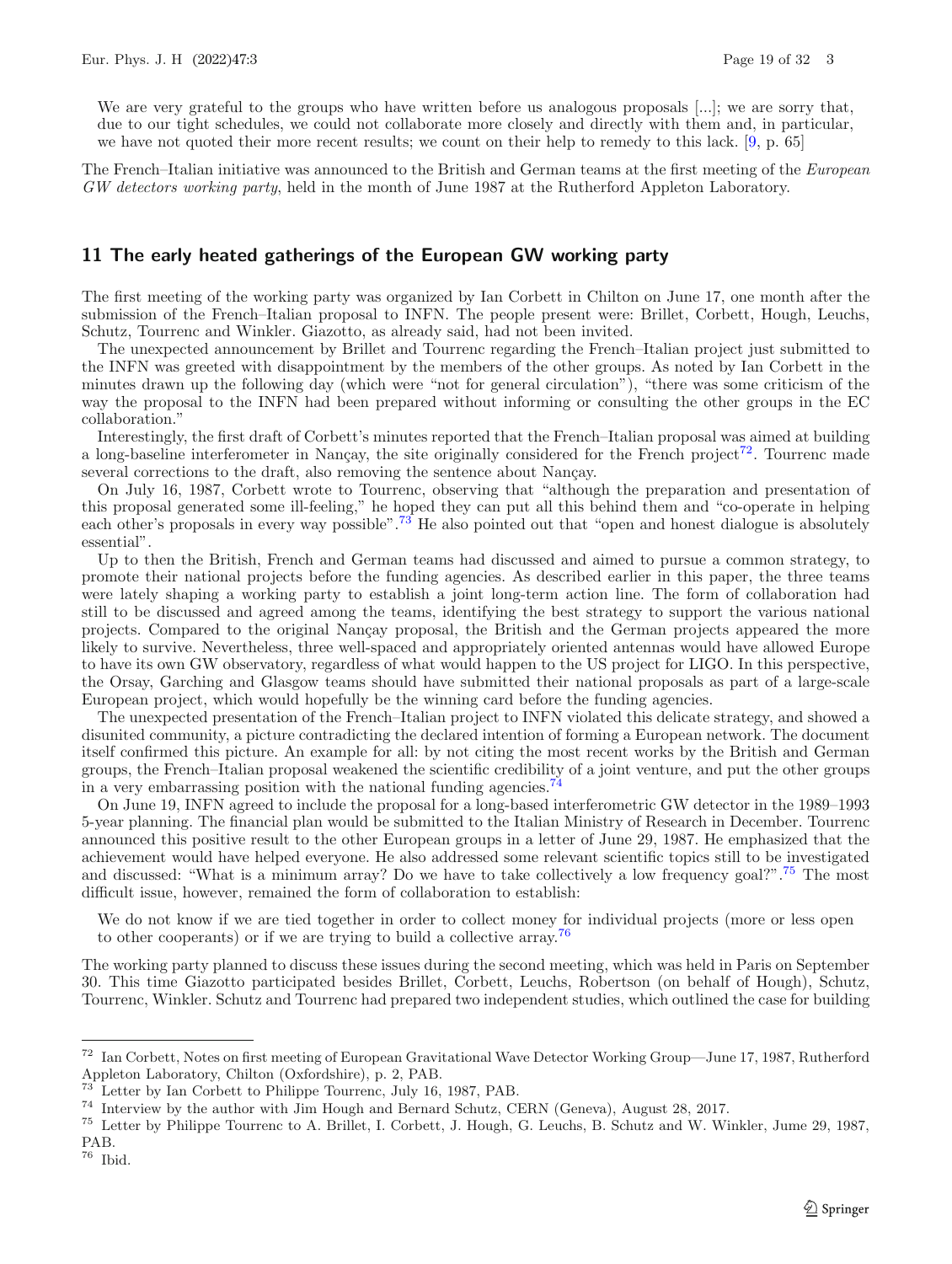3 laser interferometric detectors in Europe. During the meeting, an agreement was reached on the calculations needed to support the case for having at least three European antennas.<sup>[77](#page-19-0)</sup>

Up to then, the action line had been pragmatically oriented toward a *minimum array* of two antennas 1000 km apart, which would give reasonable time difference resolution. Germany and UK appeared to have the best chances of hosting their own antennas. With the entry of the Italian-French proposal, the scenario had widened. The concrete perspective of building a three-detector network in Europe—a true GW observatory—was a relevant scientific goal, strongly supporting individual national projects as well as a European collaborative endeavor.

The working party had as its first task to draw up a report, describing the scientific aims and motivations of a European collaboration. Such a document would be the identity card of the collaboration before the national funding agencies (BMFT, CNRS, INFN, SERC). The contents of the report were discussed in the September gathering, in Paris. Corbett reported about the intentions of the European Commission, which "did not appear to be planning to offer support in the construction of large facilities, but would assist in their operation and development." So in the report to be prepared, "no reference to EC funding for the big detectors should be made".[78](#page-19-1)

[The report] would outline the science possible with three detectors (plus two in the USA) and then show what would be lost if the number were reduced to two and then one [and it would] indicate that Europe could do some good science without the US detectors.[79](#page-19-2)

The report would also summarize the history of the European experimental activity in the field and it "would emphasize the current position of European leadership and the fact that a collaborative European project for three antennas was the logical step for the present situation."[80](#page-19-3)

Corbett's minutes also report a hypothetical funding scenario. The four countries involved would have made available the following amounts of money (Millions of British pounds), ideally spread over a decade: Italy (10–15), Germany (15), Great Britain (5–7) and France (5).

Tensions and controversies preceded and followed the meeting in Paris, as shown by the heated correspondence among the members of the working party. The main bone of contention was how to shape the collaboration and the degree of coordination/independence that the groups would have in this framework. Looking forward to the meeting, Corbett had prepared some notes about the possible forms of collaboration to undertake and to discuss in Paris.<sup>[81](#page-19-4)</sup> He suggested that the working party may become a Coordination Committee, with a rotating chairman, which would look after "the EEC funded collaboration" and "the interactions, on behalf of the collaboration as a whole, with the funding bodies." Corbett underlined that "within the collaboration, groups would continue to be free to work in their own way" and "seek support for their own project," but they "should also make it clear to their funding bodies that their project has to be seen as part of a collaborative European effort with the full backing of the other groups, and that it is not in competition with the other proposals".<sup>[82](#page-19-5)</sup>

The French group received Corbett's proposal very coldly, as expressed by Brillet in his reply, on September 16:

We wish to keep this technical collaboration distinct from an eventual 'political' collaboration, because it involves individual initiatives and would suffer from the necessary rigidity of an organized structure. Furthermore we don't see the necessity of (and we don't feel any pressure for) transforming our present working group into a formal Coordinating committee, with its monitoring and organizing power. We don't want to compromise the funding of the Italo-French project and we don't know yet what would be the consequences of the existence of this committee, so we prefer to keep the present informal group as it is, for now.[83](#page-19-6)

Brillet's lines show an underlying distrust in a centralized co-ordination body. The French team appeared to fear an unfamiliar ground such as a "political collaboration," rather than a purely scientific collaboration, moreover in an environment that, however small, was already permeated by a sharp competitiveness.

<span id="page-19-0"></span><sup>&</sup>lt;sup>77</sup> It is worth noticing that in the month of July there had been in Cardiff the first ever Gravitational Wave Data Analysis Workshop (6–9 July 1987), sponsored by NATO and joined by groups from all over the world. All the interferometer groups and most of the bar-detector groups attended, but not the Pisa team. The organizing committee was formed by Bernard Schutz from University College (Cardiff), Peter Michelson from Stanford University, Guido Pizzella from University of Rome, Roland Schilling from the Max Planck Institute in Garching. Corbett chaired a round-table discussion about data exchange, to facilitate joint analysis, whose report is in the proceedings of the workshop. It was aimed at a fully international networking effort.

<span id="page-19-1"></span><sup>78</sup> Ian Corbett, Notes on the second meeting of European Gravitational Wave Detector Working Group—September 30, 1987, Paris, in a letter from Corbett sent to Alain Brillet on October 2, 1987, PAB.<br> $79 \text{ Hz}$ 

<span id="page-19-2"></span>Ibid.

<span id="page-19-3"></span> $^{\,80}$  Ibid.

<span id="page-19-4"></span><sup>&</sup>lt;sup>81</sup> Letter from Ian Corbett to the members of the European Gravitational Wave Working Party, September 4, 1987, PAB.  $^{82}\,$  Ibid.

<span id="page-19-6"></span><span id="page-19-5"></span><sup>&</sup>lt;sup>83</sup> Letter from Alain Brillet to the Members of the European Gravitational Wave Detector Working Group about Corbett's proposals for the second meeting (to be held in Paris on September 30, 1987), September 16, 1987, PAB.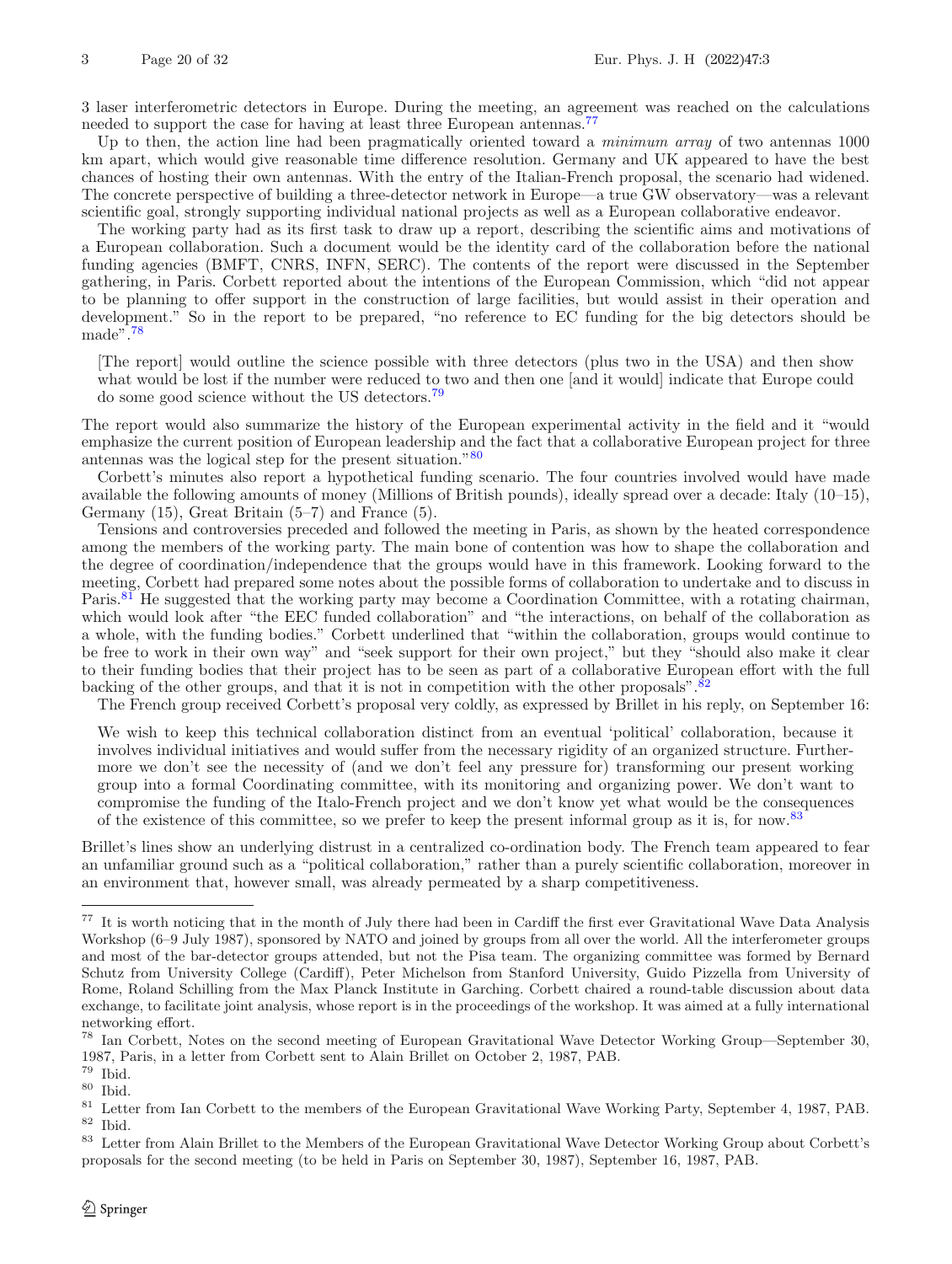Read today, the reply of Corbett sounds quite prophetic:

If I look at what exists, from the point of view of an outsider, I see co-operation but I do not see a collaboration. A collaboration needs objectives, agreements, structures and mechanisms, as exist within the EEC-sponsored collaborations. Unless these exist, no outside body will believe there is a true collaboration, and unless there is a true collaboration the case for three antennas in Europe is considerably weakened, because there is no cohesion in the programme. I believe the European effort has reached the point where it would be both timely and helpful to form a collaboration, broadly within the framework I suggested. We may not form the collaboration in Paris next week, but we could agree the general principles. [...] If people are saying that they believe their own interests would be better served by continued co-operation but not by formal collaboration, so be it. But I would regret it, and see it as a lost opportunity.  $84$ 

A compromise was apparently reached during the gathering in Paris. In the minutes, Corbett reported that

[a form of collaboration] should now come into being, with the clarification that the Coordinating Committee would have no executive power and could not direct the work of any group, functioning by consensus [...].<sup>[85](#page-20-1)</sup>

#### The collaboration was named *EUROGRAV*<sup>[86](#page-20-2)</sup>.

Within November 1987, Corbett had traced the first draft of the EUROGRAV report and had sent it to the members of the working party. The document raised several criticisms, especially from Orsay and Garching. The scientific contribution of Glasgow to the development of interferometric detectors appeared to be highlighted more than the others by the French and German teams. As a consequence, the leader of Garching group Gerd Leuchs pointed out:

We think it serves our common goal best if the various achievements from all groups are stressed on an equal basis, also with respect to priorities of chronology. [...] We consider it preferable not to start on a petty competition as to which group has contributed or first discovered or solved this or that particular part. If we tried that, it might take ages until we can agree on a draft.<sup>[87](#page-20-3)</sup>

Also Tourrenc attacked the draft, in a heated letter to Corbett of November 29. He peremptorily stated that the report had to be rewritten, as it represented a step backward on the path toward collaboration. In his sharp lines, Tourrenc accused the British team of not trusting the scientific reliability of the French–Italian group, on the basis that the latter did not intend to build a prototype. According to Tourrenc, Glasgow feared that the British funding agencies may refuse to support their project if they allied with the "Latins," because the latter did not show sufficient experience and scientific credibility in the field.<sup>[88](#page-20-4)</sup>

Recently, Jim Hough has made an *a posteriori* reflection about the animated scientific controversies of the time.<sup>[89](#page-20-5)</sup> He stated that, in their 1987 proposal, the French–Italian team had underestimated the problem of thermal noise, because they were focusing on the low frequency strategy to detect gravitational signals from pulsars. By working on the prototype in Glasgow, Hough's group had learned that thermal noise was a major obstacle to aiming at the low frequencies. By ignoring the thermal noise, one "made the sensitivity at low frequencies look very much better than we believed could be realistically achievable." The choice of the Glasgow team was thus, as we have said, to concentrate "on reducing the thermal noise in the suspensions, not worrying so much about low frequency isolation."[90](#page-20-6)

Concerning the low-frequency goal, also Leuchs was skeptical at the time. In a letter to Tourrenc of August 28, 1987, he stated: "It is not clear to us that we want to concentrate on low frequency operation, which seems to be a little further in the future."[91](#page-20-7)

Clearly, the European teams had different scientific priorities. While for the German and British teams the low frequency goal was something to address in the future, for the French–Italian group it was a problem to solve in the first place. These differences may have turned out to be very useful complementary approaches, but instead contributed to fuel the tensions between the groups and drive them away.

It might be hypothesized that the benchtop-experiment background of the optical teams also played a role in the feeling of mutual mistrust, which shows up in the correspondence of that period; the scientists involved were not accustomed to extensive collaborations.

<span id="page-20-0"></span><sup>84</sup> Letter from Ian Corbett to Alain Brillet and Philippe Tourrenc, September 24, 1987, PAB.

<span id="page-20-1"></span><sup>85</sup> Ian Corbett, Notes on the second meeting of European Gravitational Wave Detector Working Group—30 September 1987 Paris, p. 3, in a letter from Corbett sent to Alain Brillet on October 2, 1987, PAB.

<span id="page-20-2"></span><sup>86</sup> At this stage also the possible participation of Spain was being investigated and discussed during the Paris meeting.

<span id="page-20-3"></span><sup>87</sup> Letter from Gerd Leuchs to Alain Brillet (also sent to Ian Corbett and Philippe Tourrenc), December 1, 1987, PAB.

<span id="page-20-4"></span><sup>88</sup> Letter from Philippe Tourrenc to Ian Corbett, November 29, 1987, PAB.

<span id="page-20-5"></span><sup>89</sup> Written comment by Jim Hough, email to the author of April 9, 2019.

<span id="page-20-6"></span> $^{90}\,$  Ibid.

<span id="page-20-7"></span> $^{91}\,$  Letter from Gerd Leuchs to Philippe Tourrenc, August 28, 1987, PAB.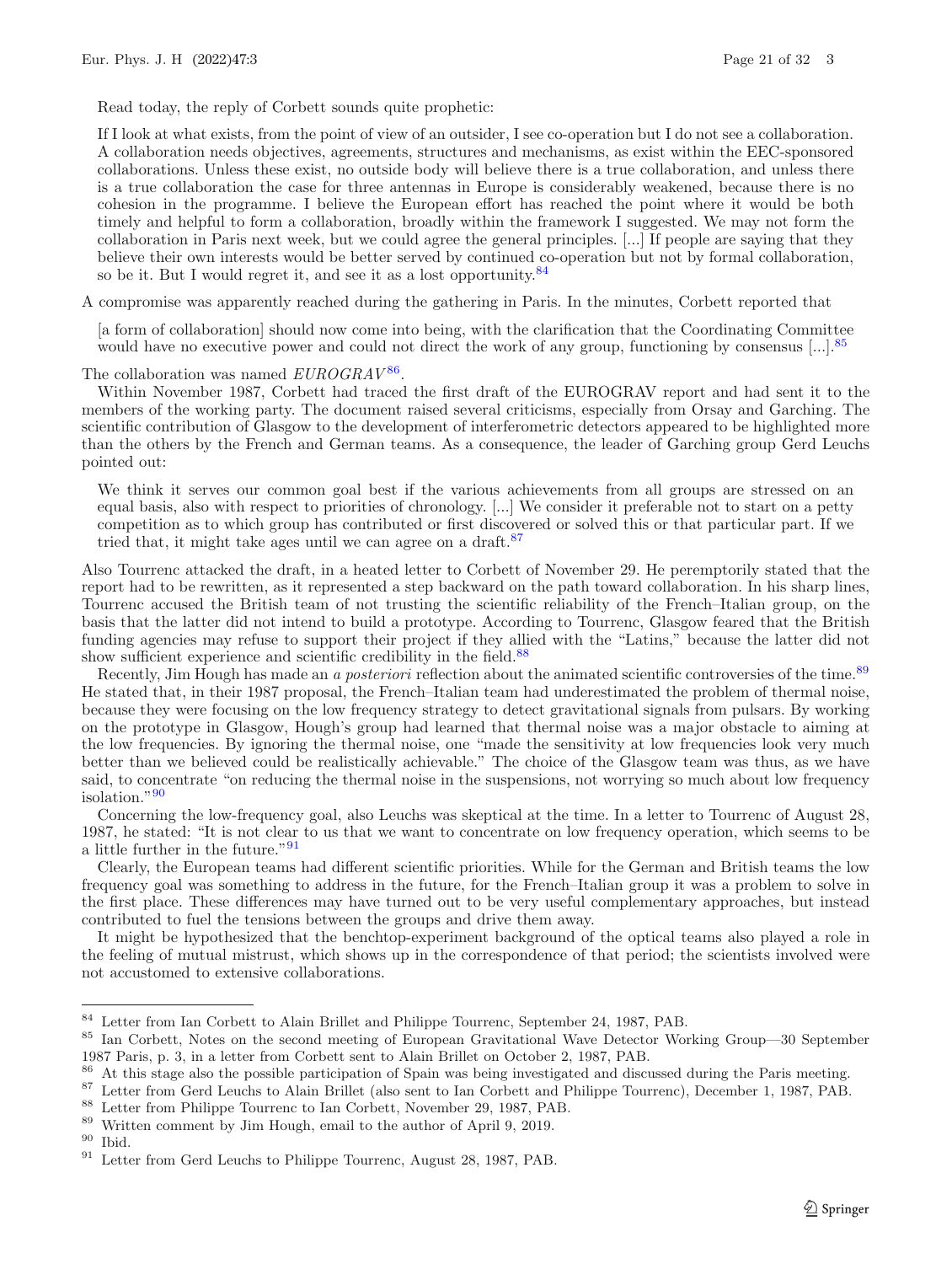Tourrenc and Corbett met in Paris a few days after the heated letter by Tourrenc (December 2–3), and ultimately clarified many points. That same month, the French–Italian project was approved by the Italian Ministry of research, and included in the 5-year plan of INFN (1988–1993). The final EUROGRAV report was agreed only three months later, in March 1988.

# **12 The 1988 EUROGRAV report**

The EUROGRAV report was signed by all the members of the working group: Alain Brillet (CNRS, Université Pierre et Marie Curie, Paris), Ian F. Corbett (Rutherford Appleton Laboratory, Chilton), Adalberto Giazotto (INFN section of Pisa and University of Pisa), Jim Hough (University of Glasgow), Gerd Leuchs (Max Planck Institute of Quantum Optics, Garching), Bernard Schutz (University College, Cardiff), Philippe Tourrenc (CNRS Université Pierre et Marie Curie, Paris), Walther Winkler (Max Planck Institute of Quantum Optics, Garching).<sup>[92](#page-21-0)</sup>

The document was sent to the national funding agencies BMFT, CNRS, INFN and SERC, and aimed at highlighting the relevant scientific case of having at least three interferometric detectors in Europe and at presenting the EUROGRAV collaboration as the coordinating body capable of developing the network. Some significant paragraphs from the report are the following.

The European groups currently involved in the development of interferometric gravitational radiation detectors have agreed to form a collaboration, EUROGRAV. All members of the collaboration will work towards establishing the best possible European network compatible with funding and other restrictions, with the aim of establishing a gravitational astronomy. [...] EUROGRAV extends to all aspects of the development of long baseline interferometric detectors and is a logical extension of the existing EC supported programme of research and development.

The collaboration functions through a Coordination Committee, which is representative of all the interests involved in the observation of gravitational radiation by interferometric means. This Committee meets at least three times per year to coordinate and review

(a) the EC funded collaborative programme,

(b) the various working parties (see below),

(c) interactions with external bodies on behalf of the collaboration.

The Committee chooses a "spokesman" who will act as the interface between the collaboration as a whole and the outside world, and who could, for example, be expected to speak for the collaboration at conferences etc.

Through the Committee, five specialist working groups to study five immediately important topics (vacuum systems, seismic isolation, optics, experimental facilities and data acquisition, and data analysis) have already formed and coordinators chosen from among the Committee members. These working groups will study common design requirements and problems, and will aim at evolving uniformly acceptable cost effective technical solutions. The starting point, in all cases, will be the existing proposals, for which a great deal of preliminary conceptual design work has been completed.<sup>[93](#page-21-1)</sup>

After these premises describing unitary coordination, come the paragraphs below, claiming scientific, managerial and financial autonomy for the various national groups:

It must be stressed that the aim is not to arrive at a single design for three absolutely identical antennas, but rather to ensure the adoption of optimised solutions where there is scientific and technical evidence for the existence of such solutions. In addition, of course, duplication of effort will be avoided, so that there should be very significant savings of both direct and indirect costs.

There are certain areas, for example in the choice of Fabry-Perot or delay line optical systems, where the superiority of one approach over another has not yet been demonstrated. In some cases, of which the above is an example, it may not be possible to establish that superiority, if any, without constructing a full, longbaseline, interferometer. It is important, and has been accepted by all the working groups, that a flexible approach to these problems is adopted from the outset. The final designs that evolve will be capable of easy modification, so that even quite major technological changes can be incorporated at a later stage.

Within this collaborative framework the different groups will retain their independence, scientific and financial, and this will be maintained when the construction and operation of antennas is under way. It is envisaged that, in general terms, the finances would be handled by a series of bi-lateral agreements between the various

<span id="page-21-1"></span><span id="page-21-0"></span><sup>92</sup> Brillet A., Corbett I. F., Giazotto A., Hough J., Leuchs G., Schutz B. F., Tourrenc P., Winkler W., *Report of an Ad-Hoc Working Group on the Future of Interferometric Gravitational Wave Antennas in Europe—March 1988*, PAB, pp. 1–10. <sup>93</sup> Ibid., pp. 8–9.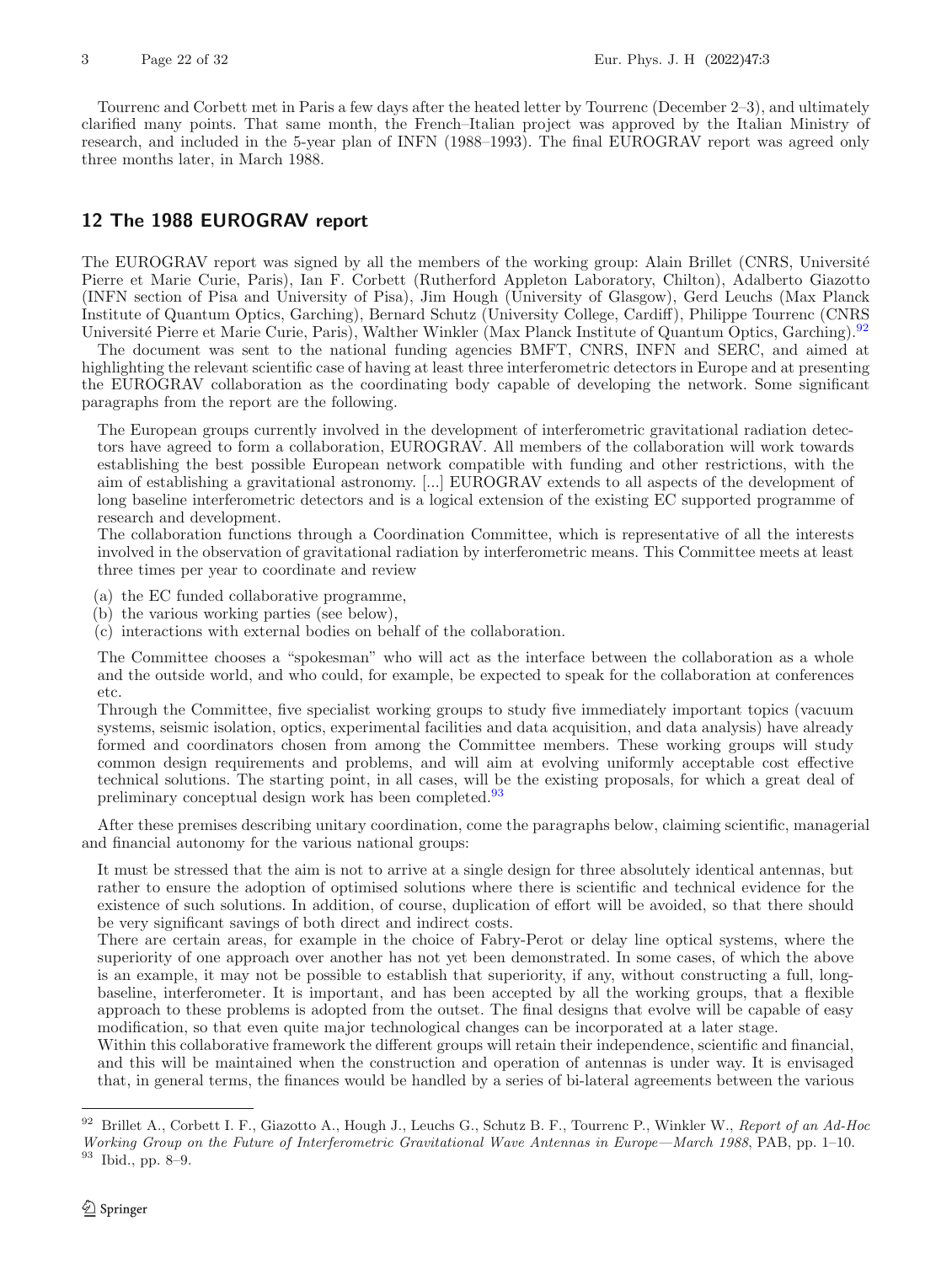funding bodies involved in the construction of an antenna. It is appreciated that many practical details would remain to be settled before collaborative construction of a network of detectors could begin, but it is felt that the outline framework agreed is sufficiently simple and flexible to allow a solution acceptable to all parties.<sup>[94](#page-22-0)</sup>

In order to underline the scientific relevance of building at least three antennas in Europe, the report presents a comparison of the performance of different sized networks of detectors worldwide, spanning from five USA–Europe large interferometers to one.<sup>[95](#page-22-1)</sup>

Recent studies [...] have shown how significantly a coordinated network improves the sensitivity and the event rate, and thus the scientific return of the detectors over earlier estimates based on their operation in a simple two-detector coincidence mode. The efficiency of an array (the fraction of all events it can capture) increases dramatically with the number of interferometers. The volume which can be observed increases by a factor 1.7 from two to three antennas and by a factor 3 from three European antennas to five US-Europe antennas. Several other examples could be put forward but of course the efficiency is not the only point to be considered; given finite resources, a considered balance has to be made in choosing between more detectors and better thresholds in each.<sup>[96](#page-22-2)</sup>

The analysis presented in the EUROGRAV report fostered the need for three European detectors, so supporting all the projects at stake in Europe: the British, the German, and the French–Italian. For the first time, the name *Virgo* is appearing in this document, as a designation for the French–Italian plan.

A network of three antennas has such a large advantage over only two antennas that it must be a reasonable European goal to build three detectors, which should define as large a triangle as possible (for the best directional resolution). Such a network would be capable of providing extremely useful scientific information on its own, regardless of what happens elsewhere in the world.<sup>[97](#page-22-3)</sup>

A remarkable scientific argument supporting the three-detector minimum array had been provided by Bernard Schutz in 1986 [\[50,](#page-30-24)[56\]](#page-30-25). Schutz had discovered that signals from binary systems close to coalescence carry information about their distance, allowing for the measurement of the Hubble Constant, whose value then was yet very uncertain. The task needed a minimum of three detectors, and provided a strong argument motivating the funding of an array of interferometers: it was a concrete astronomical goal, especially in view of the likely occurrence rate of coalescing neutron-star binaries.<sup>[98](#page-22-4)</sup> The conclusive lines of the 1988 Report were addressed to the funding agencies:

The European funding bodies involved in the proposals are invited to endorse the formation of a collaborative European programme directed towards construction of a network of detectors, and discuss how the best objectives of that programme can be realized in order that European science can capitalize on its past investment and present scientific and technological lead.[99](#page-22-5)

# **13 The changing conditions in Europe**

The circumstances outside and inside the small world of European interferometric detectors were rapidly changing. As a result, the 1988 EUROGRAV report very rapidly became obsolete. In September 1989 the teams in Glasgow and in Garching submitted to SERC and BMFT a joint proposal for a single 3 km interferometric GW antenna, to be built either in Scotland or in Bavaria [\[30\]](#page-29-10). The idea of a shared project was born from two referees of the British and German funding agencies. At that time, Ian Corbett was head of SERC's astronomy program, and during a meeting in Bonn he had the chance of discussing the matter with Hermann Schunck, who was directing the Fundamental Research Unit of BMFT<sup>[100](#page-22-6)</sup> since 1987. Corbett was clearly aware that SERC would not have undertaken alone an expensive and demanding enterprise such as the construction of an long-baseline GW detector. A further problem was that the GW project was competing with several British astrophysical endeavors, which

<span id="page-22-6"></span><span id="page-22-5"></span><sup>99</sup> Brillet A., Corbett I. F., Giazotto A., Hough J., Leuchs G., Schutz B. F., Tourrenc P., Winkler W., *Report of an Ad-Hoc Working Group on the Future of Interferometric Gravitational Wave Antennas in Europe—March 1988*, PAB, p. 10. <sup>100</sup> Skype Interview by the author with Ian Corbett, November 24, 2017.

<span id="page-22-0"></span> $\frac{94}{95}$  Ibid., p. 9.

<span id="page-22-1"></span> $\frac{95}{96}$  Ibid., pp. 4–8.

<span id="page-22-2"></span>Ibid., p. 5.

<span id="page-22-3"></span><sup>97</sup> Ibid., p. 7.

<span id="page-22-4"></span><sup>98</sup> This argument was discussed with Bernard Schutz. Written comment by Bernard Schutz, email to the author, April 7, 2019.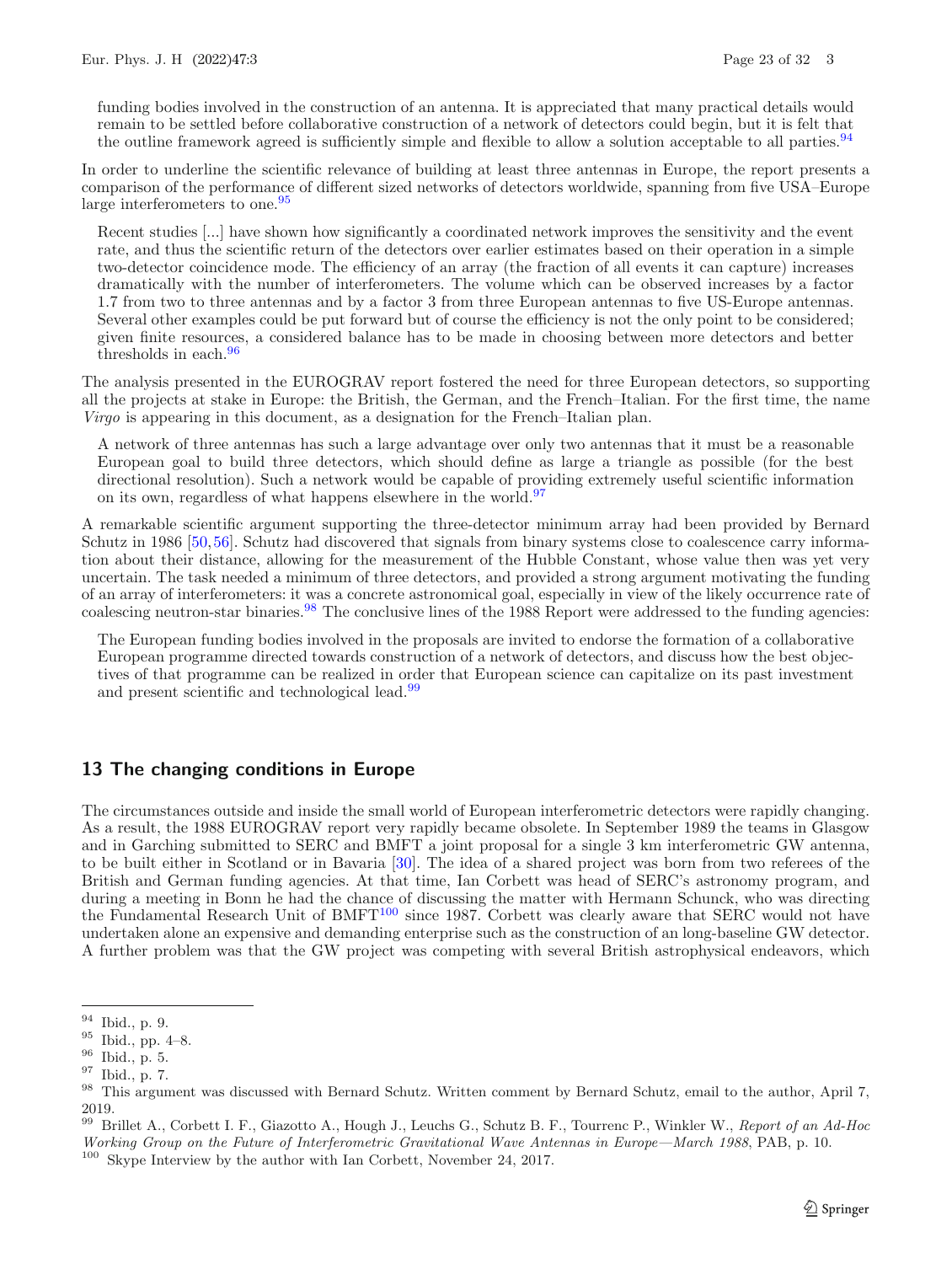served a much larger community and which therefore benefited from a greater support in the funding agency.<sup>[101](#page-23-0)</sup> On the German side, Schunck recalls $102$ 

Around 1989 the idea of building a large interferometer crystallized to be physically highly interesting, technically viable, with a price tag of 150 Million DM (i.e., 75 Million  $\epsilon$ ) and thus financially within range of becoming reality. One could envisage a cost sharing between the regular budget of the MPS [Author's Note: Max Planck Society], a grant of the BMFT and support by the state pledging to site the interferometer. Since in 1989 the British group had given up plans for an own project, a fourth partner was in sight. The project had prominent support within the MPS by its Vice-President Herbert Walther, Director of the MPQ.

Later, in 1990, Herbert Walther was responsible for appointing Karsten Danzmann new leader of the German group.<sup>[103](#page-23-2)</sup> As observed by Danzmann,<sup>[104](#page-23-3)</sup> it was very natural for the British and German researchers to team up, because they both had been working in parallel on their prototypes and had already done a data run together, making coincident analysis, a relevant achievement underlined in their 1989 joint proposal:

With our prototypes in Garching and Glasgow we have achieved some of the best sensitivities with laser interferometers. In addition we have recently demonstrated the potential for long term operation of laser interferometric detectors by carrying out a 100 hour period of coincident observation using the 30 m arm length delay line system at Garching and the 10 m arm length Fabry-Perot based system at Glasgow.[105](#page-23-4) Well known noise sources, particularly thermally excited vibrations of the mirror substrates, but also the fundamental limit due to the Uncertainty Principle, do not allow the present prototype detectors to be upgraded to the sensitivity level required for a realistic prospect of detecting gravitational wave signals from predicted sources. The British and German groups are now committed to a joint proposal for such an instrument. The prototype detectors will henceforth provide a testbed for new technologies, techniques, and concepts before they are implemented in the full-scale detectors. [\[30](#page-29-10)]

Nevertheless, in between the submission of the German-British proposal and Danzmann's appointment in Garching, a major event in history took place: on 9 November 1989 the East German government announced the opening of the border between East and West Germany, heralding the demise of the Berlin Wall.

Schunck remembers how suddenly the fate of the German-British proposal changed.

Within the ministry the idea of starting a new big project in physics caught us on the wrong foot. Politically, all new initiatives were focused to the unification process of Germany. Financially, BMFT had the (new and challenging) responsibility for a country in the process of unification. The BMFT neither got any budget to take up that new responsibility, nor any extra personnel. But there was another reason of psychological importance. BMFT had started a huge investment program in Physics in the middle of the 80s, including building a huge HEP-accelerator (HERA) in Hamburg (with prominent participation of Italy, by the way), an enlargement of experimental possibilities for nuclear Physics in Darmstadt, a new nuclear research reactor in Berlin, an X-ray satellite for MPS and some more. All these projects proved to be highly successful by the way. The political leadership of BMFT had the clear feeling that all this was enough for Physics  $[\dots]$ .<sup>[106](#page-23-5)</sup>

This situation was not at all favorable to proposing a new project, and Schunck was told to stop supporting the proposal.[107](#page-23-6)

My immediate judgment what this drawback meant to GW research was: not just an usual missed opportunity like any other, but a missed star hour of the history of Physics in Germany. I understood the importance of

<span id="page-23-3"></span><sup>104</sup> Karsten Danzmann interviewed by the author in Rome, February 19, 2019.

<span id="page-23-6"></span> $^{107}\,$  Ibid.

<span id="page-23-0"></span><sup>101</sup> Interviews by the author with Alain Brillet, Nice, April 27–28, 2017, and Cascina, July 17–18–19, 2017; Skype Interview by the author with Ian Corbett, November 24, 2017.

<span id="page-23-1"></span> $102$  Written interview by the author with Hermann Schunck, email to the author, May 14, 2019.

<span id="page-23-2"></span><sup>&</sup>lt;sup>103</sup> Karsten Danzmann interviewed by the author in Rome, February 19, 2019. Herbert Walther, director of the Max Planck Institute of Quantum Optics, proposed to Karsten Danzmann, who was working at the time at Stanford University, to take over the position left by Gerd Leuchs, who had decided to start working in industry.

<span id="page-23-4"></span><sup>105</sup> As pointed out by Bernard Schutz the 100-hour run was mandated by BMBF and SERC as part of a demonstration that the groups were ready to scale up. In early 1989 the two prototypes took data in coincidence for 100 h—known as the "100 hour run", and the Cardiff group was responsible for doing the data analysis. The loss of funding when SERC pulled out later that year made it hard to complete the analysis. A part from the paper [\[43\]](#page-30-26), most of the analysis remained unpublished, in a series of Cardiff PhD theses. The learned lessons went into a proposal for a GW data format, that was circulated among the other groups. Schutz states that the proposal "had a significant, although unacknowledged, influence on the 'frame' format that is now universally used." Written comment by Bernard Schutz, email to the author of April 7, 2019.

<span id="page-23-5"></span><sup>106</sup> Written interview by the author with Hermann Schunck, email to the author, May 14, 2019.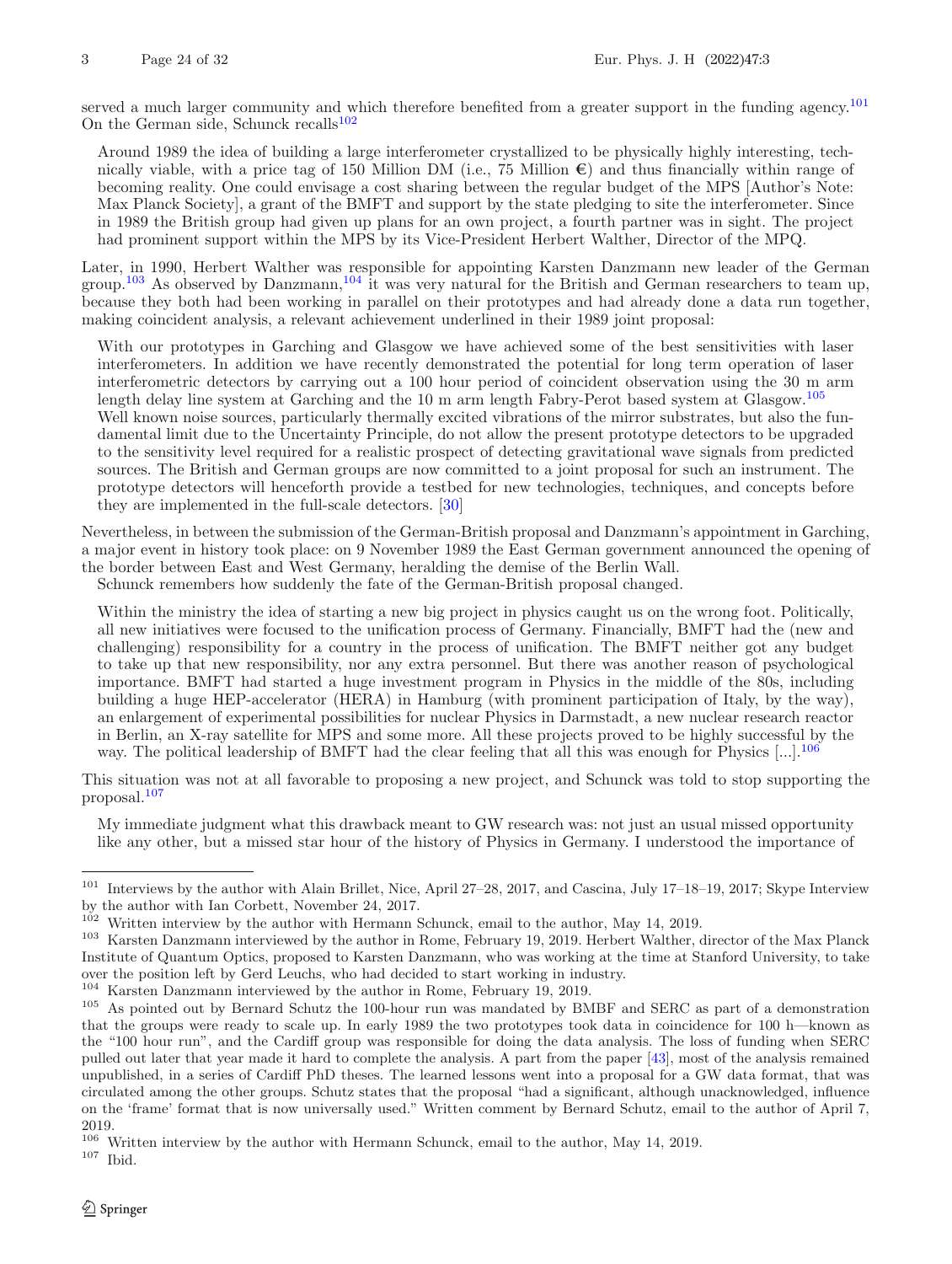GW as the last great prognosis stemming from General Relativity that had not been proven experimentally. And I had the clear vision that the first group to do this would travel to Stockholm. Working as a research administrator you do not have many chances like that, if any.[108](#page-24-0)

Karsten Danzmann described the situation in a July 5, 1991, letter to Rochus Vogt, at the time director of the LIGO project:

German unification is taking a huge toll on the BMFT budget. Thousands of scientists from the east have to be laid off or taken over. But both options are expensive. The research institutes of the old eastern academy of sciences have to be dissolved and new structures have to be built up, and so on... It is not only money, but also manpower. Everybody at BMFT is so busy restructuring the East that nobody has time to even think about Gravity waves.[109](#page-24-1)

Big history had intercepted the small community of GW researchers. In the following years, the reunification of Germany would drastically influence the fate of the joint British–German project, resizing the scientific ambitions of the allied teams together with the dimension of the future antenna, which was shortened to a 600 m arm length interferometer, called GEO 600.<sup>[110](#page-24-2)</sup>

At the turn of the 1980s, the funding situation for scientific research was considerably dimmed also on the British front, due to an economic downturn, which also put an end to Margaret Thatcher's role as Prime Minister and Leader of the Conservative Party in November 1990. In January 1991, Sir Mark Richmond, chairman of SERC, received a letter in support of the 3 km GEO signed by Brillet, Giazotto and Tourrenc, and replied on February 1 in these terms:

[...] the overall SERC funding position for 1991-92 and subsequent years has been seriously undermined by the very poor Public Expenditure Survey outcome for science announced in November 1990. [...] In the short term SERC is having to consider delaying participation in several projects by up to 5 years; GEO may well be one of these projects.<sup>[111](#page-24-3)</sup>

It should be noted that at the end of 1989 Corbett had moved from Rutherford Appleton Laboratory to Swindon, the headquarters of the SERC, to be responsible for the funding of all SERC activities in astronomy and particle physics. He therefore could not remain connected in any way with the gravitational wave projects. As pointed out in a comment to the author of this paper,[112](#page-24-4) he was responsible for drafting Richmond's reply quoted above, and deliberately left the door open for a possible funding decision at some future time.

In the same period of these major events in Germany and UK, the French–Italian team was undergoing a rosier situation. In the same year of German Reunification, the Virgo Project was submitted to INFN and CNRS [\[10\]](#page-29-11). At this stage also, a privately owned plot of land in Cascina, near Pisa, was suggested as the most promising site for locating the future interferometer. On June 27, 1994 the agreement for the construction of Virgo was finally signed by the president of CNRS Francois Kourilski and the president of INFN Luciano Maiani; the works in the site of Cascina started 3 years later, in 1997.

The British and the German teams made the joint proposal for a 600 m laser-interferometric GW antenna in 1994. The building of GEO 600 started in September 1995 on land close to the University of Hannover, where the group led by Danzmann had moved in the meanwhile [\[16\]](#page-29-19).

The leadership of Danzmann in the Garching group contributed to mark a new stage of the relationships among the different teams. The attempts to establish a European collaboration were thus resumed in the early 1990s in the spirit of having two European interferometers, a rescaling following the reduction of funds for basic research in UK and in Germany. A future work will analyze the second phase of the EUROGRAV, taking place in the early 1990s. Nevertheless, it is now possible to draw some conclusions about the first period of negotiations discussed so far.

#### **14 Concluding remarks: main reasons for the failure of the early EUROGRAV collaboration**

In his note<sup>[113](#page-24-5)</sup> of April 1987, Corbett addressed the question of what existing collaborative projects could provide a useful model for establishing in Europe a network of interferometric GW antennas. Thirty years later, Michele

<span id="page-24-0"></span> $^{108}\,$  Ibid.

<span id="page-24-1"></span><sup>109</sup> Letter from Karsten Danzmann to Robbie Vogt on July 5, 1991 and forwarded to Alain Brillet on July 8, 1991, PAB.

<span id="page-24-2"></span> $110$  For a detailed analysis of the history of GW research in Germany see [\[7](#page-28-1)].

<span id="page-24-3"></span><sup>111</sup> Letter from Mark Richmond to Alain Brillet, Adalberto Giazotto and Philippe Tourrenc, February 1, 1991, PAB.

<span id="page-24-4"></span><sup>112</sup> Written comment by Ian Corbett, email to the author, April 1, 2019.

<span id="page-24-5"></span><sup>113</sup> Note by Ian Corbett, European gravitational detector working party, pp. 1–2, April 24, 1987, PAB.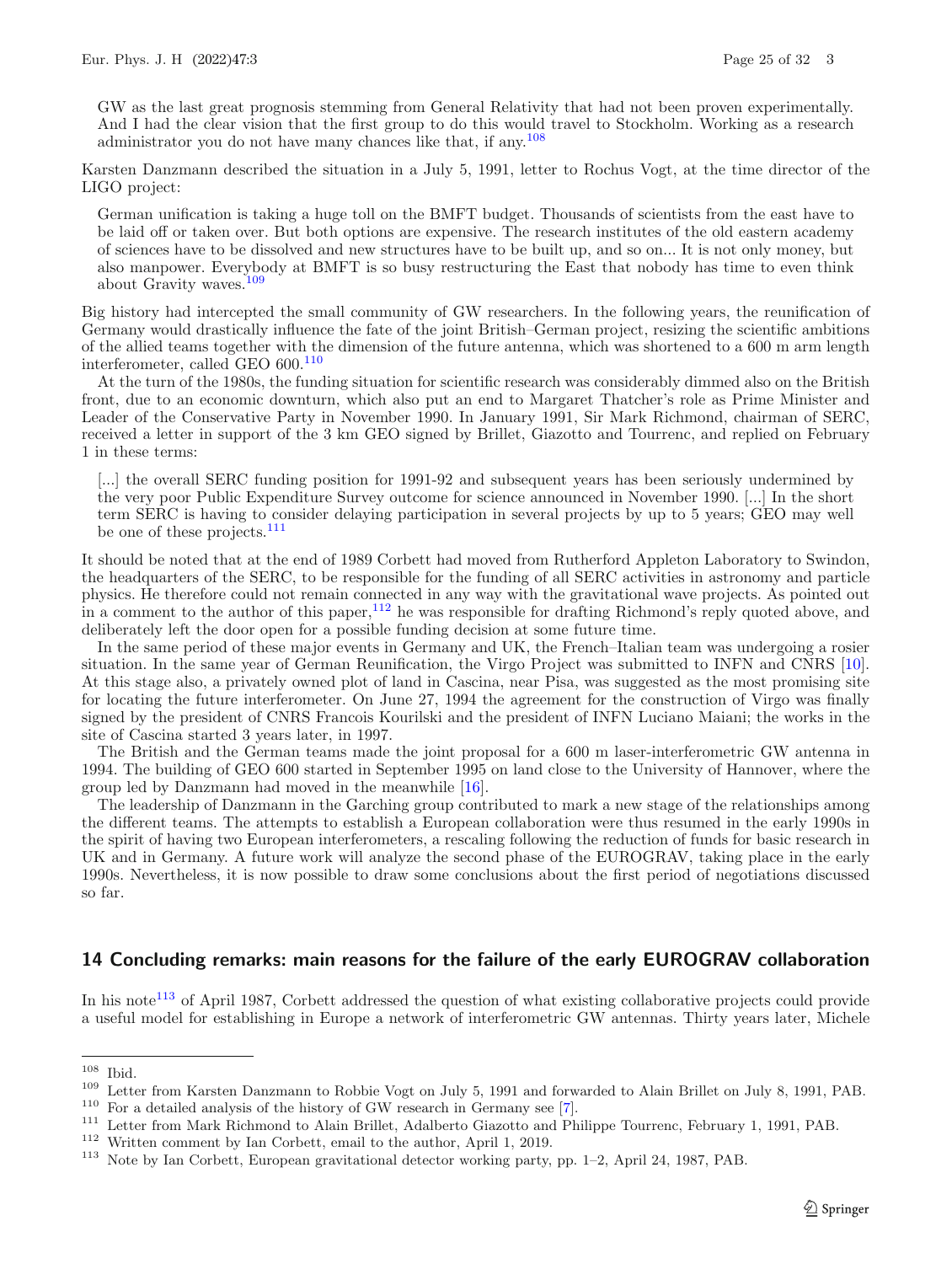Punturo, one of the founders of the ET project, addressed an analogous question in his talk<sup>[114](#page-25-0)</sup> at the LIGO Scientific Collaboration-Virgo Meeting held at CERN in 2017.

Punturo quoted the *options for global project governance* highlighted on that same occasion by Gary H. Sanders,[115](#page-25-1) a key figure in the making of LIGO. In the range of possibilities described by Sanders, the strongest collaboration scheme is the intergovernmental (treaty) organization, the one exemplified by CERN itself. On the other hand, the second lightest option is the 2007 agreement between Virgo and LIGO on the full sharing of data, indicated by Sanders as a governance between *non-coordinated separate, but related, existing executive organisations*.

At the time of EUROGRAV's attempts, in the astrophysical community a variety of approaches to international cooperation was already on the floor since a long time. In radio astronomy, Very Long Baseline Interferometry (VLBI) had a history of international cooperation dating back to the 1960s, which developed within the scientific community independently of governmental agreements. On the other side, the European Southern Observatory (ESO) was founded in October 1962 as a convention among governments, signed by Belgium, France, Germany, the Netherlands and Sweden. Usually, funding for international collaboration came from national science agencies, but ESO was directly financed from the member governments, separately from the national agencies.

Another kind of collaborative setup was represented by the already mentioned experiment GALLEX at Gran Sasso Labs, for the detection of solar neutrinos, strongly supported by INFN President Nicola Cabibbo. Instead of a central organization, the participants cooperated by providing the necessary staff and funds for their particular responsibilities, similarly to what happens for space missions.

It is reasonable to think that a governance scheme for EUROGRAV should have been inspired by some model coming from the astrophysical environment. The word "observatory" stands for a long-term facility, built for the lasting purpose of observing the skies. Paving the way toward gravitational wave astronomy would have to rely on the "observatory approach,'' rather than on the "detection approach," which was instead a usual feature of particle physics experiments.

Nevertheless, one has to consider that at the time of the 1988 EUROGRAV report, the detection of a GW seemed already an extremely optimistic enterprise to most of the scientific community. The chances of success appeared to be very slight, also considering the long-term perspective required for the huge leap of scale toward building and running long-based interferometric antennas.

To have an idea of the change in scale, one should consider that INFN had spent about 200 million Italian lire in the early 1980s to build the cryogenic bar Explorer at CERN, and the team was made up of about ten scientists coming from Rome. Virgo, funded by INFN and CNRS, had a total cost of about 45 billion Italian lire and the number of people involved, coming mainly from Italy and France, rapidly grew about ten times compared to Explorer. For ET, the estimated cost to date is around 1.5 million euros, with about 750 scientists participating in the endeavor from all Europe.

At the time of the first LIGO and Virgo proposals, a substantial part of the scientific community was sceptical about investing such a great amount of public money for a research activity with such uncertain perspectives, especially given that there was great pressure to invest in competing projects, such as the LHC, ESO VLT and several space missions.<sup>[116](#page-25-2)</sup>

Nevertheless, the 1988 EUROGRAV report highlighted how the scientific case for building an array of European GW interferometric antennas was indeed a relevant one: a GW network of detectors would have allowed the European scientists to be at the forefront of the new astronomy. It would also mean for European science to "capitalize on its past investment and present scientific and technological lead."[117](#page-25-3) European cooperation was the key to achieve these goals.

What went wrong? What were the main factors opposing the achievement of a collaboration, which appeared to be instrumental in pursuing the ambitious goal of gravitational astronomy? Why did the European groups, which

<span id="page-25-0"></span><sup>114</sup> Michele Punturo, *Third Generation Perspective: Toward a 3G GW network*, LSC-Virgo Meeting, CERN—Geneva, 2017 August 28—September 1.

<span id="page-25-1"></span><sup>115</sup> Gary H. Sanders, *Models for governance of scientific megaprojects*, Joint gravitational waves and CERN Meeting, CERN—Geneva, 2017 September 1.

<span id="page-25-2"></span><sup>116</sup> In the previous paragraphs we already quoted Anthony Tyson's speech to the members of the House of Representatives of the USA, on March 13, 1991. Tyson attacked the LIGO project with these words: "The following example may help us grasp the magnitude of the task. Imagine this distance: travel around the world 100 billion times (a total of 2400 trillion miles, or one million times the distance to Neptune). Take two points separated by this total distance. Then a strong gravitational wave will briefly change that distance by less than the thickness of a human hair. We have perhaps less than a few tenths of a second to perform this measurement. And we don't know if this infinitesimal event will come next month, next year, or perhaps in 30 years" [\[57](#page-30-0)]. Looking at the first signal ever detected by LIGO, one can truly consider how descriptive Tyson's words were and how incredibly difficult is the task effectively accomplished 24 years later.

<span id="page-25-3"></span><sup>&</sup>lt;sup>117</sup> Report of an Ad-Hoc Working Group on the Future of Interferometric Gravitational Wave Antennas in Europe—March 1988, PAB.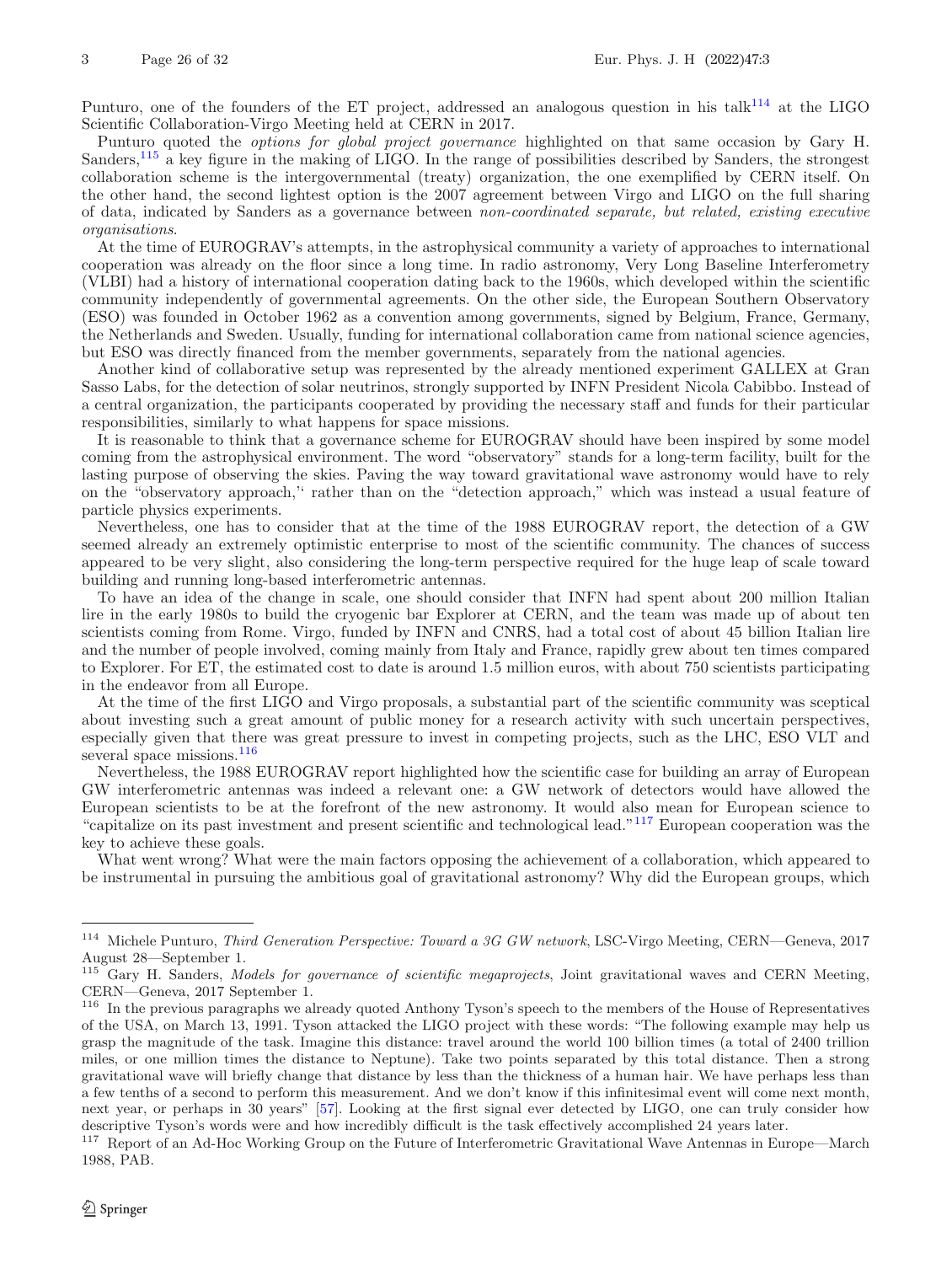were at the time leading the experimental field of GW interferometry, not join forces to build a European GW observatory with at least two detectors of kilometric dimensions in Europe?

Different factors played an important role, as we have seen. Some factors were contingently linked to the relationships among the small groups of physicists working at GW interferometric detectors, while others were related to the particular historical moment experienced by the research field. External events also had a dramatic influence, as mentioned above, in particular the reunification of Germany and, as Ian Corbett points out, the change in overall research funding priorities in UK, which had reduced the support for basic research in the physical sciences, in favor of life sciences and applied science. $118$ 

The main internal difficulties identified through the present historical analysis have been anticipated from a different perspective in a previous work by the author  $[34]$  $[34]$ , and can be here summarized in four arguments: (1) the uneasy transition from bench-top experiments to Big Science; (2) the centripetal/centrifugal forces, i.e., the uneasy balance between national ambitions and international collaboration; (3) the prototype/non-prototype controversy; (4) the absence of a coordinated GW community.

1. The carrying out of a long-based interferometric antenna required a true change of scale in terms of number of people involved and of funding, as we have argued. A comparable change of scale was the one experienced by the field of particle physics in the 1950s and 1960s, with the advent of large research centers such as Brookhaven National Laboratories in USA and CERN in Europe, with their highly sophisticated accelerating machines Cosmotron and the Proton Synchrotron.

Unlike in a particle accelerator, however, the events detectable by a GW antenna are random, not repeatable nor reproducible in a laboratory. Furthermore, the detectability of unmodeled transient events and the measurement of fundamental physical quantities, such as the localization of the astrophysical source and the polarization of the gravitational signal, are possible only by means of a network of antennas.

In this sense, GW detectors are much more similar to astrophysical observatories such as gamma ray telescopes and radio telescopes, which have to work in a coordinated way to extract as much information as possible from incoming signals.

It was not only matter of transition from bench-top experiments toward Big Science, but toward a very highly coordinated Big Science. The needed structure was, indeed, not a centralized experimental center as CERN, but two or more research centers located in different and well-spaced sites, working as a single machine. Among the governance schemes described by Gary Sanders at CERN in September 2017, a possible choice should have been something stronger than the current LIGO-Virgo collaboration, such as the option *international coordination of separate, but related, existing executive organizations*.

However, the kind of organizational expertise needed for the change of scale was not possessed by the laser interferometry experts in Garching, Glasgow and Orsay, who were used to working in small and autonomous teams at bench-top experiments. The European grants shared by the teams did not affect this autonomy, leaving the groups free to conduct their own separate research activities in the framework of a very rarefied cooperation.

It is not by chance that in the early negotiations for giving birth to EUROGRAV, the particle physicist Ian Corbett had taken such an active part as an outsider of the field, having an expertise in the large collaborations at CERN and familiarity with large international collaborations in astronomy and space science. It is also meaningful that in 1987 Adalberto Giazotto, another particle physicist, caused havoc among the interferometric groups, by successfully landing a GW interferometer project on a national funding roster. In the following years the *forma mentis* and the organizational tools of Big Science were in a certain sense introduced in LIGO and Virgo mainly through the involvement of many scientists coming from particle physics, who became either supporters or active part of the projects, such as Barry Barish and Gary Sanders for LIGO, and Adalberto Giazotto and Nicola Cabibbo in Virgo. Nevertheless, the project of establishing a gravitational observatory in Europe, that is, a network of antennas rather than a single detecting machine, did not succeed, to some extent because the more purely astrophysical vision failed to emerge among the European groups.

2. The second argument—i.e. the centripetal versus centrifugal forces—is strongly connected to the first one. The tension between being engulfed by a European collaboration and maintaining one's own independence was the mirror of the competitiveness and of the individualistic drives of the single groups, which, in dealing with their funding agencies, feared not finding the winning strategy. To some extent the collaboration was considered as instrumental in inducing the funding agencies to approve their projects, but it was also felt as possible ballast that could slow down the approval of national projects. The different scientific approaches and backgrounds of the various teams were intertwined with the different national scientific environments. In the attempts to establish a shared agreement, the proposed EUROGRAV appears to some extent as a façade, a useful strategy before the funding agencies, which nevertheless hid a disunity of views deep enough to undermine a real

<span id="page-26-0"></span> $^{118}\,$  Written comment by Ian Corbett, email to the author, April 1, 2019.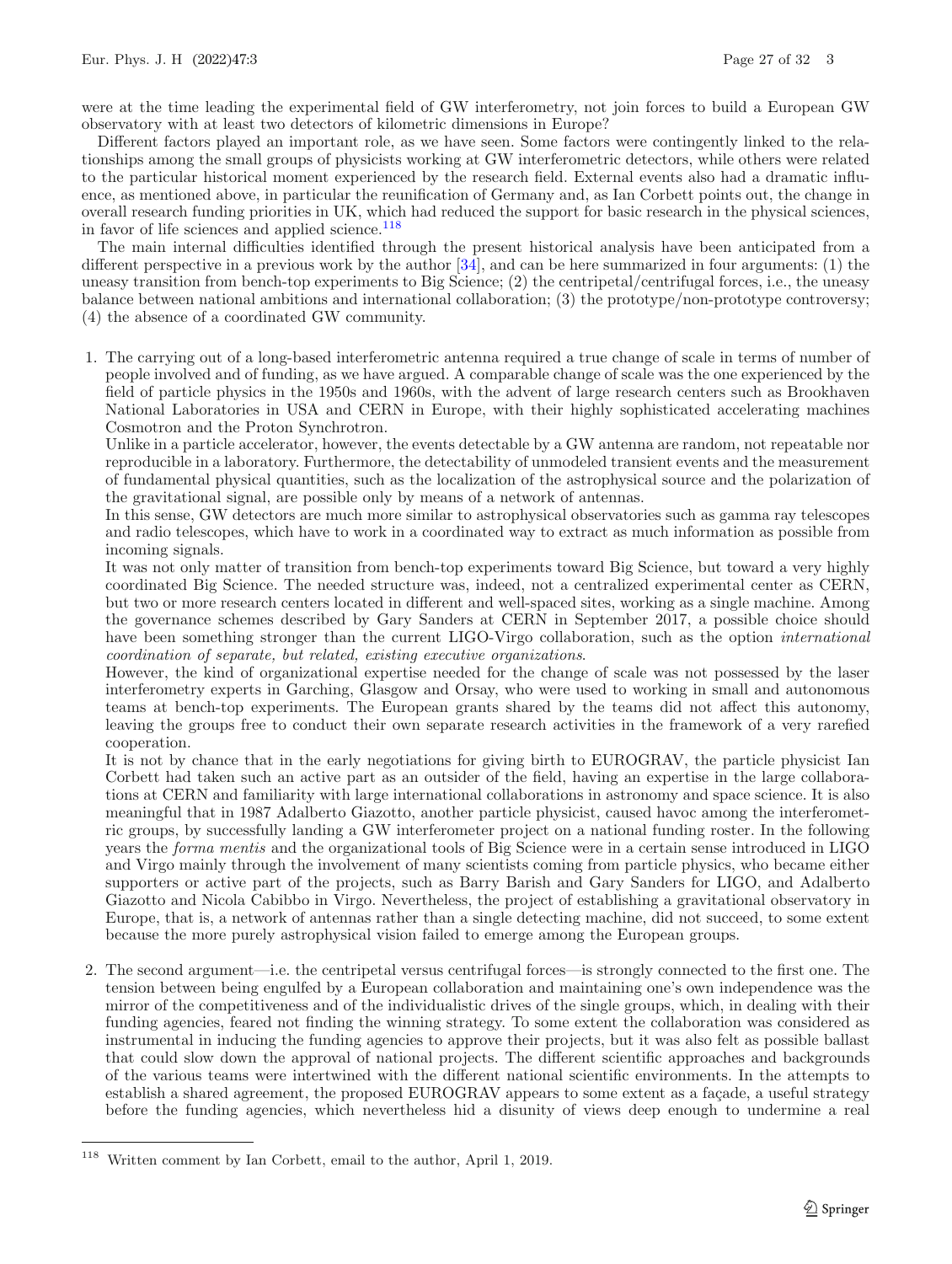collaboration. In the case of the American LIGO, the existence of a single funding body, the National Science Foundation, required a unanimity of all groups proposing LIGO as a prerequisite for funding. In comparison, to arrange agreements among financing bodies from different European countries was a much more difficult task.

The case for the future ET is significantly different, foreseeing a single European facility. In this case, effective pan-European collaboration will depend very much upon each partner country maintaining a strong national program and infrastructure for the proper exploitation of the international observatory. Domestic and international programs must complement each other, as happens for CERN.

3. The French–Italian and British–German teams did not share the same scientific approach to building the detectors; in particular, they did not agree on the need for working on a prototype before building a fullscale interferometer. The British and German groups had been working on their prototypes in Glasgow and in Garching for several years, learning and gaining experience in the field and trying different solutions. They were sceptical of the French–Italian choice of bypassing the construction of a prototype and immediately building the final interferometer, without testing various technologies and measurement principles in a smaller and more easily controllable facility.

On the other side, Brillet and Giazotto claimed that to test properly such cutting-edge experimental setups, intended for unprecedented accuracy measurements, it was essential to work at such a scale. In particular, they argued that none of the components of a small prototype would meet the requirements needed in a real detector, and that after the development of a prototype device, the specifications would change for the next one, which would lead to circular efforts and wasting time. From Brillet's and Giazotto's point of view, since the final component specifications could be calculated, it was more efficient to develop each individual component—seismic isolation, laser, mirrors and so on—to assemble them into a suitable full-size infrastructure. It was a methodological contraposition, strongly related to the scientific arguments used to support the requests for funding. BMFT and SERC would not take the risk of financing a full-size interferometer, without the evidence that it was possible to build and operate smaller equipment. The approval of the 1989 German-British project was indeed subject to demonstrating the feasibility of coincident measurements, accomplished with the two prototypes for a continuative period of time of 100 hours. For the British and German teams it was thus fundamental to proceed step by step, and demonstrate the principles of operation on the small-scale before embarking on a large and expensive undertaking. The arguments produced by Brillet and Giazotto to convince INFN and CNRS were completely different and justifiable as well. Nevertheless, at the time this divergence constituted a serious obstacle to establishing a shared strategy before the funding agencies and thus finding a form of advantageous collaboration.

4. During the 1980s, the organizational and institutional conditions for a wider collaboration might have been facilitated by closer contacts with all the scientists working in the field of interferometric detection of GWs. This was not the case, because the GW experts were still quite fragmented, lacking specific dedicated periodic gatherings or coordinating bodies, which could define an identity for the GW community. GW scientists met at general gatherings such as the Marcel Grossmann Meetings or at GRn Conferences. The interferometry experts participated in the conferences devoted to quantum optics, but there was no meeting or specific institution which could bring together all the different skills required by the field. The Edoardo Amaldi conference on GWs was held for the first time in 1994, in Frascati, and in the following years became the cornerstone gathering of the field. Indeed, during the second Amaldi Conference, organized at CERN in 1997, the Gravitational Wave International Committee (GWIC) was born as a working group inside the International Union of Pure and Applied Physics, with Barry Barish as the first chairman (1997–2003).

In 1997 the scientists of GEO 600 established with the LIGO researchers the LIGO Scientific Collaboration. The British and German teams provided fundamental contribution to LIGO; the successful development of advanced technology with the GEO 600 interferometer was one of the keys to the success of the American detectors.

Ten years later, Virgo and LIGO signed the already mentioned agreement on the full sharing of data, joint data analysis and common publications. The establishment of these two wide and interconnected alliances does not mean that there hasn't been direct cooperation among the French–Italian and British–German groups. There has been indeed a sharing of knowledge and of people, and coordinated efforts on a truly international level. However, it is not possible to ignore the fact that despite the early plans for a European observatory, the original European teams signed up to an official collaboration with LIGO rather than among each other.

The presence of two long-arm detectors in the USA and only one in Europe is experienced with regret by many European veterans of the field and with unfocused fatalism by many of the younger ones. Nevertheless, better times are now coming, while the Einstein Telescope (ET) project is making its way, and will hopefully be the first pan-European ground-based GW interferometer.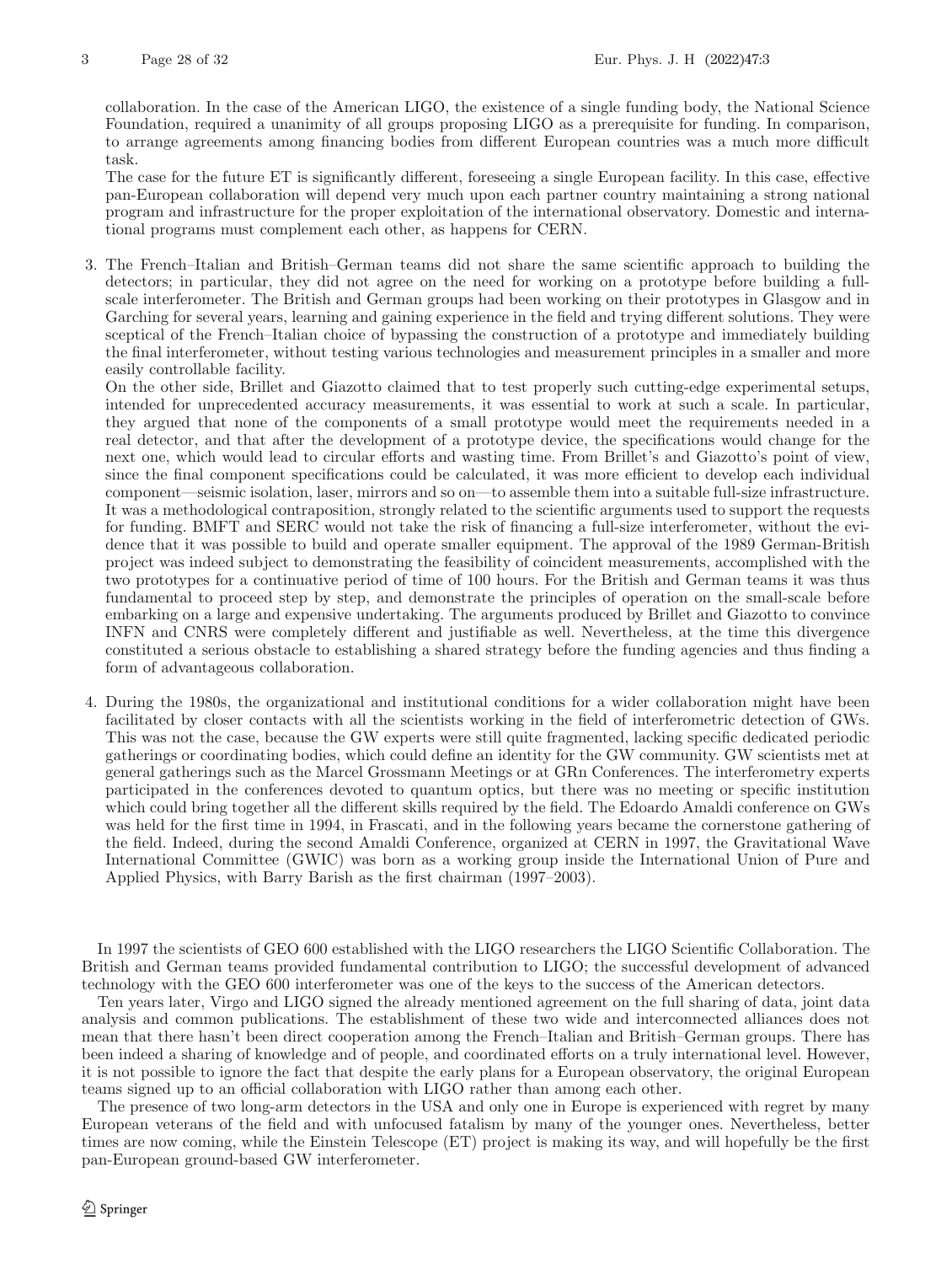Challenges similar to the ones investigated in the previous pages are present in the negotiations for ET. What kind of collaborative framework should be set up? What kind of agreements should be made? Between the national funding agencies or between the governments? How to interact with the European Union? How to interact with the USA? In competition or in collaboration? Under a common management? What is best for the science? How to organize the work, the facilities, the management of the scientific collaboration? How to interact with the astrophysical community? Where to build the observatory?

Compared to the early EUROGRAV times, the GW physicists are now a large and well established community, which is building its identity and its own path in the global network of Big Astronomy, blending boundaries in what has been called the new discipline of multimessenger astrophysics, combining information from photons, cosmic rays, neutrinos, and gravitational waves emitted by cosmic sources.<sup>[119](#page-28-9)</sup> The new leap in scale now required to reach the next ambitious astrophysical frontiers calls again for a wider coordination, and while being an unprecedent challenge, the starting point is certainly brighter than before.

**Acknowledgements** The author's gratitude goes to the founding fathers of Virgo Adalberto Giazotto and Alain Brillet and to Leopoldo Milano, founder of the Virgo group in Naples, for sharing their vivid memories and their documents since the very beginning of this research activity, in 2015. She wishes to thank Marco Napolitano for kindly making available his personal archive, and feels particularly grateful to all the scientists who agreed to be interviewed and to discuss the matters here presented, sharing their authoritative points of view: Barry Barish, Carlo Bradaschia, Alain Brillet, Enrico Calloni, Massimo Cerdonio, Ian Corbett, Karsten Danzmann, Luciano Di Fiore, Angela Di Virgilio, Sergio Frasca, Adalberto Giazotto, Jim Hough, Gerd Leuchs, Giovanni Losurdo, Luciano Maiani, Leopoldo Milano, Marco Napolitano, Diego Passuello, Fulvio Ricci, Albrecht Rüdiger, Hermann Schunck, Bernard Schutz, Paolo Strolin, David Shoemaker, Jean Yves-Vinet, Stefano Vitale, Walter Winkler.

**Open Access** This article is licensed under a Creative Commons Attribution 4.0 International License, which permits use, sharing, adaptation, distribution and reproduction in any medium or format, as long as you give appropriate credit to the original author(s) and the source, provide a link to the Creative Commons licence, and indicate if changes were made. The images or other third party material in this article are included in the article's Creative Commons licence, unless indicated otherwise in a credit line to the material. If material is not included in the article's Creative Commons licence and your intended use is not permitted by statutory regulation or exceeds the permitted use, you will need to obtain permission directly from the copyright holder. To view a copy of this licence, visit [http://creativecommons.org/licenses/by/4.0/.](http://creativecommons.org/licenses/by/4.0/)

## **References**

- <span id="page-28-0"></span>1. Abbott B. P. et al. (LIGO Scientific Collaboration and Virgo Collaboration). 2016. Observation of Gravitational Waves from a Binary Black Hole Merger. *Physical Review Letters* **116** (6): 061102.
- <span id="page-28-2"></span>2. Bonazzola S., Chevreton M., Felenbok P., Herpe G., Thierry-Mieg J. 1973. *Meudon gravitational radiation detection experiment. In: Colloques Internationaux du Centre National de la Recherche Scientifique (Paris, June 18–22, 1973*). Editions du Centre National de la Recherche Scientifique, Paris.
- <span id="page-28-5"></span>3. Bonolis L. 2013. International scientific cooperation during the 1930s. Bruno Rossi and the development of the status of cosmic rays into a branch of physics. *Annals of Science* **71** (3): 355–409.
- <span id="page-28-6"></span>4. Bonolis L. 2014. From cosmic ray physics to cosmic-ray astronomy: Bruno Rossi and the opening of new windows on the universe. *Astroparticle Physics* **53** (2014): 67–85.
- <span id="page-28-3"></span>5. Bonolis L., La Rana A., Lalli R. 2018. *The Renaissance of General Relativity in Rome: Main Actors, Research Programs and Institutional Structures*. In: Bianchi M., Jantzen R. T., Ruffini R. (eds.), *Proceedings of the Fourteenth Marcel Grossmann Meeting on General Relativity. Rome 12–18 July 2015*. World Scientific, Singapore.
- <span id="page-28-4"></span>6. Bonolis L. 2020. *How relativistic astrophysics bubbled up from post-WWII science. A preliminary survey*. In: La Rana A., Rossi P. (eds). *Atti del XXXIX Convegno annuale della SISFA. Proceedings of the 39th Annual Conference. Pisa, 9–12 September 2019*. Pisa University Press, Pisa, 159–170.
- <span id="page-28-1"></span>7. Bonolis L., Leon J.A. 2020. Gravitational-Wave Research as an Emerging Field in the Max Planck Society: The Long Roots of GEO600 and of the Albert Einstein Institute. In: Blum A., Lalli R., Renn J. (eds). *The Renaissance of General Relativity in context*. Einstein Studies, Vol 16. Birkhäuser, Cham, p. 285–361.
- <span id="page-28-7"></span>8. Bonolis L., Leon J.A. 2021. *How Large-scale Detectors Set the Stage for the Emergence of Astro-particle Physics. A Short Survey*. In: Bevilacqua F., Gambaro I. (eds). *Atti del XL Convegno annuale della SISFA. Online, 8–10 September 2020*. Pisa University Press, Pisa, 171–177.
- <span id="page-28-8"></span>9. Bradaschia C., Del Fabbro R., Di Virgilio A., Giazotto A., Kautzky H., Montelatici V., Passuello D., Brillet A., Mann C. N., Shoemaker D., Tourrenc P., Vinet J-Y., Barone F., Bruzzese R., Cutolo A., Longo M., Milano L., Solimeno S., Bordoni F., Fuligni F., Iafolla V., Pinto I. May 1987. *Proposta di Antenna interferometrica a grande base per la ricerca di Onde Gravitazionali*. INFN Pisa Section and Pisa University, Pisa, pp. 1–97.

<span id="page-28-9"></span><sup>119</sup> Nature, September 2020: [https://www.nature.com/collections/igibdaibhh/.](https://www.nature.com/collections/igibdaibhh/)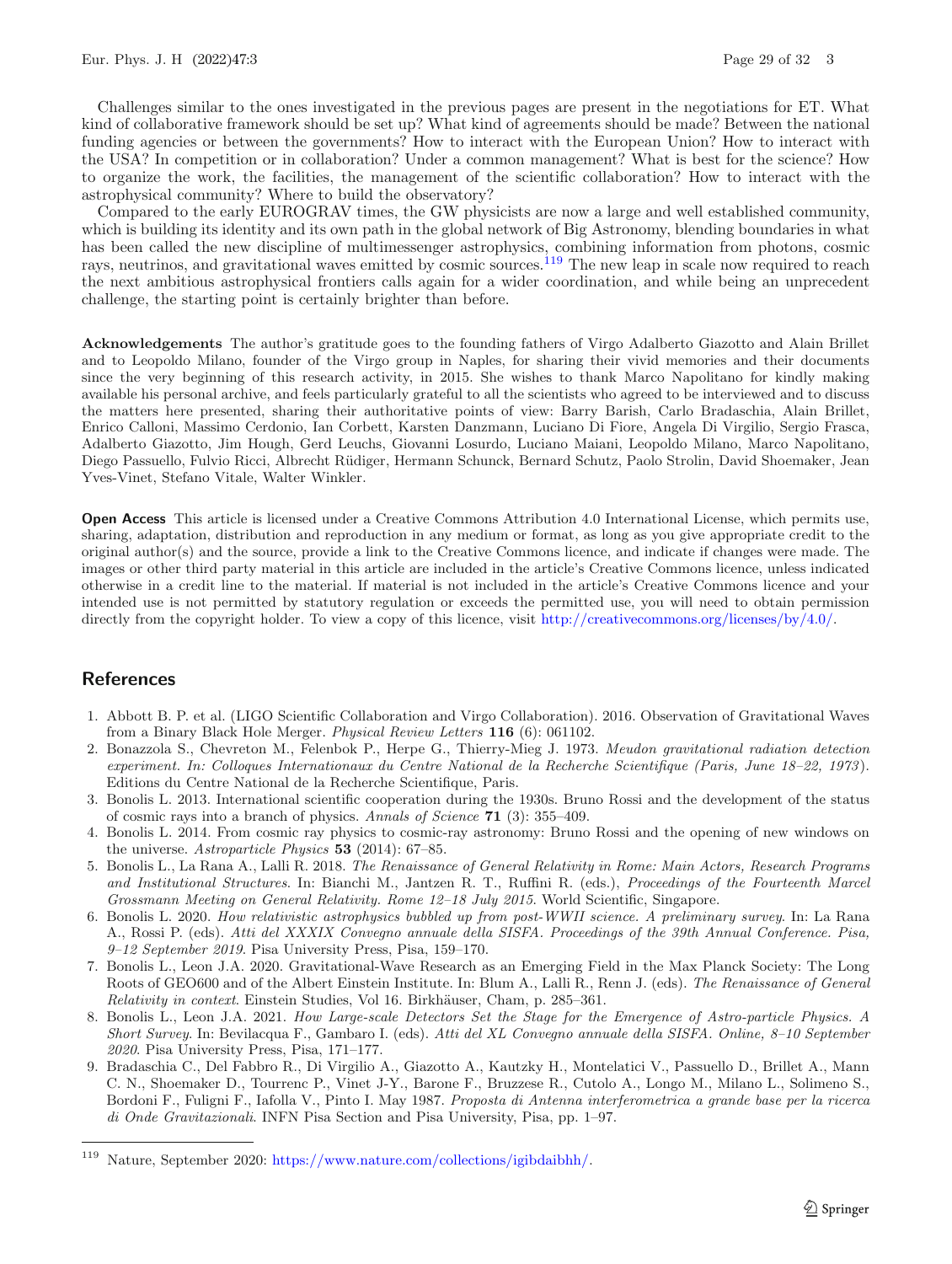- <span id="page-29-11"></span>10. Bradaschia C., Del Fabbro R., Di Virgilio A., Giazotto A., Kautzky H., Montelatici V., Passuello D., Brillet A., Cregut O., Hello P., Man C. N., Manh P. T., Marraud A., Shoemaker D., Vinet J-Y., Barone F., Di Fiore L., Milano L., Russo G., Solimeno S., Aguirregabiria J. M., Duruisseau J-P., Le Denmat G., Tourrenc P., Capozzi M., Longo M., Lops M., Pinto I., Rotoli G., Damour T., Bonazzola S., Marck J. A., Gourghoulon Y., Fuligni F., Iafolla V., Natale G., Holloway L. E.,Cattani M. S. D., De Freitas Pacheco J. A. F., Escobar C. O., Galvao C. A., Santos N. O., Turtelli A. JR, Velloso W. 1989. *The Virgo Project*. Pisa.
- <span id="page-29-16"></span>11. Cavalleri A., Ciani G., De Rosa R., Di Fiore L., Dolesi R., Garufi F., Hueller M., Nicolodi D., La Rana A., Milano L., Tombolato D., Vitale S., Wass P.J., Weber W. J. 2009. Ground testing, with a four mass torsion pendulum facility, of an optical-read-out for the LISA gravitational reference sensor. *Journal of Physics: Conference Series* **154**: 012012.
- <span id="page-29-15"></span>12. Cervantes-Cota J.L., Galindo-Uribarri S., Smoot G. F. 2016. A Brief History of Gravitational Waves.*Universe* **2** (22): 30.
- <span id="page-29-0"></span>13. Collins H. 2017. *Gravity's Kiss: the Detection of Gravitational Waves*. MIT Press, Cambdridge (Massachusetts) and London.
- <span id="page-29-5"></span>14. Coccia E. 2015. *Edoardo Amaldi and the birth of the gravitational wave research in Italy*. In: Ruffini R., Rosquist K., Jantzen R. T. (eds.), *Proceedings of the Thirteenth Marcel Grossmann Meeting - Stockholm University, Sweden, 1–7 July 2012*. North-Holland, Amsterdam (Netherlands), pp. 2048–2050.
- <span id="page-29-12"></span>15. Damour T. 2015. 1974: the discovery of the first binary pulsar. *Classical and Quantum Gravity*. **32** (12).
- <span id="page-29-19"></span>16. Danzmann K., Lüc, H., Rüdiger A., Schilling R., Schrempel M., Winkler W., Hough J., Newton G. P., Robertson N. A., Ward H., Campbell A. M., Logan J. E., Robertson D. I., Strain K. A., Bennett J. R. J., Kose V., Kühne M., Schutz B. F., Nicholson D., Shuttleworth J., Welling H., Aufmuth P., Rinkleff R., T¨unnermann A., Willk, B. 1994. *Proposal for a 600 m laser-interferometric gravitational-wave antenna*, Max-Planck-Institut fur Quantenoptik Internal Report 190, Garching.
- <span id="page-29-17"></span>17. De Rosa R., Di Fiore L., Garufi F., Grado A., La Rana A., Milano L., 2011. An optical readout system for the drag free control of the LISA spacecraft. *Journal of Physics: Conference Series* **34** (6): 394–400.
- <span id="page-29-9"></span>18. Deruelle N., Lasota J. P. 2018. *Les ondes gravitationnelles*. Odile Jacob, Paris.
- <span id="page-29-8"></span>19. Drever R. W. P. 1983. *Interferometric Detectors for Gravitational Radiation*. In: Deruelle N. and Piran T. (eds.), *Gravitational Radiation. Proceedings of Les Houches Summer School, 2–21 June 1982*. NATO, Advanced Study Institute, North Holland, pp. 321–328.
- <span id="page-29-1"></span>20. Drever R. W. P., Hough J., Munley A. J., Lee S.-A., Spero R., Whitcomb S. E., Ward H., Ford G. M., Hereld M., Robertson N. A., Kerr I., Pugh J. R., Newton G. P., Meers B., Brooks III E. D., Gursel Y. 1981. *Optical Cavity Laser Interferometers for Gravitational Wave Detection*. In: McKellar A. R. W., Oka T., Stoicheff B. P. (eds.). *Laser Spectroscopy. Proceedings of the Fifth International Conference Jasper Park Lodge, Alberta, Canada, June 29* –*July 3, 1981*. Springer-Verlag, Berlin, p. 33.
- 21. Drever R. W. P., Ford G. M., Hough J., Kerr I., Munley A. J., Pugh J. R., Robertson N. A., Ward H. 1983. *A gravity wave detector using optical cavity sensing*. In: Schmutzer E. (ed.) *Proceedings of the Ninth International Conference on General Relativity and Gravitation, GR9, Jena - 1980*. Veb Deutscher Verlag der Wissenschaften, DDR-1080, Berlin, p. 265.
- <span id="page-29-2"></span>22. Drever R. W. P., Hough J., Munley A. J., Lee S. A., Spero R., Whitcomb S. E., Ward H., Ford G.M., Hereld M., Robertson N. A., Kerr I., Pugh J. R., Newton G. P., Meers B., Brooks III E. D., Gursel Y. 1983. *Gravitational wave detectors using laser interferometers and optical cavities: ideas, principles and prospects*. In: Meystre P. and Scully M. O. (eds.), *Quantum Optics, Experimental Gravitation, and Measurement Theory*. Proceedings of the NATO Advanced Study Institute on Quantum Optics and Experimental General Relativity - Bad Windhseim, August 16-29, 1981. NATO ASI Series, Series B: Physics, Vol. 94, Plenum Press, New York and London, pp. 503–514.
- <span id="page-29-4"></span>23. Faller J. E., Bender P. L., Hall J. L., Hils D., Vincent M. A. 1985. Space antenna for gravitational wave astronomy. In: *Proceedings, Colloquium on Kilometric Optical Arrays in Space, Corgese, Corsica, France*. ESA SP-226, pp. 157–1163.
- <span id="page-29-13"></span>24. Giazotto A. October 1982. *Interferometric Detection of Gravitational Waves: Theory and Noises*. Internal Report, INFN Pisa.
- <span id="page-29-6"></span>25. Giazotto A., Campani E. Finzi Contii G., Passuello D. 1983. *Interferometer for the Active Reduction of the Seismic noise*. INFN Proposal, Pisa.
- <span id="page-29-18"></span>26. Giazotto A., Bonazzola S., Gourgoulhon E. 1997. Gravitational waves emitted by an ensemble of rotating neutron stars. *Physical Review D* **55** (4).
- <span id="page-29-7"></span>27. Giazotto A. 2009. Before Virgo, early studies in Pisa: 1980-1987. *h-The Gravitational Voice. Special Edition. Virgo 20th Anniversary*. European Gravitational Observatory and Virgo Collaboration, Pisa, pp. 4–5.
- <span id="page-29-14"></span>28. Hough J., Hoggan S., Kerr G. A., Mougan J. B., Meers B. J., Newton G. P., Robertson N. A., Ward H., Drever R. W. 1984. *The development of long-baseline gravitational radiation detectors at Glasgow University*. In: *Proceedings of the "Journ´ees Relativistes" Held at Aussois, France, May 2–5,1984 - Laboratoire "Gravitation et Cosmologie Relativistes", Université Pierre et Marie Curie et C.N.R.S., Institut Henri Poincaré, Paris"*. Lecture notes in physics 212 (1984), Springer-Verlag, Heidelberg, pp. 204–212.
- <span id="page-29-3"></span>29. Hough J., Meers B., Newton G., Robertson N., Ward H., Schutz B., Drever R., Mason R., Pollard C., Tolcher R., Bellenger D., Bennett J., Corbett I., Percival M. (1986). *A British long baseline gravitational wave observatory*. Design Study report GWD/Rutherford Appleton Laboratory/86-001, Chilton.
- <span id="page-29-10"></span>30. Hough J., Meers B., Newton G., Robertson N., Ward H., Leuchs G., Niebauer T. M., R¨udiger A., Schilling R., Schnupp L., Walther H., Winkler W., Schutz B., Ehlers J., Kafka P., Schäfer G., Hamilton M. W., Schütz I., Welling H.,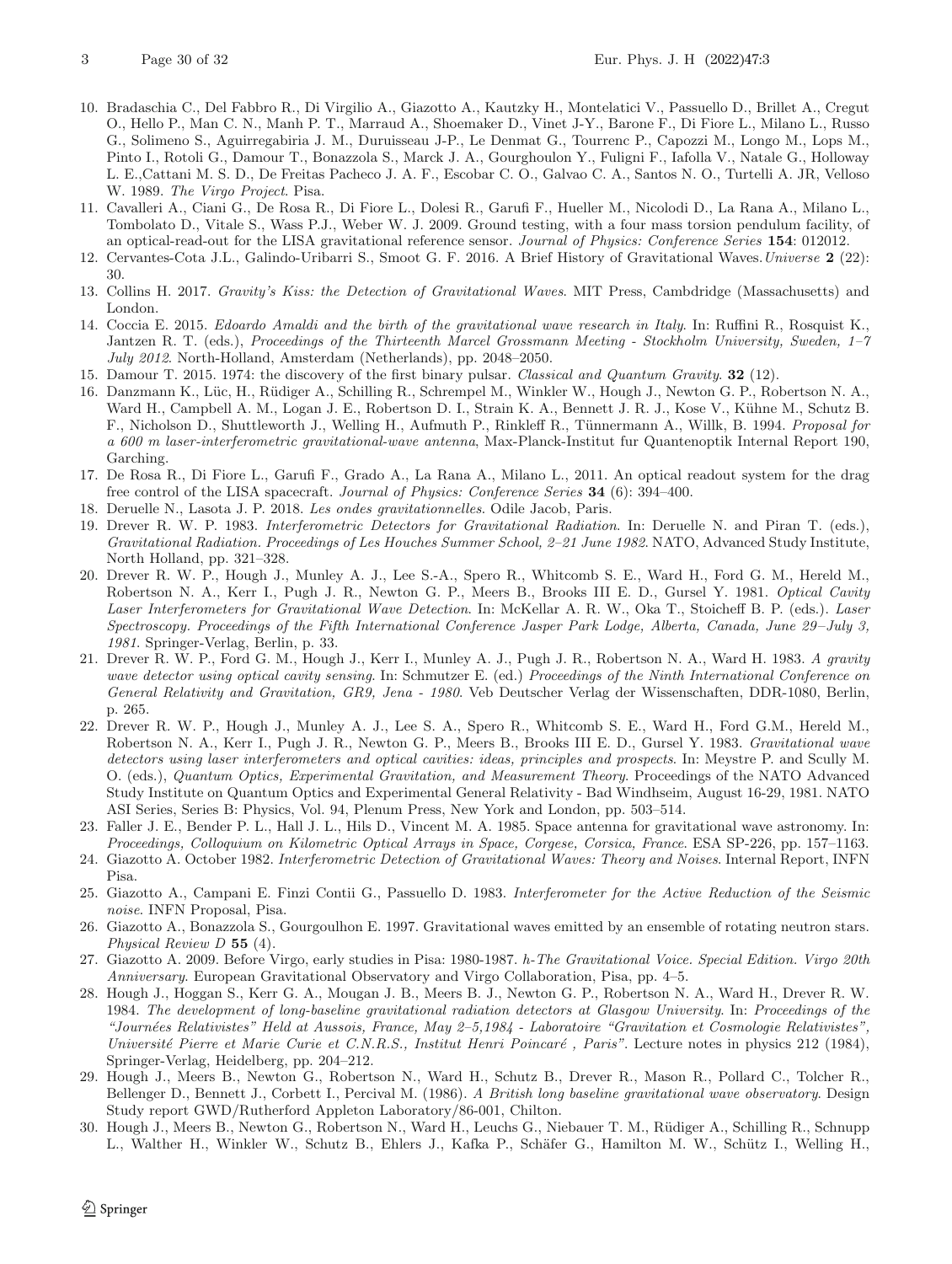Bennett J. R. J., Corbett I. F., Edwards B. W. H., Greenhalgh R. J. S., Kose V. September 1989. *Proposal for a Joint German-British –Interferometric Gravitational Wave Detector*. Max-Planck-Institut fur Quantenoptik Internal Report 147, Garching.

- <span id="page-30-16"></span>31. Hulse R. A., Taylor J. H. 1975. Discovery of a pulsar in a binary system. *Astrophysical Journal* **195**: pp. L51–L53
- <span id="page-30-1"></span>32. Lalli R. 2017. *Building the General Relativity and Gravitation Community During the Cold War*. Springer Nature, Cham, Switzerland, pp. 1–168.
- <span id="page-30-12"></span>33. La Rana A. 2019. Italian Physicists of all Times: a Biographical Dictionary in preparation. *Il Nuovo Cimento* **42** (C): 239–246.
- <span id="page-30-4"></span>34. La Rana A. 2020. Virgo and the emergence of the international gravitational wave community. In: Blum A., Lalli R., Renn J. (eds). *The Renaissance of General Relativity in context*. Einstein Studies, Vol 16. Birkhäuser, Cham, pp. 363–406.
- <span id="page-30-23"></span>35. La Rana A., Milano L. 2017. *The early history of gravitational wave detection in Italy: from the first resonant bars to the beginning of the Virgo collaboration*. In: Esposito S. (ed.), *Atti del XXXVI Convegno annuale della SISFA (Napoli, October 4–7, 2016)*. Pavia University Press, Pavia.
- <span id="page-30-11"></span>36. La Rana A., Bonolis L. 2018. *The beginning of Edoardo Amaldi's interest in gravitation experiments and in gravitational wave detection*. In: Bianchi M., Jantzen R. T., Ruffini R. (eds.), *Proceedings of the Fourteenth Marcel Grossmann Meeting on General Relativity. Rome 12–18 July 2015*. World Scientific, Singapore.
- <span id="page-30-20"></span>37. Leuchs G., Maischberger K., R¨udiger A., Schilling R., Schnupp L., Winkler W. 1987. *Vorschlag zum Bau eines großen* Laser-Interferometers zur Messung von Gravitationswellen. Max-Planck-Institut für Quantenoptik -129, Garching.
- <span id="page-30-3"></span>38. Levine J.L. 2004. Early Gravity-Wave Detection Experiments, 1960–1975. *Physics in Perspective* **6**: 42–75.
- <span id="page-30-9"></span>39. Maischberger K., R¨udiger A., Schilling R., Schnupp L., Winkler W. and Billing H. (1982). *Noise investigations in a laser interferometer for the detection of gravitational radiation*. In: Ruffini R. (ed.), *Proceedings of the Second Marcel Grossmann Meeting - Trieste 5–11 July 1979*. North-Holland, Amsterdam (Netherlands).
- <span id="page-30-19"></span>40. Manchester R.N., Taylor J.H. 1981. Observed and derived parameters for 330 pulsars. *Astronomical Journal* **86**: 1953– 1973.
- <span id="page-30-13"></span>41. Meystre P., Scully M. O. 1983. *Quantum Optics, Experimental Gravitation, and Measurement Theory*. NATO ASI Series, Series B: Physics, Vol. 94, Plenum Press, New York and London.
- <span id="page-30-7"></span>42. Newton G., Hough J., KerR G., Meers B., Robertson N., Ward H., Mangan J., Hoggan S., Drever R. 1986. *Some improvements to the Glasgow gravitational wave detector*. In: Ruffini R. (ed.), *Proceedings of the second Marcel Grossmann meeting – Trieste 5–11 July 1979*. Amsterdam: North-Holland.
- <span id="page-30-26"></span>43. Nicholson D., Dickson C.A., Watkins W.J., Schutz B.F., Shuttleworth J., Jones G.S., Robertson D.I., Mackenzie N.L., Strain K.A., Meers B.J., Newton G.P., Ward H., Cantley C.A., Robertson N.A., Hough J., Danzmann K., Niebauer T.M., Rüdiger A., Schilling R., Schnupp L., Winkler W. 1996. Results of the first coincident observations by two laser-interferometric gravitational wave detectors. *Physics Letters A* **218** (3–6): 175–180.
- <span id="page-30-10"></span>44. Passuello D., Fidecaro F. 2018. Some Virgo History by Adalberto Giazotto. In: Cavasini V., Grosso G., Rossi P., Baldini A.M., Grassi M., Massai M.M., Spandre G. (eds), *Fisica e fisici a Pisa nel '900*. Pisa University Press, Pisa.
- <span id="page-30-2"></span>45. Punturo M. et al. 2010. The Einstein Telescope: a third-generation gravitational wave observatory. *Class. Quantum Grav.* **27**: 194002.
- <span id="page-30-14"></span>46. Schiller R. 1983. *Part II. Laser Frequency Stabilization*. In: Meystre P. and Scully M. O. (eds.), *Quantum Optics, Experimental Gravitation, and Measurement Theory*. Proceedings of the NATO Advanced Study Institute on Quantum Optics and Experimental General Relativity - Bad Windhseim, August 16–29, 1981. NATO ASI Series, Series B: Physics, Vol. 94, Plenum Press, New York and London, pp. 544–554.
- <span id="page-30-5"></span>47. Shoemaker D., Winkler W., Maischberger K., R¨udiger A., Schilling R., Schnupp L. 1986. *Progress with the Garching 30-meter prototype for a gravitational wave detector*. In: Ruffini R. (ed.), *Proceedings of the Fourth Marcel Grossmann Meeting on General Relativity - Rome 1985*. Elsevier Science Publishers B.V.
- <span id="page-30-6"></span>48. Shoemaker D., Schilling R., Schnupp L., Winkler W., Maischberger K., Rüdiger A. 1988. Noise behavior of the Garching 30-meter prototype gravitational-wave detector. *Phys. Rev. D* **38**: 423.
- <span id="page-30-15"></span>49. Shoemaker D., Brillet A., Man C. N., Crégut O., Kerr G. 1989. Frequency-stabilized laser-diode-pumped Nd:YAG laser. *Optical Letters* **14**: 609–611.
- <span id="page-30-24"></span>50. Schutz B. F. 1986. Determining the Hubble constant from gravitational wave observations. *Nature* **323**, pp. 310–11.
- <span id="page-30-21"></span>51. Schutz B.F., Tinto M. 1987. Antenna patterns of interferometric detectors of gravitational waves – I. Linearly polarized waves. *Monthly Notices of the Royal Astronomical Society* **224** (1): 131–154.
- <span id="page-30-22"></span>52. Schutz B.F., Tinto M. 1987. Antenna patterns of interferometric detectors of gravitational waves – II. Elliptically and randomly polarized waves. *Monthly Notices of the Royal Astronomical Society* **226** (4): 829–848.
- <span id="page-30-8"></span>53. Spero R. 1986. The CalTech laser-interferometric gravitational wave detector. In: Ruffini R. (ed.), *Proceedings of the fourth Marcel Grossmann meeting - Rome 17* –*21 June 1985*. Amsterdam: North-Holland.
- <span id="page-30-17"></span>54. Taylor J. H., Fowler L. A., McCulloch P. M. 1979. Measurements of general relativistic effects in the binary pulsar PSR 1913+16. *Nature* **277**: 437.
- <span id="page-30-18"></span>55. Taylor J. H., Weisberg J. M. 1982. A new test of general relativity: Gravitational radiation and the binary pulsar PSR 1913+16. *Astrophysical Journal* **253**: 908–920.
- <span id="page-30-25"></span>56. Thorne K. 2017. *Nobel Lecture. LIGO and Gravitational Waves III*. NobelPrize.org.
- <span id="page-30-0"></span>57. Tyson J. A. March 13, 1991. *Gravitational Radiation Search. Testimony of Dr. J. Anthony Tyson before the Subcommittee on Science of the Committee on Science, Space, and Technology*. United States House of Represetatives, p. 6.